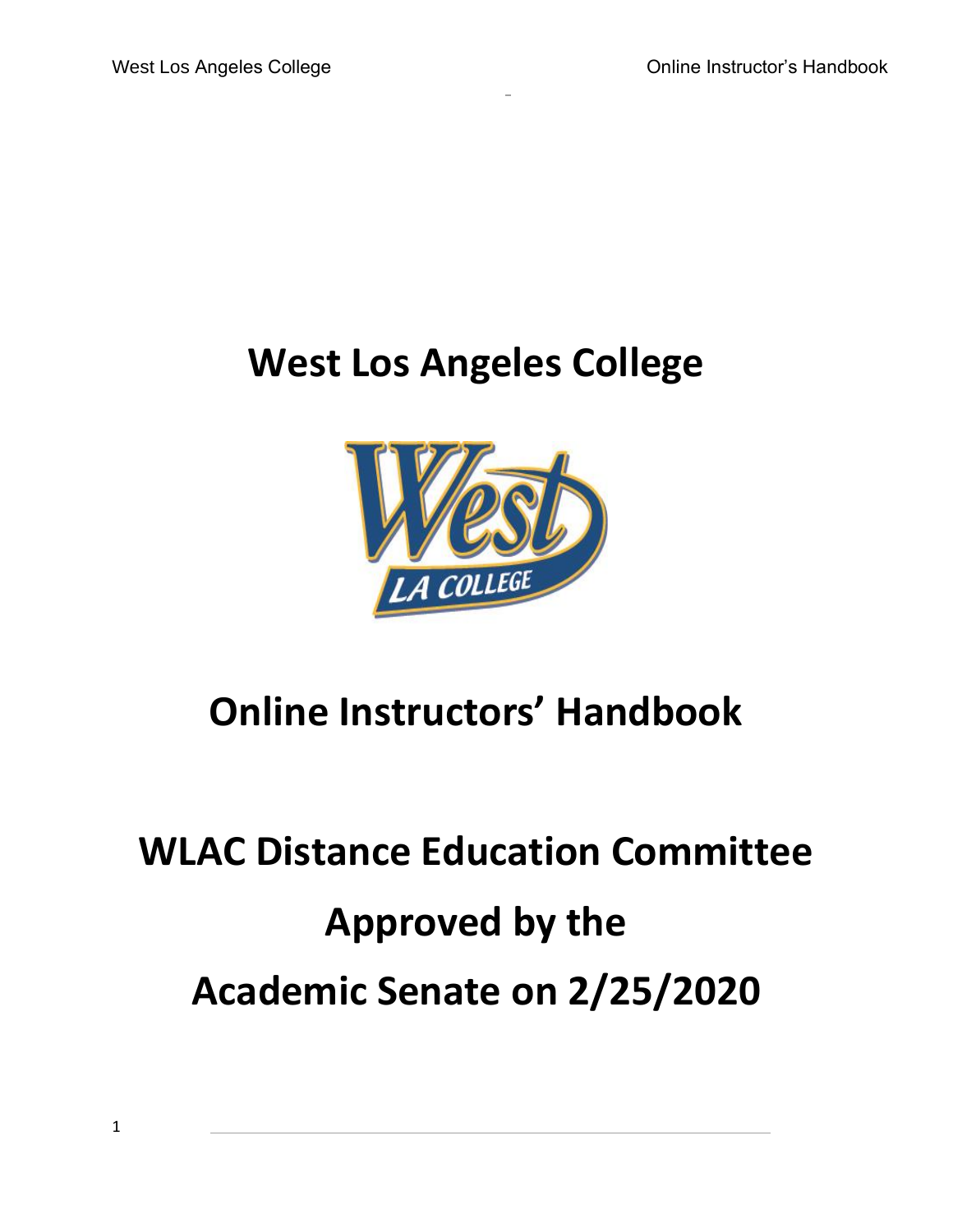# **Table of Contents**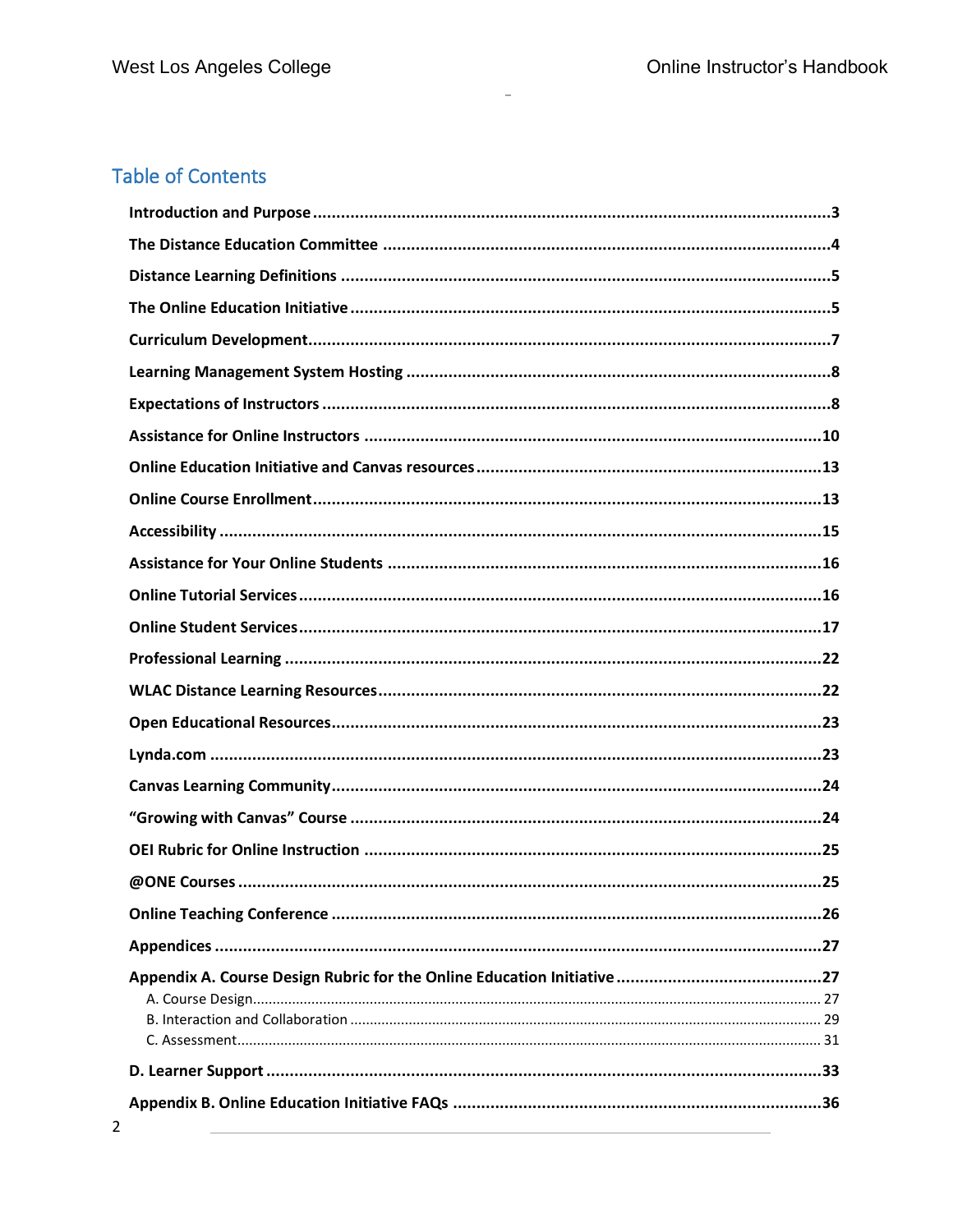# <span id="page-2-0"></span>**Introduction and Purpose**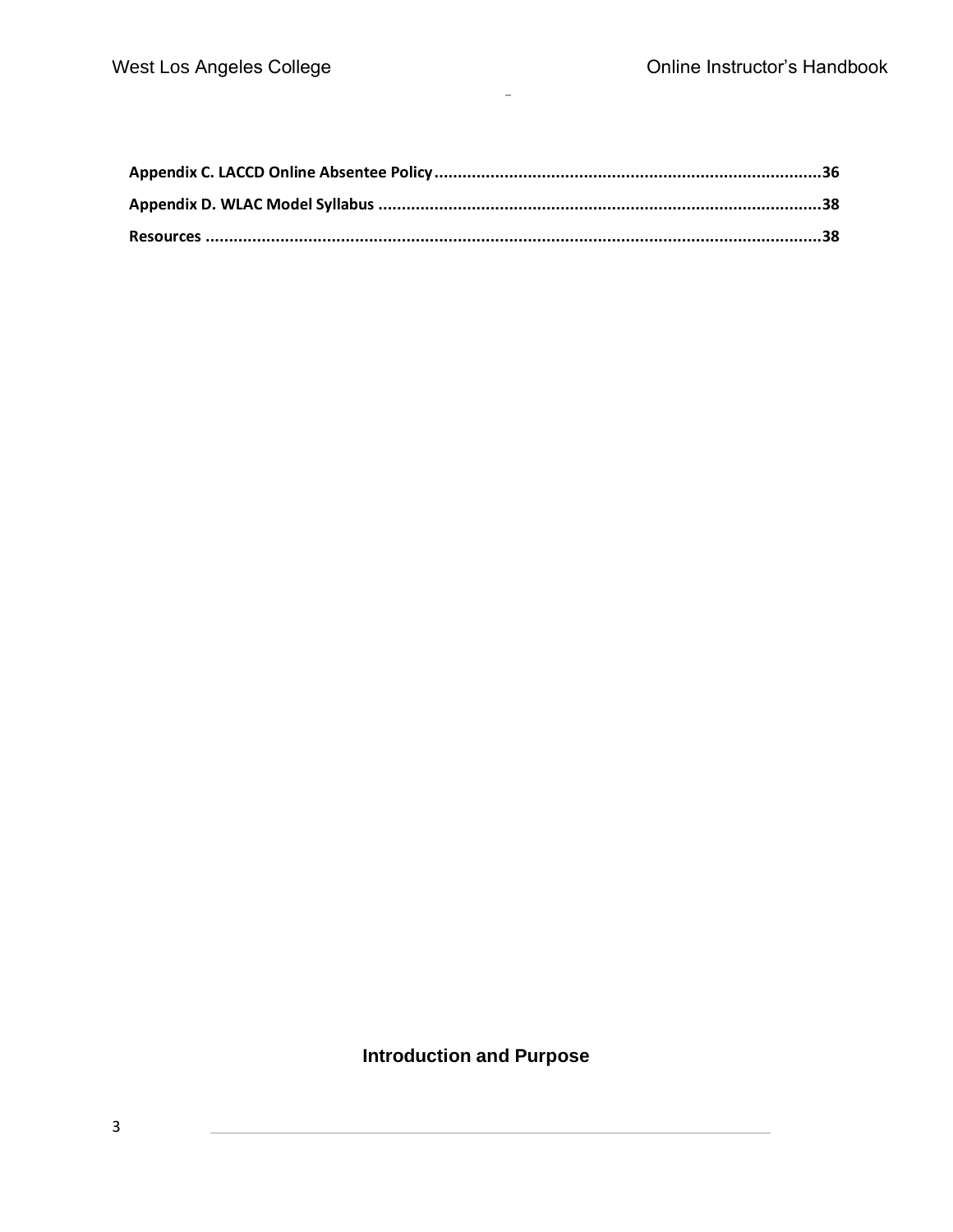West Los Angeles College's Distance Education (DE) Committee has developed this Online Instructors' Handbook with significant help from Distance Learning Program staff. We want all our colleagues to have easy access to College and District policies and procedures relating to distance learning, but even more, we want to help instructors find and use resources to help students succeed. Many of these resources make teaching easier or more pleasant as well as more effective.

Furthermore, West is participating in the statewide Online Education Initiative (OEI), a project so ambitious that the former state Chancellor, Brice Harris, called it "herculean." Anyone teaching online—or even thinking about it—should keep informed about the OEI.

# **The Distance Education Committee**

<span id="page-3-0"></span>The DE Committee advises the Academic Senate in making decisions regarding distance education. We work closely with the AFT Faculty Guild, which deals with any matters regarding working conditions and other labor issues. We meet monthly during the fall and spring terms, and welcome one and all. See our website at <http://bit.ly/2uX06Ce> for meeting times and locations, plus minutes of past meetings.

# **Co-Chairs**

Eric Ichon, Dean of Distance Learning, Instructional Technology & Library **Services** 

Ana Figueroa, Spanish Faculty

#### **Academic Senate Representatives**

Nancy Brambila, EOP&S Counselor

Ryan Edwards, Library Science Faculty

DeAnna Gossett, Business Faculty

# **AFT Representatives**

Linda Alexander, Communication Studies Faculty

Sandra Ruiz, Spanish Faculty

Ken Taira, Computer Science Adjunct Faculty

Alice Taylor, Art Adjunct Faculty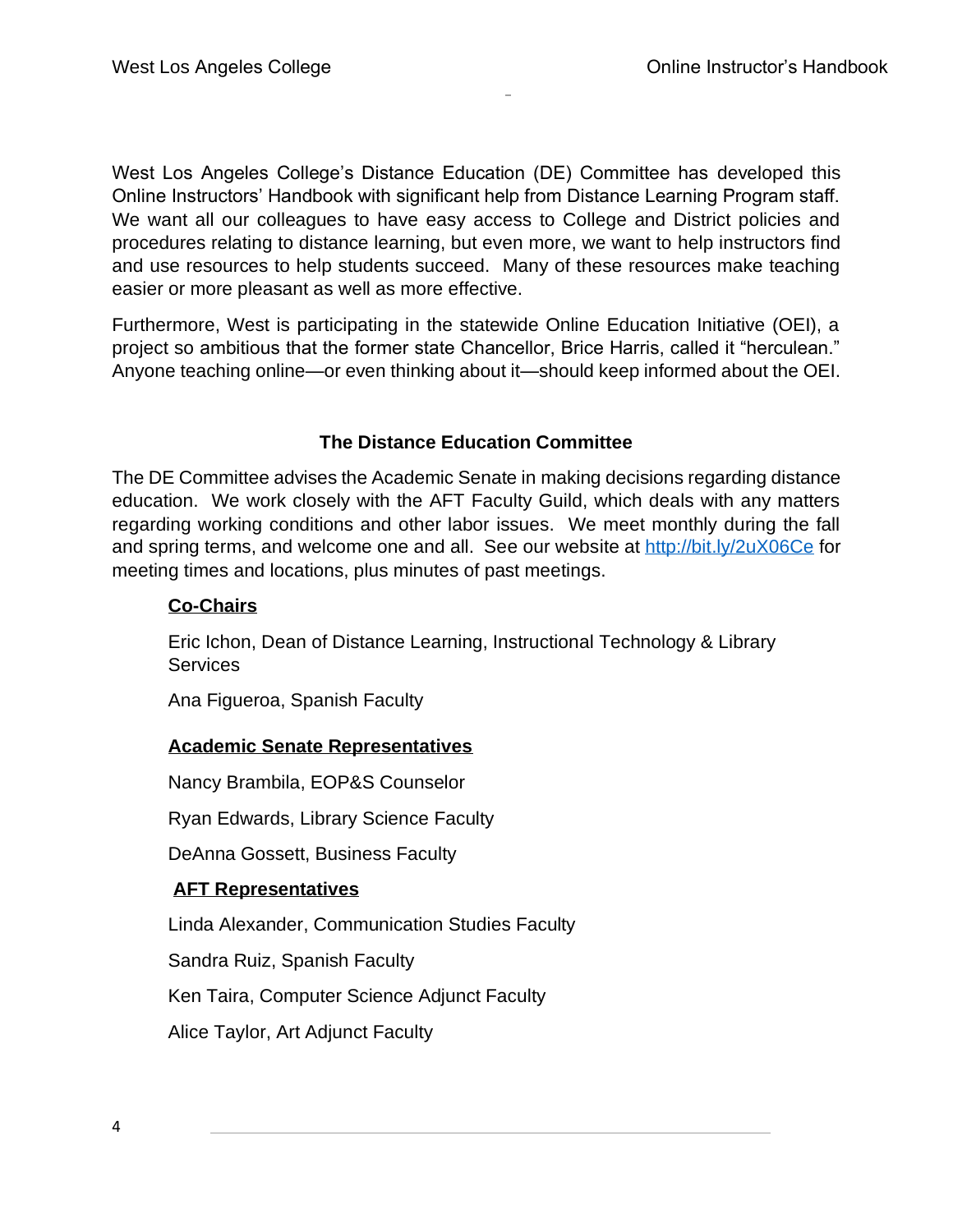This Handbook presents advice, policies and resources for all instructors, whether you teach fully online or are just considering enhancing your class by using the web - or anything in between. We hope it will also be useful for Deans and Chairs who supervise or evaluate distance learning instructors.

# **Distance Learning Definitions**

<span id="page-4-0"></span>Technically, **distance learning** means replacing seat time in a classroom with "instruction to students who are separated from the instructor." To meet state and federal definitions, distance learning also has to include "regular and substantive contact between the students and instructor." (Without this interaction, the class counts only as **correspondence education**.) West offers two forms of distance learning: fully **online** courses, and **hybrid** courses, in which only part of the class time is replaced by online instruction. Many instructors at West provide materials or activities on the web to supplement regular face-to-face classes. As long as these do not replace class time, such classes are "**web-enhanced**," but technically not distance learning.

# **The Online Education Initiative**

# <span id="page-4-1"></span>**What is the Online Education Initiative?**

The Online Education Initiative (OEI) is a collaborative effort among California Community Colleges (CCCs) to increase student success and completion by working together to increase access to quality online courses and support services for students.

# **GOALS:**

Ensure that more students can obtain certificates, degrees, and transfer to four-year colleges in a timely manner. Special attention is given to support services that are tailored the diverse needs of community college students.

# **KEY TO SUCCESS:**

Strong involvement of stakeholders throughout the CCC system. The OEI Steering Committee includes leaders from all facets of our system, including faculty, distance education coordinators, support staff, administrators, and students. The initial implementation involves 24 pilot colleges representing the diversity of colleges. The OEI management team collectively has over 75 years of CCC experience.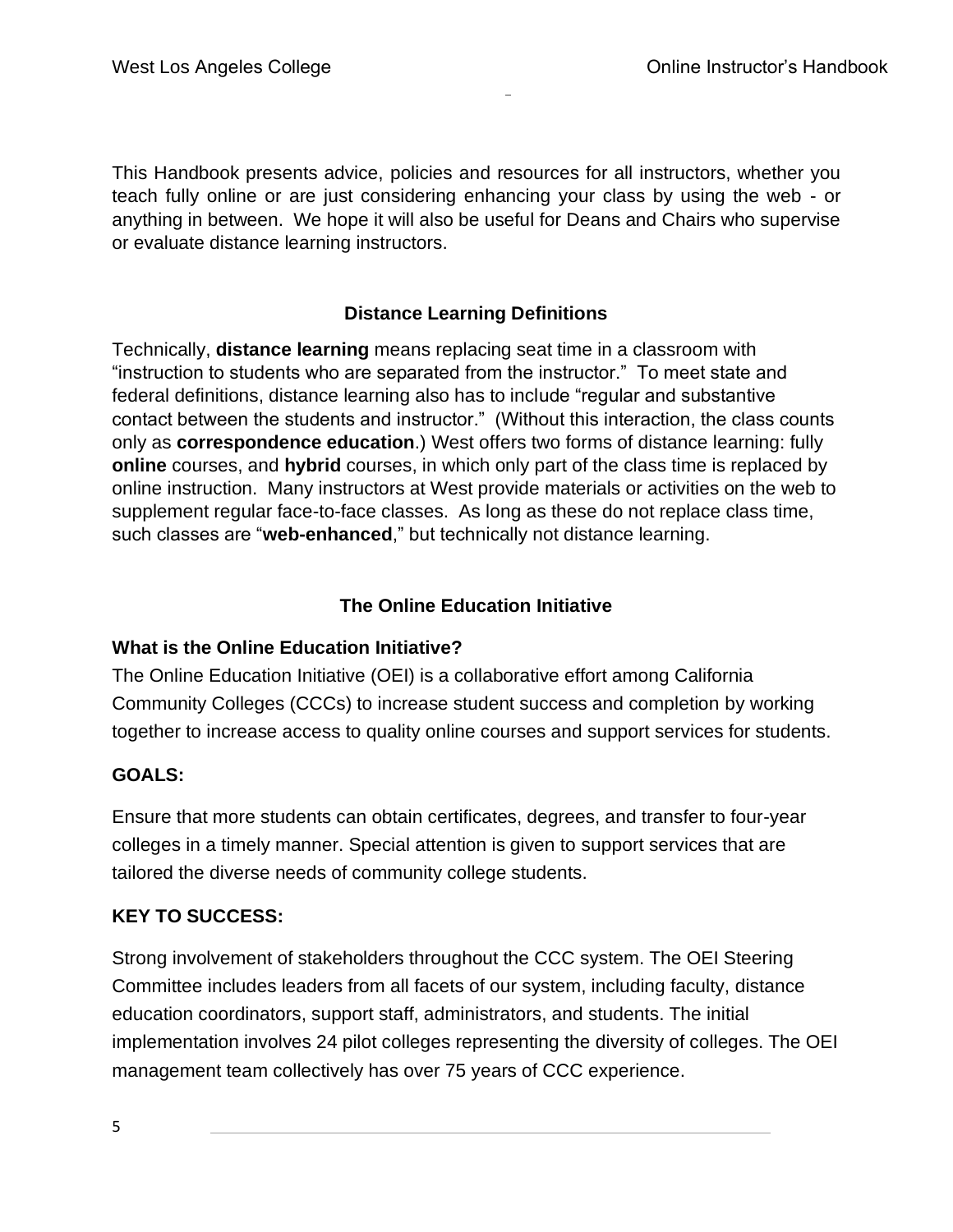# **BENEFITS:**

- Expand student access to quality online courses by providing support for course improvements aligned with common quality standards and by facilitating crosscollege enrollment
- Increase student success and completion with support and services such as tutoring, online learning readiness, and basic skills support
- Encourage faculty and staff involvement with professional development, instructional design support, networking, and content resources
- Improve access to courses and services through an innovative common online learning environment (Canvas)
- Leverage cost through system wide licensing

West is a member of the OEI Consortium and was one of the original OEI Pilot Colleges. As a Consortium member we receive access to a variety of resources that support online students and our faculty at no cost.

A compilation of all the resources provided by the OEI is available at <https://cvc.edu/ecosystem>

They include:

- The Course Design Academy which utilizes the CVC-OEI Course Design Rubric to improve the quality of online courses
- ConexEd Academic Communication System (includes Cranium Café), a virtual student services platform used for online counseling as well as by Admissions, Financial Aid, Business Office and Welcome Center staff
- NetTutor, online tutoring
- NameCoach, student recorded name pronunciation
- Notebowl, a social learning platform that integrates with Canvas
- Proctorio, online proctoring

How can faculty get involved? West is preparing to enter the OEI Course Exchange. You can have your course included in the Exchange by completing the Course Design Academy or completing the OEI Course Review Process. Get started by visiting <https://bit.ly/2V560vz>

West also plans to develop a Peer Online Course Review (POCR) process with Faculty Leads for each Division and a POCR Coordinator.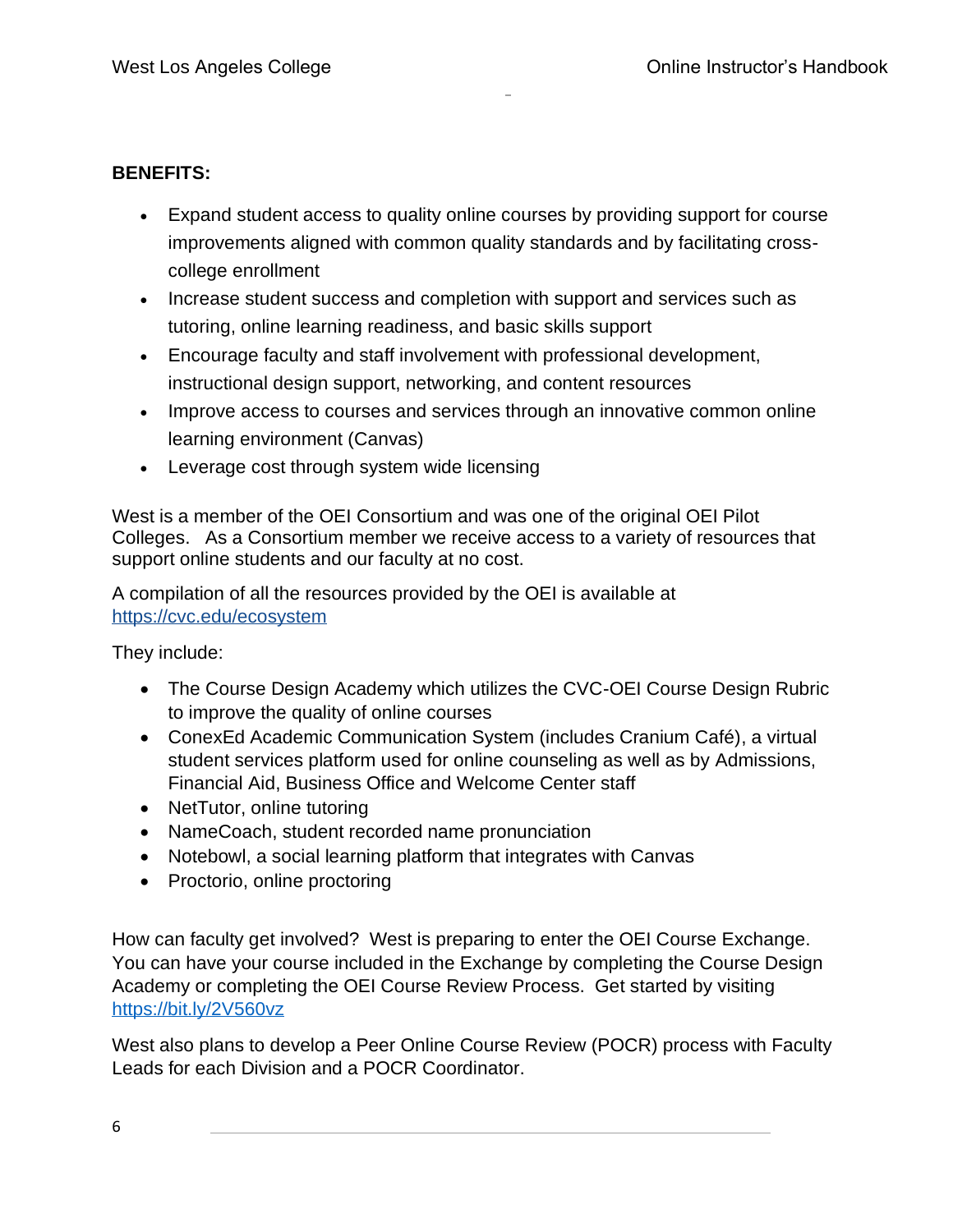## **Curriculum Development**

<span id="page-6-0"></span>West offers almost 300 courses online, and most are also offered in the traditional faceto-face format (i.e. on-campus). Divisions decide to use distance learning on a courseby-course basis with consideration given to course content, student needs and the flexibility of the delivery mechanism. West's faculty as a whole is responsible for our curriculum, through the Curriculum Committee of the Academic Senate.

Developing an online or hybrid class can provide you with the opportunity to see your course from a new perspective, as you need to think carefully about how to use new learning strategies and evaluation methods to help students achieve course objectives and demonstrate the student learning outcomes required for the course. This often results in improvements to both on-campus and online courses.

If you want to propose an online course, start with your Division Chair, whose approval is required on all curriculum forms. In some divisions, you may need to show the support of all the division faculty, or of all full-timers teaching in the discipline. Your Chair will know what the practice is in your division.

It's crucial to note that no matter how a given course is delivered (online, face-to-face or a hybrid of the two), it follows a single course outline of record (COR). CORs from the entire District are searchable in the District's [Electronic Curriculum Development](http://ecd.laccd.edu/Default.aspx)  [System](http://ecd.laccd.edu/Default.aspx) (ECD) at [https://bit.ly/2uYXkw9,](https://bit.ly/2uYXkw9) where faculty can also log on to create new courses or edit existing ones. The system links with our email to forward new or revised CORs to the Curriculum Committee Chair and the appropriate Division Chair.

For a course to be taught online, it's COR has to include a Distance Education Approval form.

In this document, instructors must demonstrate how they will use online teaching strategies to achieve course objectives. The document must contain both online methods of instruction and online methods of evaluation.

In another section of the Approval Form signatures attest that the online course is of the same quality as the face-to-face version; that the faculty has been involved in making that determination; and that the online course will include regular substantive contact between instructor and students and among students. (Such contact is required by Title 5 of California law.)

These forms and completed examples are all online at [https://bit.ly/3bQTA0j.](https://bit.ly/3bQTA0j) Academic Affairs keeps hard copies on file. The form is also in section VIII of the COR. You can adapt an existing course for online or hybrid delivery by completing the DE Approval Form, but it usually makes sense to review and update the COR as you add the form since all courses must be updated periodically—every two years for Career Technical courses, and every six years for others. Both updating a COR (including adding the DE Approval Form) and creating a new course requires the formal approval of the Curriculum Committee.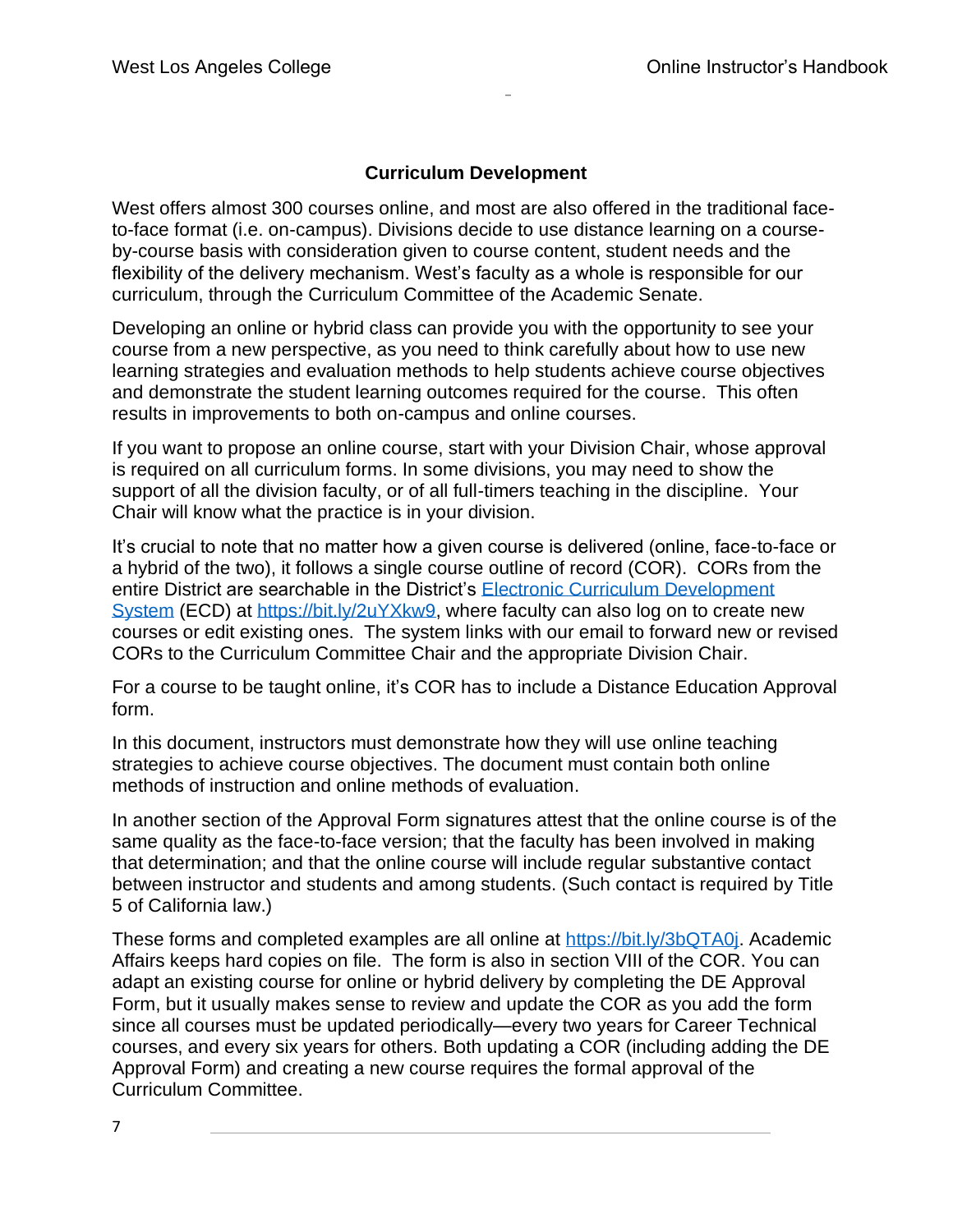Beraki Woldehaimanot, Chair of the Curriculum Committee, uses the ECD to track changes; after a Technical Review of your submission, you will need to present your course meeting of the Curriculum Committee. (For Committee schedules visit [https://bit.ly/39NP011.](https://bit.ly/39NP011)) If you need to contact the Curriculum Chair, he may be reached at (310) 287-4524 and via email WoldehB@wlac.

Note that providing materials and homework on the web for a face-to-face class does not require changing the COR. As long as class time is not replaced with work online, the class is "web-enhanced," not distance education. You should make sure that students without computers have the opportunity to successfully complete web enhanced classes; let them know about the banks of computers in the library, near the Reference Desk. These are configured for Canvas, and there is an Instructional Assistant or Reference Librarian there to help students get up to speed.

## **Learning Management System Hosting**

<span id="page-7-0"></span>Canvas is West's Learning Management System for online and hybrid classes and is available for web-enhanced classes. Since Canvas uses servers independent of LACCD; College server maintenance or malfunctions will not affect your classes. Make sure your students know how to log in without consulting West's website. One way to do this is to copy the appropriate instructions from<https://bit.ly/2SNAEZ3> into an email to the whole class. All online and hybrid course instructors receive a draft Welcome Letter prior to each semester including these instructions. Customize it and use the Student Information System to email it to your students.

# **Expectations of Instructors**

# <span id="page-7-1"></span>**Parity**

All the rules and regulations that apply to any faculty member apply to online instructors. The Faculty Handbook provides an excellent introduction, including useful links. You can download it from <https://bit.ly/31whpFL>

We focus here on what **online** instructors need to know.

# **Online Teaching Certification**

Before teaching an online, hybrid or web-enhanced class, West faculty must complete Canvas certification. Certification training is offered in both online and hybrid formats. West also offers a one-day hybrid Canvas workshop for instructors who want to webenhance their on-campus classes. For information about hybrid Canvas certification training at West visit https://bit.ly/32etdwl @ONE offers Canvas certification fully online without cost. Visit https://bit.ly/2uQxCdi to register. You can always locate training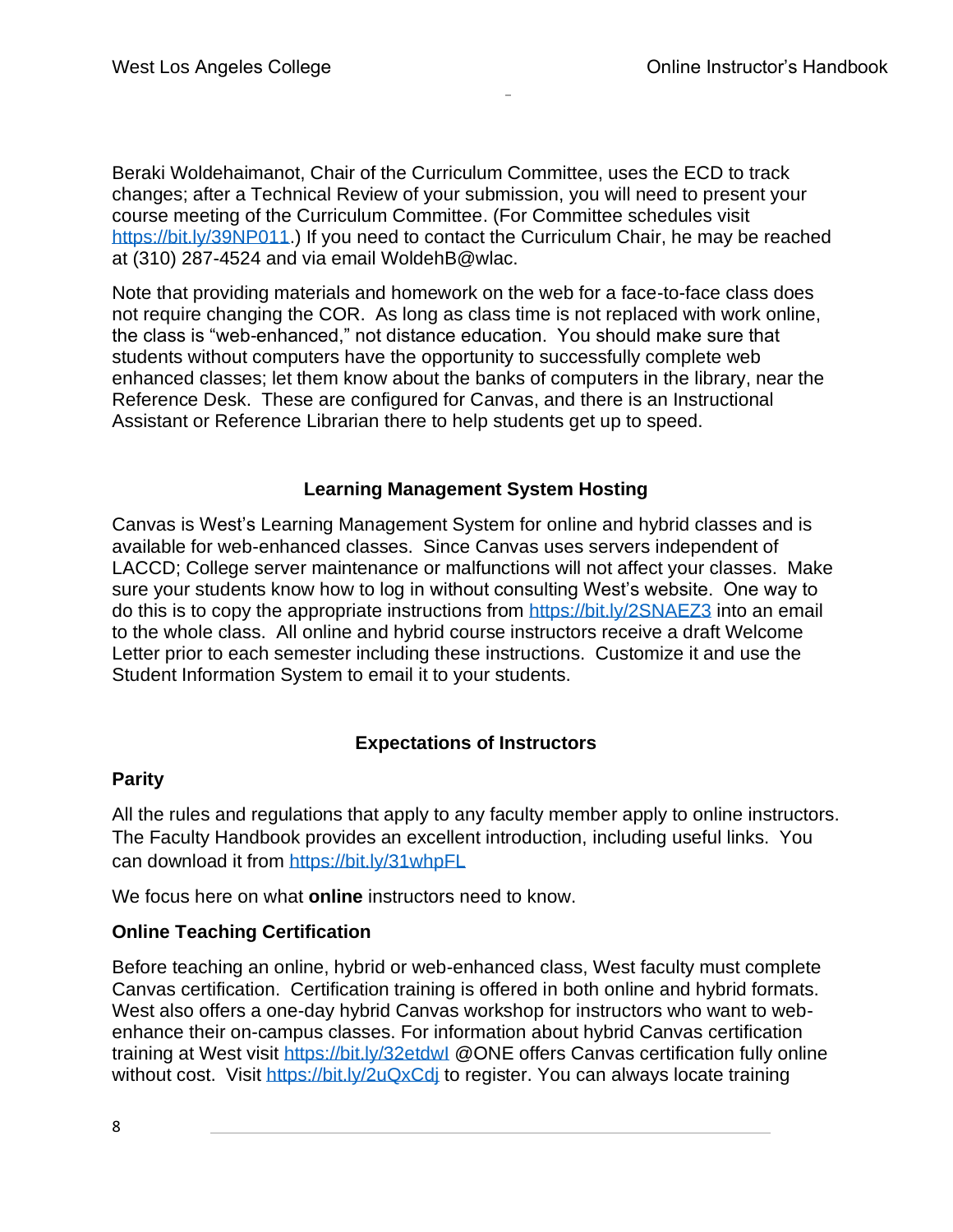information, request Canvas sites and access other Canvas resources at [https://bit.ly/2HIARWN.](https://bit.ly/2HIARWN)

All online instructors are strongly encouraged to complete an online pedagogy class in addition to Canvas certification. West offers Introduction to Teaching Online and Hybrid Classes fully online at no cost, and @ONE offers Introduction to Online Teaching and Learning for \$65.00. You can use the professional learning funds allocated each year by the Academic Senate to be reimbursed for the fee. Visit<https://bit.ly/38LD4Ne> for the procedures and required forms for reimbursement.

Please see the Professional Learning section of this Handbook on page 22 for additional Canvas resources.

# **Faculty Evaluations**

All faculty are evaluated at regular intervals. The same procedures apply whether you teach online or face-to-face. They are spelled out in Article 19 of the [Collective](http://www.laccd.edu/Departments/HumanResources/Documents/2017-2020%20Faculty%201521%20Contract.pdf)  [Bargaining Agreement](http://www.laccd.edu/Departments/HumanResources/Documents/2017-2020%20Faculty%201521%20Contract.pdf) (CBA), available at [https://bit.ly/2SZurrz.](https://bit.ly/2SZurrz) Consult the evaluation form in Appendix C for the items that are required for evaluations. West's AFT Faculty Guild President, Olga Shewfelt, holds workshops on evaluation for tenure track and for adjunct instructors; if you have questions, contact her by email at ShewfeO@wlac.edu or by phone at (310) 287-4223.

# **Peer Evaluation of Online Classes**

The faculty member being evaluated adds the evaluators as observers to the online class site(s), specifying the mutually agreed upon start and end dates of access. Distance Learning Program staff can show you how to do this, or do it for you, if you prefer. Visit<https://bit.ly/2Vf7aoa> to complete a request to have evaluators/observers added to your Canvas site(s).

# **Student Evaluations of Online Classes**

The Division Chair notifies Distance Learning Program staff to set up an online "Student Evaluation of Online Instructor" which uses the questions from Appendix C of the CBA. The survey must be made available to students for at least one week, while the class is active, not after a course has ended. Distance Learning staff does not need to enter the course to set up student evaluations. They will contact you to insert the course evaluation into your modules and suggest making it a prerequisite to increase student participation.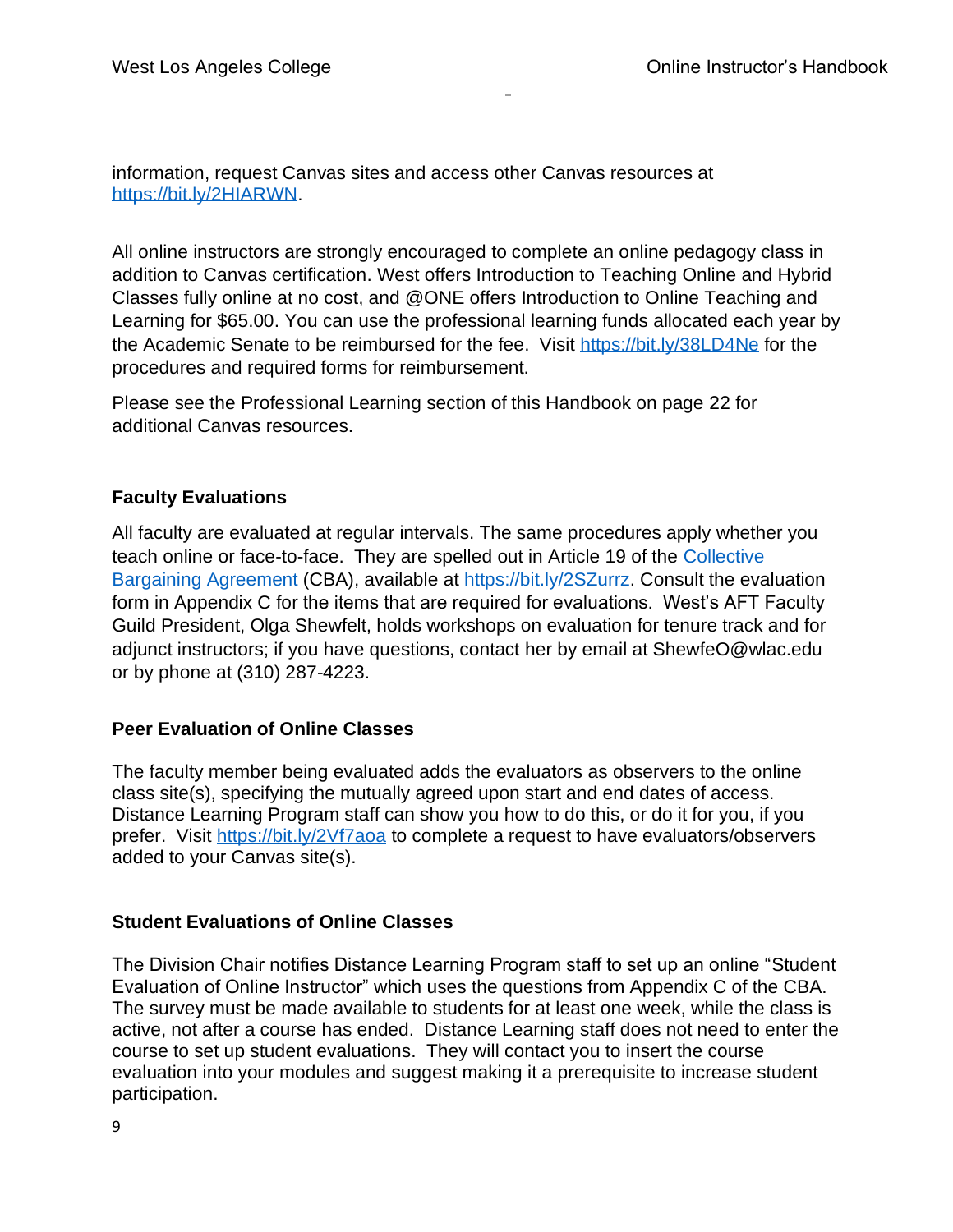When the survey period ends, the compiled student survey responses go automatically to the evaluator via email as per Article 19, G.4.d. of the CBA.

# **Attendance and Class Activity**

Los Angeles Community College District policy requires instructors to interact with online students at least weekly, though it is best to plan on much more frequent interactions with your students. If you are unable to interact for more than one week of the semester, you must take that time as sick or vacation leave. (See Appendix C of this Handbook for the LACCD Absence Policy.) Forms for reporting those absences are available online at https://bit.ly/2HMogJy. Expect any legitimate complaints about instructor absence or unavailability to be reflected in instructor evaluations.

Federal regulations and accreditation standards also require regular, substantive, instructor-initiated contact between students and instructors in distance learning classes.

Substantive contact can include email, private messaging, instant messaging, online chat, threaded discussion, phone or web conferencing. Instructors are required to provide individualized feedback on assignments and assessments to each student. You should include information about your office hours and the mode(s) of delivery used for office hours in your syllabus, as well as an indication of how quickly questions will be replied to (24 hours, 48 hours, etc.).

Regulations aside, checking in with your students frequently often saves time in the long run, as you can redirect discussions, clarify your expectations, and answer questions before students head off on a tangent. We recommend—strongly--that you reply to student inquiries daily (with the possible exception of weekends) for short term classes, and **at least** three times per week for full term classes.

#### **Syllabus Requirements**

<span id="page-9-0"></span>Every semester you must email your syllabi to your Division Chair and to Academic Affairs at academicaffairs@wlac.edu. It's a good idea to do this before the semester starts, to allow time for review by prospective students. If you teach more than one section of a class, you only need to provide one syllabus. There is a model syllabus in Appendix B of this Handbook.

#### **Assistance for Online Instructors**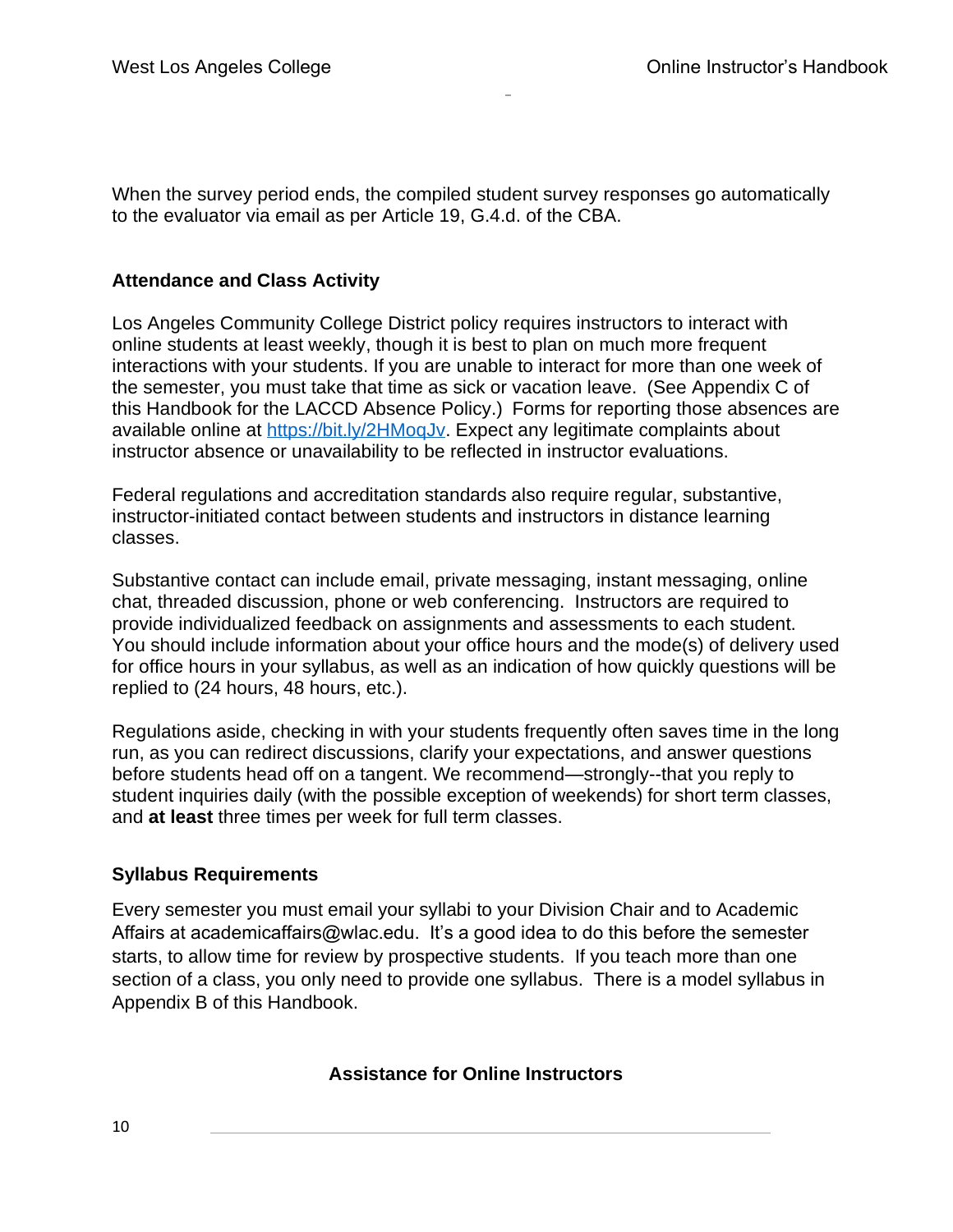# **The Distance Learning Program**

West has long been a leader in distance learning. Eric Ichon has helmed West's DE efforts since joining the faculty as a librarian 1997. The DE Team includes:

Eric Ichon - Dean of Distance Learning, Instructional Technology and Library Services ichone@wlac.edu 310-287-4558

Cyrus Helf - Multimedia Specialist helfco@wlac.edu 310-287-4592

Hadi Dabbagh - Online Technical Support dabbagh@wlac.edu 310-287-4306

Cyrus is an excellent contact if you are interested in using Open Educational Resources, want to develop multimedia content for your courses or if you need assistance using Canvas. To cite his 2014 Etudes Board of Directors Excellence Award: "He is quick to offer guidance, advice, and hands-on assistance to faculty, particularly with multimedia and blending media with online lessons."

But, as we know, no one can do this alone. Hadi, a West CSIT alum, adds knowledge and skill to help professors and their students when they have any questions about using Canvas or have problems with the SIS system. Hadi also creates Canvas course sites and sets up student evaluations for online classes.

The Distance Learning (DL) Program is dedicated to helping West maintain an online pedagogical environment which maximizes opportunities for student success. Helping you to design and implement your online, hybrid or web-enhanced class is key to that mission.

From their offices on the fourth floor of the HLRC, the DL team assists faculty and students with almost anything associated with online learning. Call them at (310) 287- 4305 for quick questions, or to make an appointment to deal with something bigger. Or just drop by.

The Distance Learning office is open: Monday—Thursday 8:30 a.m. to 6 p.m. Friday 9 a.m. to 1 p.m.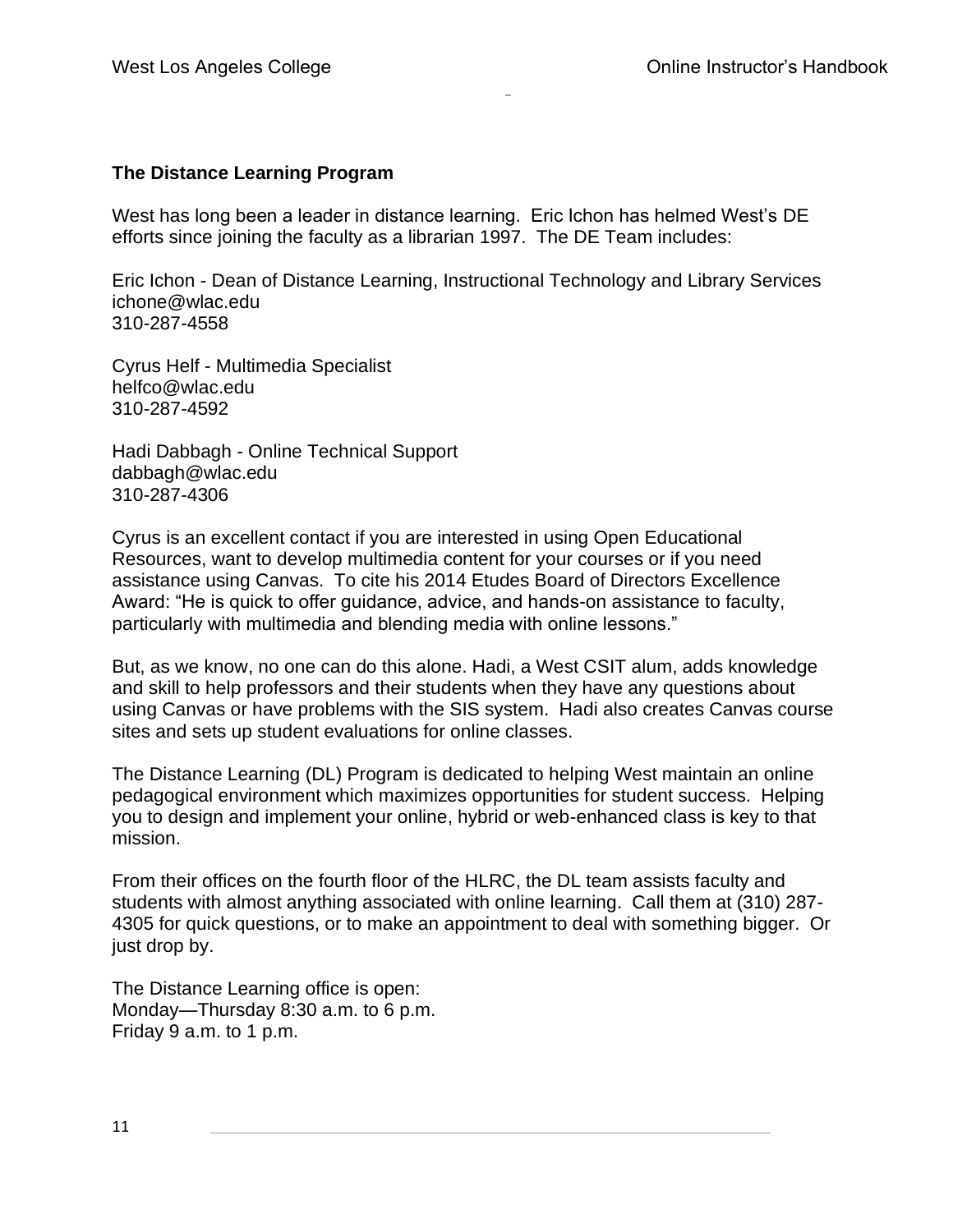At the beginning of each semester, the Distance Learning team is especially busy assisting students and troubleshooting urgent problems. In contrast, winter and summer intersessions are quieter times, when the staff can help with major projects.

Distance Learning staff provide technical support to both students and faculty, and facilitate access to online student support services. Key responsibilities are:

- Maintaining the College's Online and Hybrid Classes website, the Online International Student Portal and the Online Help Desk for students
- Technical support for the College's Course Management System--Canvas- including providing course sites for online, hybrid and web enhanced classes
- Assisting instructors with multimedia and web development
- Supporting training opportunities related to distance learning and other innovative instructional technologies
- Keeping instructors informed about Distance Learning issues, via an email distribution list

A section of the Online and Hybrid website, [http://bit.ly/38WIQvH,](http://bit.ly/38WIQvH) features resources for instructors including:

- Information on Accessibility
- Video repositories, instructional software, Web 2.0 tools and tutorials from Lynda.com
- Canvas information and links to video tutorials
- Training workshop handouts
- SIS Faculty Portal Training
- Information on Online Education Initiative (OEI)
- Curriculum forms and examples
- Templates for DE Addendum
- Anti-plagiarism and Student Discipline resources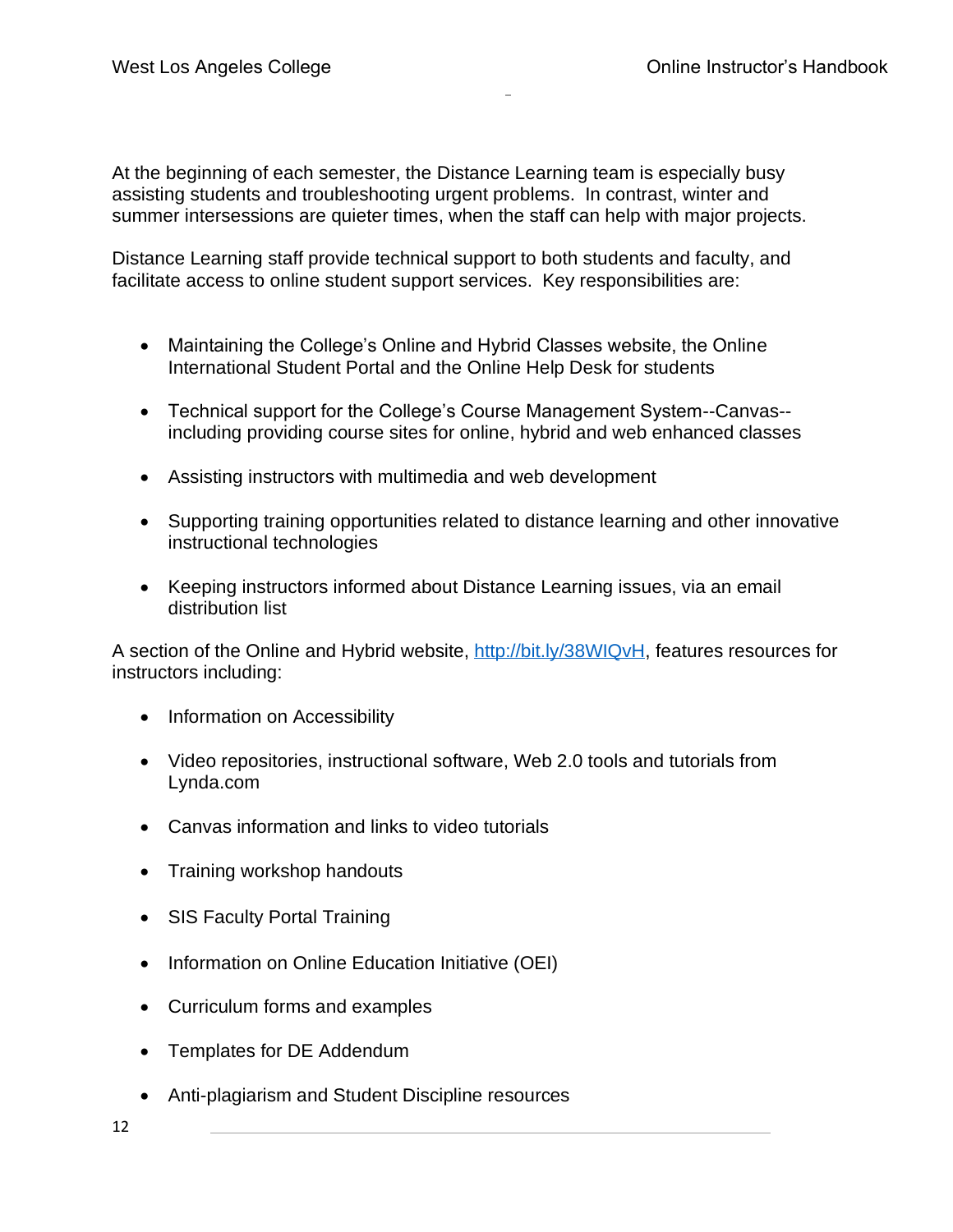# **Online Education Initiative and Canvas resources**

<span id="page-12-0"></span>The Distance Learning Program supports the College's Educational Master Plan Goal to "Offer and incentivize ongoing training in proven, effective learner-centered teaching strategies."

## **Other Help**

The Information Technology Department installs and maintains West's computers and related peripherals. To place an order for help, log in (from campus, using Internet Explorer) at http://bit.ly/2HLUNbi and select "Work Request."

In the Library and Learning Resources Division, Leo Calderon, Instructional Media Specialist, distributes and maintains audio visual equipment for classrooms. As you might imagine, this keeps him busy, so you should give him as much lead time as possible. His phone is 310-287-4414.

Also in the Library Division, Scott Kecken runs the Digital Design Studio. He can provide expert assistance as well as top-notch equipment when you want to use technology in your classroom or online. For example, you can book a sound-proof studio to make a video, and Scott can help make it look great. Call him at 310-287- 4567. As he says on the DDS webpage: "just ask!" http://bit.ly/2v8lvlq Scott and Cyrus collaborate. Follow their lively blog, West LA Digital: [https://bit.ly/2uQA2bT.](https://bit.ly/2uQA2bT)

The Distance Learning Program does not schedule classes or assign/evaluate instructors. Your Division Chair sets each semester's schedule of classes, working with the Deans in Academic Affairs, taking into account student demand (usually quite high for online courses), the availability of instructors trained in Canvas, and other factors.

# **Online Course Enrollment**

# <span id="page-12-1"></span>**Adding Students**

The LACCD has specific rules about the enrollment caps for online classes, different from face to face. They are in Article 40.C. of the 2017 – 2020 Collective Bargaining Agreement (CBA—the AFT Faculty contract). Online courses are extremely popular and most fill quickly. Students who want to add classes that are full need to get on the wait list and email the instructor in order to get a permission number.

You are not required to add students to full classes. Why would you want to do so?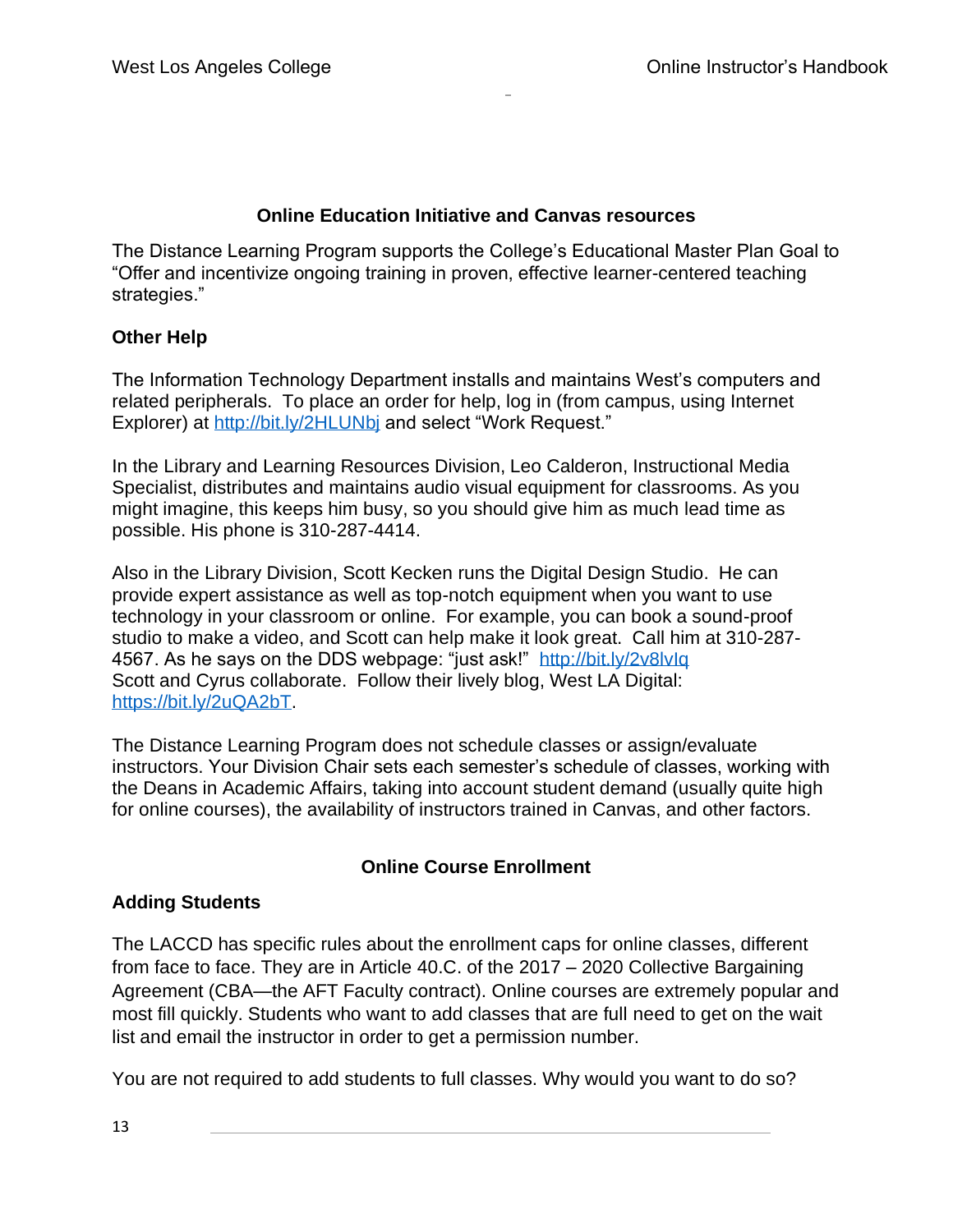- Maybe you've noticed that some students who sign up for online classes drop quickly, and you want to have 40 by the end of the first week.
- You might want to add students who have been motivated enough to email you before a drop opens up an empty space for a student who is clicking through schedule looking for an empty spot.

If you want to add a student, respond to their email request to add by providing a permission number from the list of permission numbers at the very end of your course roster along with this link to a video that demonstrates how to use the permission number, [https://youtu.be/nFlF-6I2L24.](https://youtu.be/nFlF-6I2L24)

It is important to provide each student with a unique permission number, so you may want to print the list out to keep track of which students are assigned which numbers.

If you aren't sure how or where to access the permission numbers for your course visit [https://youtu.be/CplW2nHY1E0.](https://youtu.be/CplW2nHY1E0)

Once the student receives your permission number, they must log into the SIS in order to add the class.

If the student has any difficulties adding the class with the permission number, they should contact the Admissions Office at 310-287-4501.

# **Increasing Your Class Enrollment Cap**

It might be more convenient to ask your Chair to increase your enrollment cap to the number you think appropriate, rather than adding students who email you—it's up to you!

Or, you might want to ask for a class of 80, to be eligible for extra pay. Article 40 of the CBA (page 152) lays out the process for increasing your enrollment cap to 80 for additional compensation.

Each instructor can teach one 80-student online class per semester. Your chair and the dean must agree to your request. Here's the CBA language

If approved, the instructor of the class shall be compensated for the large class as follows: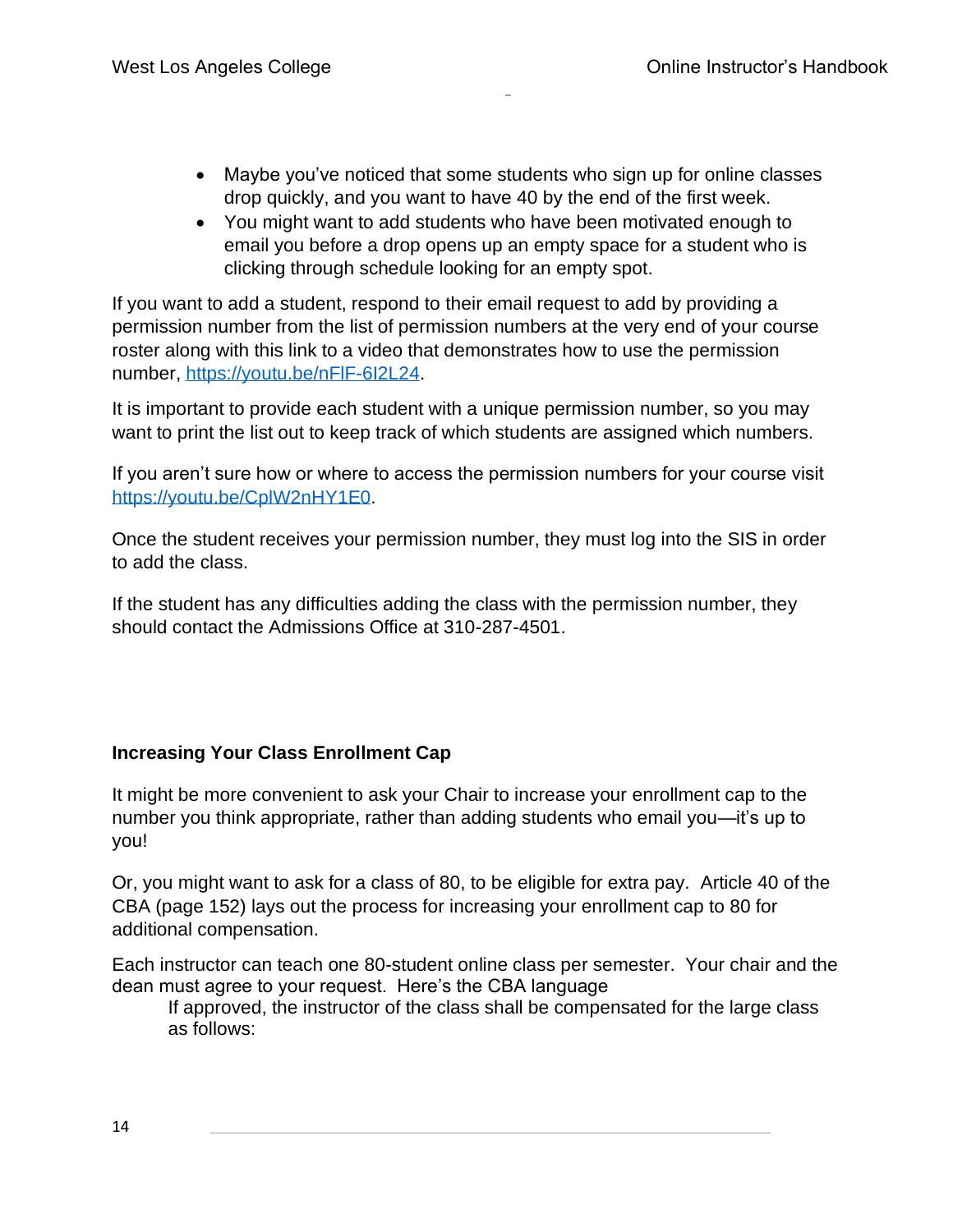a. If the large DL class has an enrollment of 50 - 59 at census (or the appropriate apportionment date), the instructor will receive a Large DL Class Stipend of \$500 per Standard Hour for the semester/academic term.

b. If the large DL class has an enrollment of 60 - 69 at census (or the appropriate apportionment date), the instructor will receive a Large DL Class Stipend of \$1,000 per Standard Hour for the semester/academic term.

c. If the large DL class has an enrollment of 70 - 80 at census (or the appropriate apportionment date), the instructor will receive a Large DL Class Stipend of \$1,500 per Standard Hour for the semester/academic term.

## **Accessibility**

<span id="page-14-0"></span>By law, we have to make sure that disabilities do not prevent our students from accessing an education. One way of ensuring this is to provide a link to the Disabled Students Services and Programs (DSPS) website in your syllabi: <http://www.wlac.edu/dsps>

The DSPS website includes the Application for Services, a Student Orientation, Faculty Resources and more. The DSPS office is on the third floor of the Student Services Building, (SSB 320). DSPS staff can be reached at (310) 287-4450 or via email to [dsps@wlac.edu](mailto:dsps@wlac.edu)

When DSPS staff contacts you on behalf of a student, you need to trust their professional judgment regarding what kind accommodations that particular student is entitled to. Canvas is designed to provide accommodations (such as longer time on timed exams), and our Distance Learning staff can help you set them up.

Offering classes online provides access to students with mobility issues, among others. Like face-to-face instructors, online faculty need to be sure that their materials serve students with varying abilities.

Any videos you have students watch must include closed captioning. The [Digital Design](http://www.wlac.edu/Digital-Design-Studio/index.aspx)  [Studio](http://www.wlac.edu/Digital-Design-Studio/index.aspx) (DDS) can help with this. You can reach the DDS at (310)287-4567 or via email at [Keckensa@wlac.edu.](mailto:Keckensa@wlac.edu) To make an appointment online visit [https://bit.ly/39UarxE.](https://bit.ly/39UarxE)

Provide alt tags for any images. Make this a habit as you upload images. Screen readers will tell students what you'd written about the images, so you should describe what you expect students to learn from the image. Learn how to create alt tags in Canvas at <https://bit.ly/2vNrX7Q> or click on [Creating Accessible Content with the Rich](https://ccconlineed.instructure.com/courses/297/pages/creating-accessible-content-with-the-rich-media-editor?module_item_id=26501)  [Media Editor.](https://ccconlineed.instructure.com/courses/297/pages/creating-accessible-content-with-the-rich-media-editor?module_item_id=26501)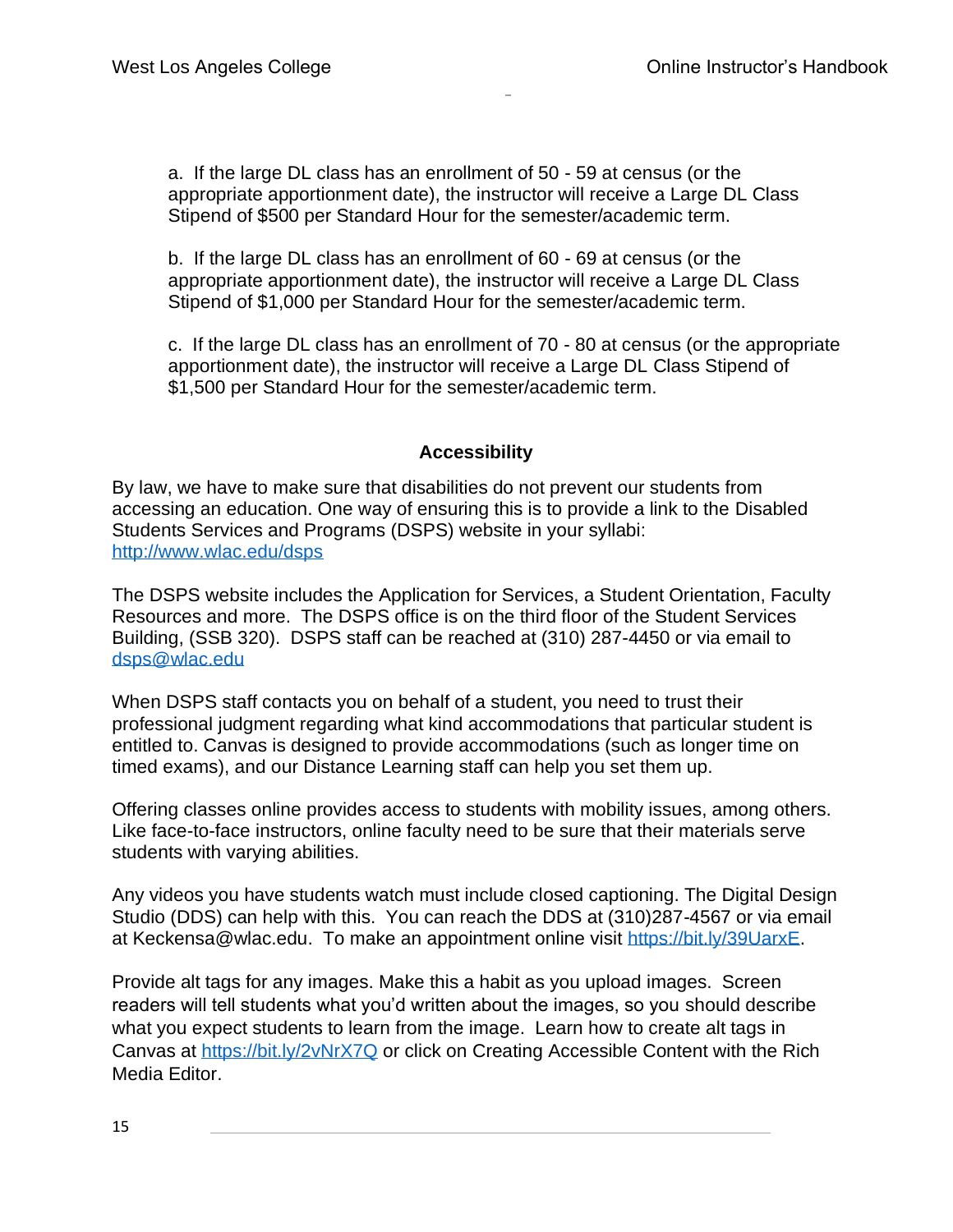These provisions are likely to be useful to all your students, since they expand pathways to learning.

Visit<http://bit.ly/2vSvB0k> for accessibility guidelines, video tutorials, OEI accessibility resources and to learn how to make your files accessible.

The [California Community College Accessibility Center](https://cccaccessibility.org/) has great resources which are available at [https://cccaccessibility.org.](https://cccaccessibility.org/) Their resources include videos, recorded webinars, an Accessibility Help Desk, accessibility evaluation tools and a step-by-step guide to make PDFs and MS Word documents accessible.

The [California Community College Technology Center](https://ccctechcenter.org/about/accessibility) has a list of keyboard commands and other resources at<http://bit.ly/39QSWOz>

## **Assistance for Your Online Students**

## <span id="page-15-0"></span>**Technical Support**

Technical assistance is available to students online at [https://bit.ly/2SK9qlR,](https://bit.ly/2SK9qlR) by phone at (310) 287-4305, on-campus in the Distance Learning Center in the Heldman Learning Resource Center (HLRC) 4A and in the Library Internet Research Lab (LIRL) near the Reference Desk on the second floor of the HLRC. The Distance Learning Center is open Monday – Thursdays from 8:30 a.m. – 6 p.m. and Fridays from 9 a.m. – 1 p.m.

Canvas also provides excellent technical support by phone. Let your students know that they can contact Canvas Technical Support 24/7 Helpline at (844) 303-5590.

As you design your course, remember that students may need assistance in navigating the course site, finding the primary course resources, and even in seemingly simple processes such as attaching files. Any online course should intentionally increase student technology capabilities. Do not assume a particular level of understanding (someone may have their own blog, yet not know how to attach a document or forward an email). Provide basic instructions and then guide and expect students to increase their familiarity with technology and information systems. Over the course of the online class, students participate through appropriate application of technology as they locate, interpret, organize, and present their work. They get practice demonstrating the Institutional Student Learning Outcome of technological competency regardless of the official content of the course. All online classes provide the opportunity for students to build upon their technological skills.

#### <span id="page-15-1"></span>**Online Tutorial Services**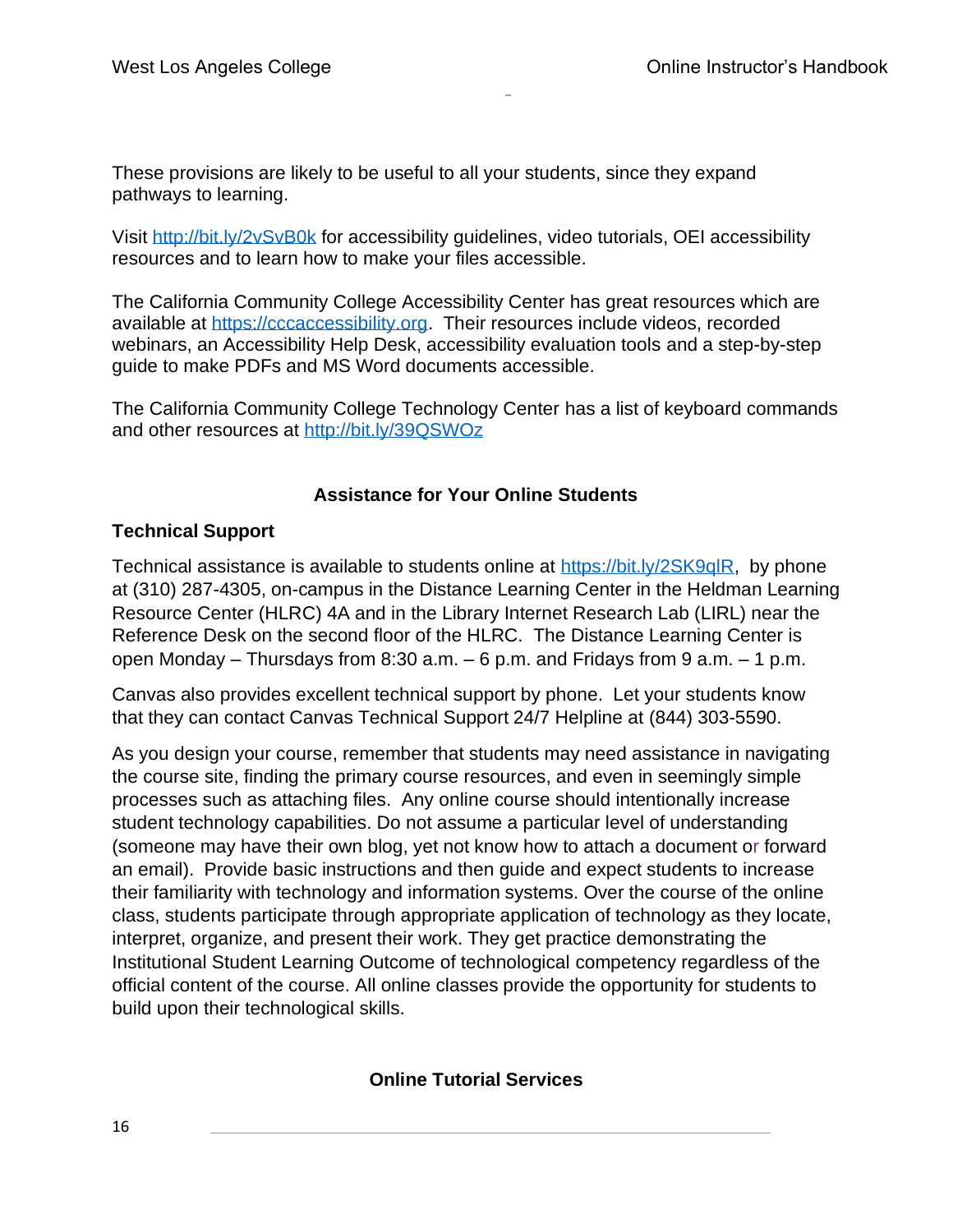West offers a free Online Writing Lab (OWL) through the Learning Center, located on the first floor of the HLRC.

The OWL offers support for any course requiring writing assignments and for other student writing needs such as scholarship essays. OWL tutors are current or former West students who also have experience tutoring on-campus. For information on how to access the OWL, please visit [https://bit.ly/3bQjgdD.](https://bit.ly/3bQjgdD)

Online Subject Tutoring is available through NetTutor, a free service found within your Canvas learning management system whether you teach online, hybrid or webenhanced classes in Canvas.

To access a tutor through NetTutor, follow these steps:

- Log in to Canvas
- Click on your online or hybrid course, or the Canvas course that's been set up to enhance a face-to-face course
- Go to the Left Navigation Bar of your course
- Click on NetTutor

Students will be asked to choose a subject after logging on. Specific subjects include Accounting, Anthropology, Astronomy, Child Development, Computer Science, Economics, English, Geology, Humanities, Mathematics, Philosophy, Political Science, Psychology, Sociology, Spanish and Statistics. Tutors are willing to help with related fields. For example, English tutors can help students writing discussion posts in other subjects.

Then, the student may schedule an appointment for tutoring or receive live help (there may be a short wait time for live help).

Discussion and chat technologies as well as other Web 2.0 technologies support tutor/tutee interaction. For example, students may see a math procedure written on an electronic tablet, or receive ongoing support through subject-scheduled chats. Students are able to read tutor comments and review suggestions on previously completed assignments. Online tutors track students' writing improvement.

Students enrolled in on-campus classes, but are not currently enrolled in a webenhanced, hybrid or online course can still get access NetTutor. The Learning Center Director, Chase Selby, at can set up students to use NetTutor.

# **Online Student Services**

<span id="page-16-0"></span>Many of your students will know what they can do online, but others will appreciate being directed to the many services available.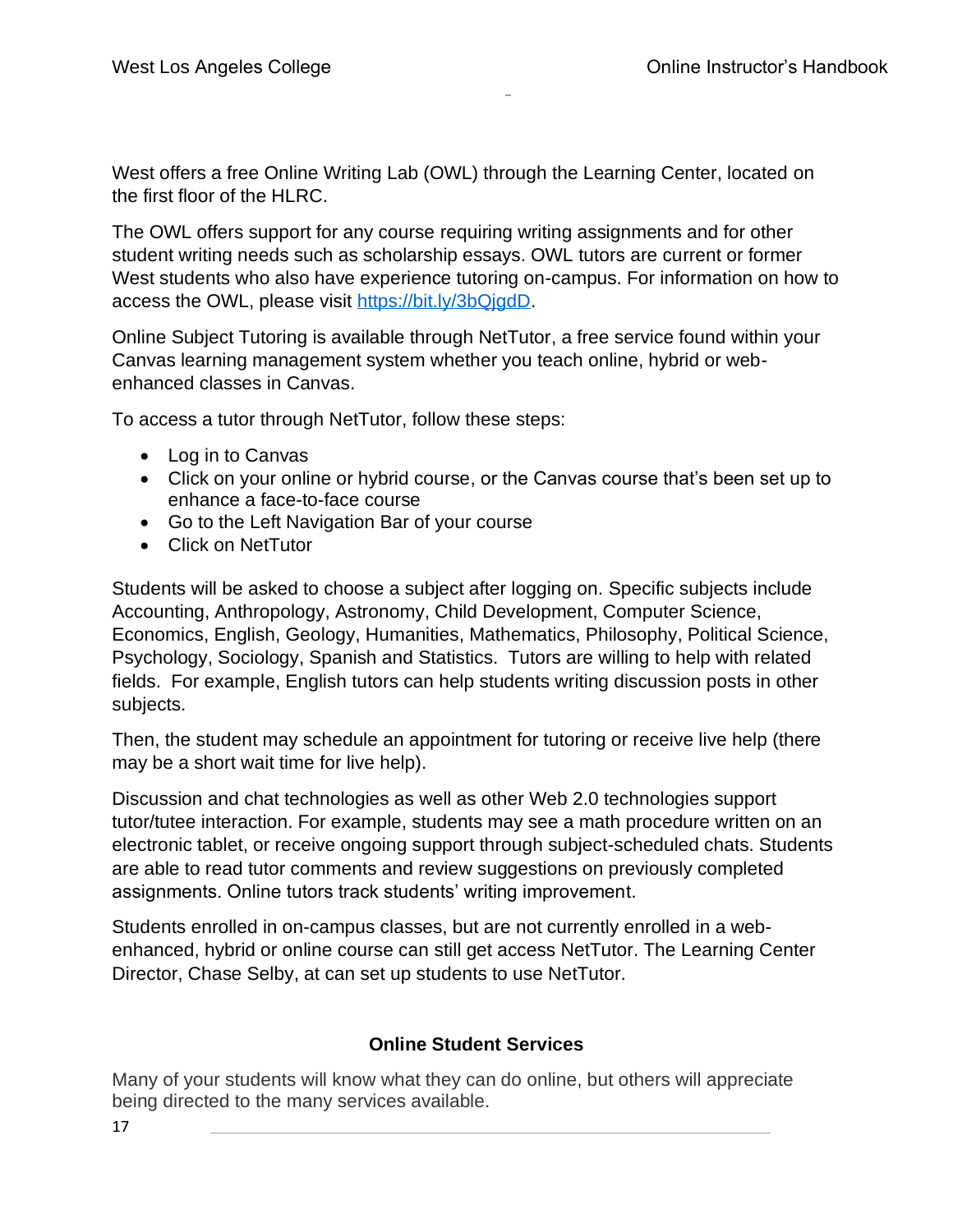The District provides student services online, including:

- Application for Admissions
- View Registration Appointments
- Course enrollment and withdrawal
- View schedule of classes
- Financial Aid
- View & Pay Fees
- View grades and unofficial transcripts
- District email
- View Placement for English and math
- Voter Information
- Change PIN
- Personal Information
- View Holds
- W9 tax form
- Online forms

Students can access all these services by logging in at [https://bit.ly/2PcF9tJ.](https://bit.ly/2PcF9tJ) West's Distance Learning Program's website offers a collection of online resources at [https://bit.ly/2V8UO19.](https://bit.ly/2V8UO19)

- 24/7 Online Student Help Desk
- Information about how to enroll in and add courses
- An Online Student Orientation
- Schedules for online and hybrid classes
- Access to the Online Writing Lab
- Online tutorial services
- An Online Student Success video
- The College Bookstore
- Online library services
- Instructor biographies
- College news and events
- A link to the main College website
- A Contact Us link
- Electronic access to the library catalog
- An e-book collection
- Remote access to periodical and research databases
- 24/7 online reference assistance

# **HOW-TO VIDEOS** <https://bit.ly/37JpiJy>

- Portal Log-On & Student Email
- How to Login the Student Portal (PDF)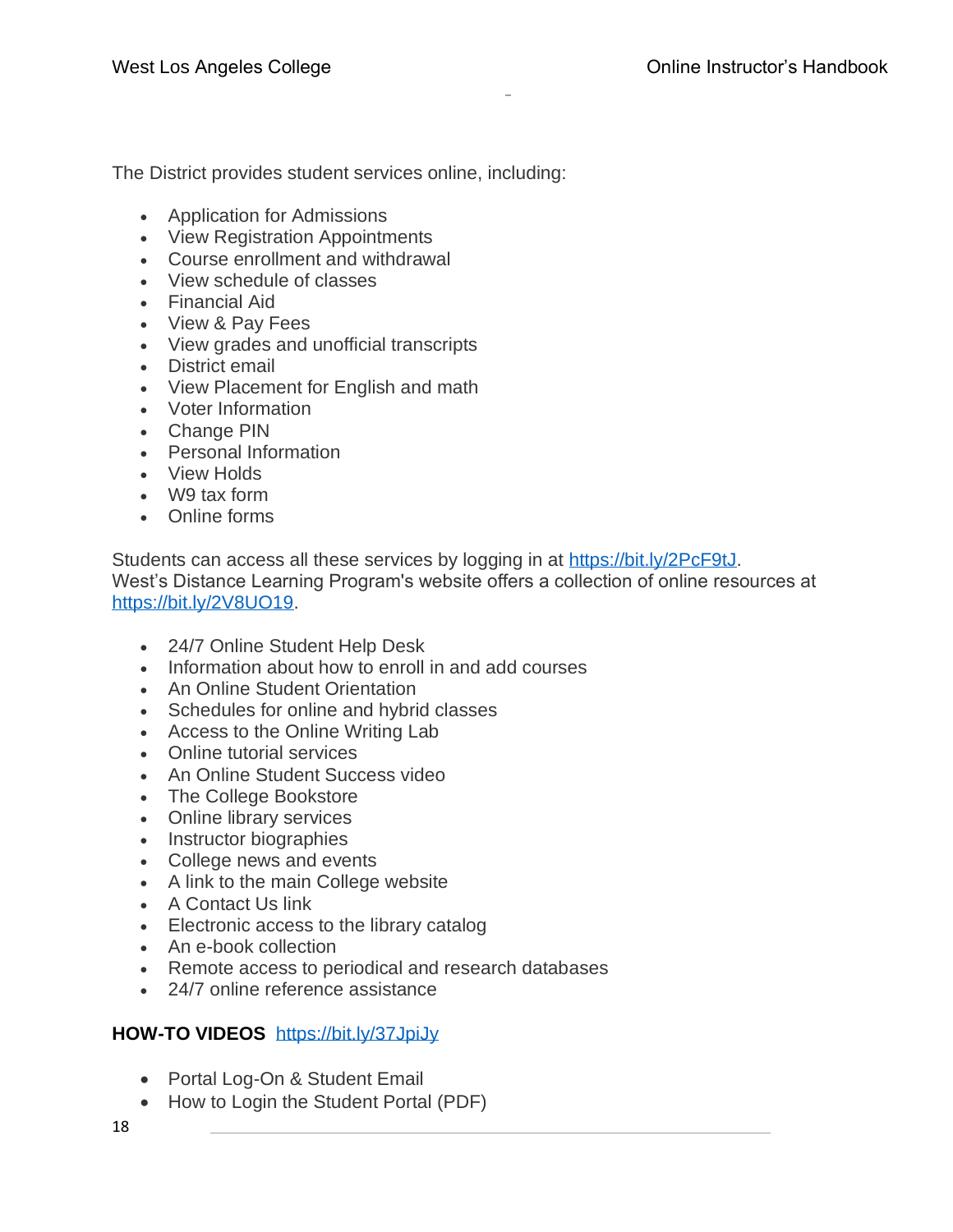- Registration Appointment
- To Clear Holds
- Enrollment Using My Planner
- Enrolling from Requirements
- Click the image below for more info.
- Enrolling from Class Search
- Adding a Class
- Adding to a Waitlist
- Adding a Class by Using a "Permission Code"
- Dropping a Class

# **[Admissions:](http://www.wlac.edu/admissions/index.aspx)<https://bit.ly/37Mk7sp>**

## *Student Services Building, 2nd Floor (SSB 220) | (310) 287-4501*

- How to Apply & Enroll in Classes directions
- Forms
	- o [Application for Admission](http://www.wlac.edu/WLAC/media/documents/admissions/Forms/AdmissionApplication.pdf) (for students age 12 or younger)
	- o [Enrollment Verification](http://www.wlac.edu/WLAC/media/documents/admissions/Forms/ENROLLMENT-VERIFICATION.pdf)
	- o [California Nonresident Tuition Exemption Req. \(AB540\) For Eligible](http://www.wlac.edu/WLAC/media/documents/admissions/Forms/AB540_Feb2018.pdf)  [California High School Graduates](http://www.wlac.edu/WLAC/media/documents/admissions/Forms/AB540_Feb2018.pdf)
	- o [Change Home College and / or Major](http://www.wlac.edu/WLAC/media/documents/admissions/Forms/ChangeHomeCollege.pdf)
	- o [Grievance Procedure & E-55 Form](http://www.wlac.edu/WLAC/media/documents/admissions/Forms/GrievanceFormE-55.pdf)
	- o [High School Graduation Update Form](http://www.wlac.edu/WLAC/media/documents/admissions/Forms/HS-Update-Form.pdf)
	- o Loss [of Enrollment Priority and/or BOGW Fee Waiver Appeal](http://www.wlac.edu/WLAC/media/documents/admissions/Forms/LACCD-Loss-of-Enrollment-BOGW-Fee-Waiver-Appeal.pdf)
	- o [Student Information Change Form](http://www.wlac.edu/WLAC/media/documents/admissions/Forms/student_information_change_form.pdf)
	- o [Supplemental Application for Admission of a Student in Grades K-12](http://www.wlac.edu/WLAC/media/documents/admissions/Forms/Form-YS-1.pdf)
	- o [Supplemental Residency Questionnaire](http://www.wlac.edu/WLAC/media/documents/admissions/Forms/Supp_Res_Quest_03-05rev.pdf)
	- o
- Petitions
	- o Petition [Academic Renewal](http://www.wlac.edu/WLAC/media/documents/admissions/Forms/Petition-for-Academic-Renewal-Aug20118.pdf)
	- o Petition [Course Repetition/Lineout](http://www.wlac.edu/WLAC/media/documents/admissions/Forms/Course-Repetition-Lineout-Aug2018.pdf)
	- o Petition [Credit by Exam](http://www.wlac.edu/WLAC/media/documents/admissions/Forms/CREDIT-BY-EXAMINATION-PETITION.pdf)
	- o Petition [Credit \(aka Transcript Evaluation\)](http://www.wlac.edu/WLAC/media/documents/admissions/Forms/transcript_evaluation2014.pdf)
	- o [Petition -](http://www.wlac.edu/WLAC/media/documents/admissions/Forms/GENERAL-PETITION.pdf) General
	- o Petition [Grade Review](http://www.wlac.edu/Policies/Grievance/Grade-Grievance-Procedure.aspx)
	- o [Prerequisite Challenge Form](http://www.wlac.edu/WLAC/media/documents/admissions/Forms/Pre-Co-Requisite-Challenge-Petition-August-2018.pdf)
	- o [Prerequisite & Assessment Completion Form](http://www.wlac.edu/WLAC/media/documents/admissions/Forms/Prerequisite-and-Assessment-Completion-Form.pdf)
	- o Graduation Petitions
		- **Degree**
		- **Certificate**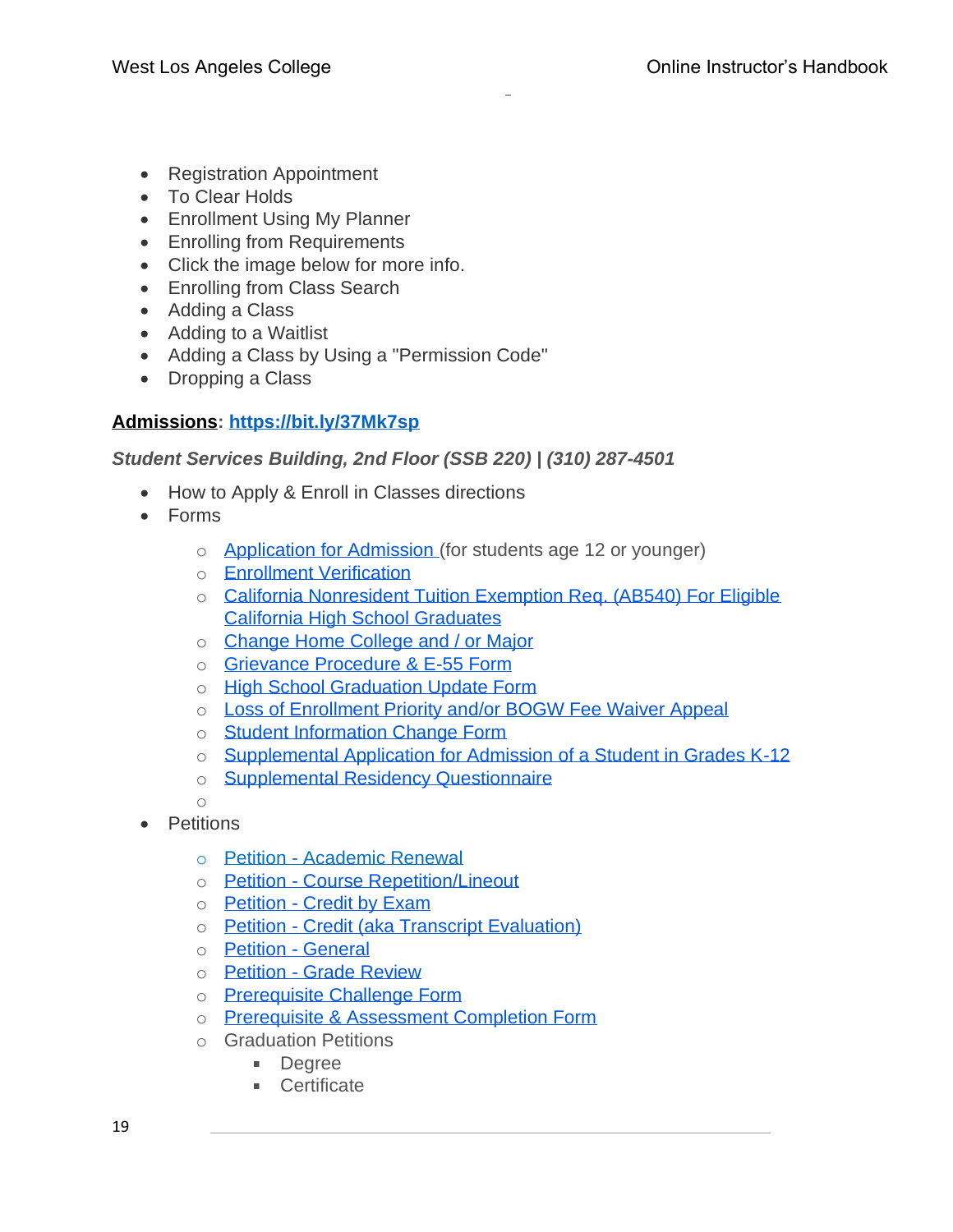- Online Services:
	- o Online forms/petitions submissions: [Appeals@wlac.edu](mailto:Appeals@wlac.edu)
	- o Graduation Petition submission: [GradPetitions@wlac.edu](mailto:GradPetitions@wlac.edu)

# **Welcome Center: <https://bit.ly/2VaUE9k>**

*Student Services Building, 4th Floor (SSB 420) | (310) 287-7251, email: [wlac](mailto:wlac-success@laccd.edu)[success@laccd.edu](mailto:wlac-success@laccd.edu)*

• Online orientation

# **[Bookstore:](http://www.wlac.edu/bookstore/index.aspx) <https://bit.ly/3bV0OQY>**

# *Student Services Building (SSB), 1st Floor | (310) 287-4560*

Buy books and supplies for your courses, plus snacks, cards and gift items. Visit the [ONLINE BOOKSTORE](http://onlinestore.wlac.edu/buy_courselisting.asp) anytime

- Students can purchase books online
	- o Delivered to home
	- o Pick up in bookstore
	- o Textbook Rentals

# **[Counseling:](http://www.wlac.edu/counseling/index.aspx)** <http://bit.ly/2vRwwOs>

*Student Services Building (SSB 350) | (310) 287-7242*

- Online Counseling- Virtual Counseling in Real Time
	- o Live Chat
		- Quick counseling related questions
		- Change of Major
		- Update educational goal
	- o Virtual Walk-In
		- Educational Plan (abbreviated/comprehensive)
		- **Graduation Petitions**
		- **CSU/IGETC Certifications**
		- Clarification of college procedures and policies
		- **Certificate, Degree, and transfer requirements**
		- Transferability of WLAC courses
		- **Review of out-of-district transcripts**
- Counselors and their contact information
- Hours, office location and FAQs
- Online student transfer information system (ASSIST) link
- Associate Degree checklist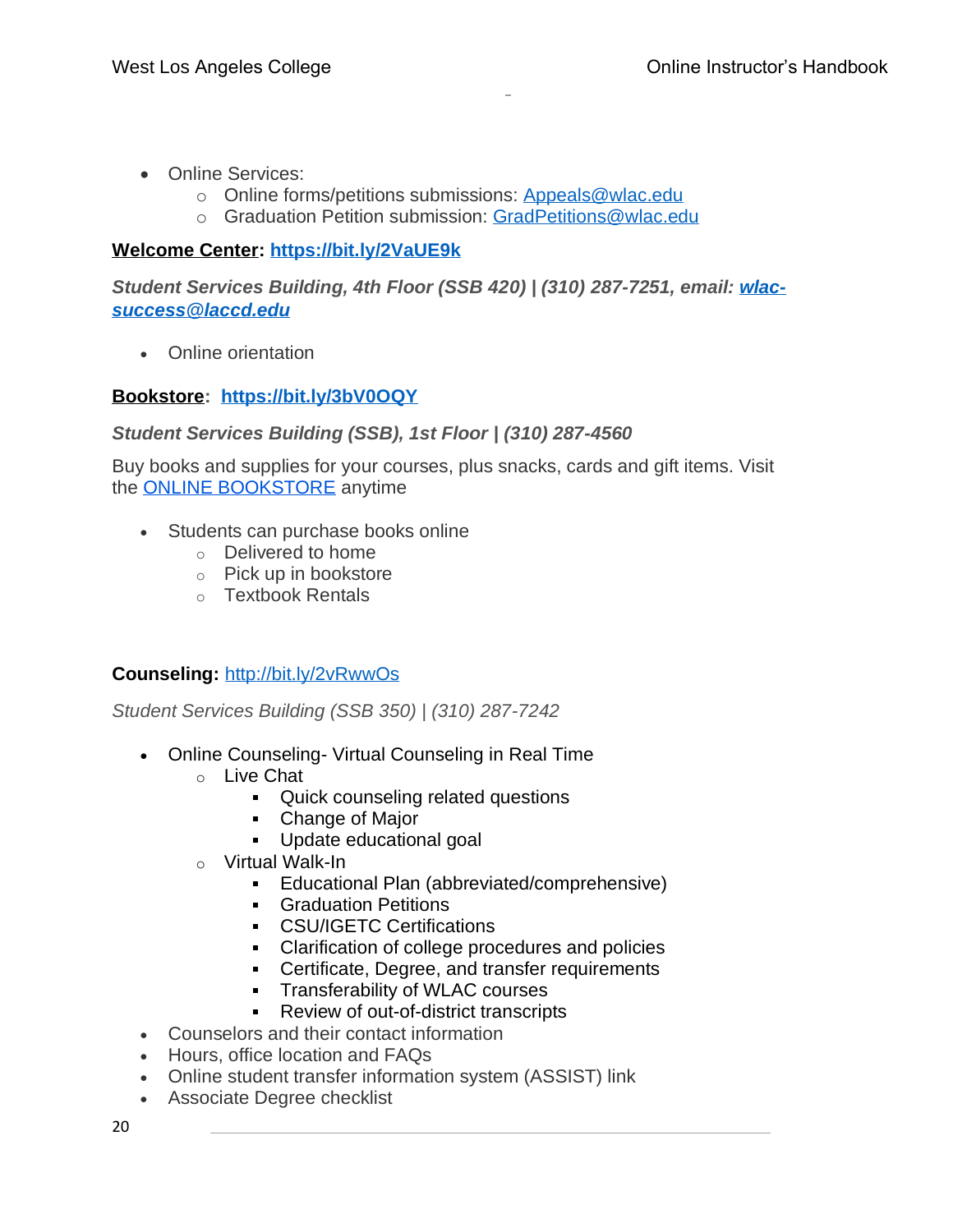- California State University checklist
- University of California General Education checklists
- College Catalog with degree requirements
- Assistance with transfer, degree and certificate completion

# **The Transfer Program:** <https://bit.ly/2V7SRlq>

*Student Services Building (SSB), 3rd Floor*

- Office location, hours and contact information
- List of transfer services and requirements
- Links to the Accelerated College Transfer (ACT) Program and the Transfers Honors Program
- Access to Transfer eChat, live chat with university representatives from Brandman University, Pepperdine University, Regis University, UC Los Angeles, UC Merced, CSU Dominguez Hills, CSU Los Angeles, CSU Northridge and many more.

# **Financial Aid:** <https://bit.ly/2HEpCi3>

Student Services Building (SSB 210) | (310) 287-4532

- Online financial aid application
- Office location, hours and contact information
- How to apply
- Eligibility requirements
- Types of aid
- Scholarships
- Board of Governors Grant (BOGG) fee waiver information
- Student loans
- How Financial Aid Works
- Forms
- Grant application deadlines
- Daily financial aid news

Make an Appointment with Financial Aid:<https://bit.ly/2wyYCOV>

#### **Mobile Phone Apps**

• Grad Guru:<https://bit.ly/2PaDmW8>

GradGuru is an award-winning mobile platform that increases community college student persistence and completion by delivering free nudge notifications, and so much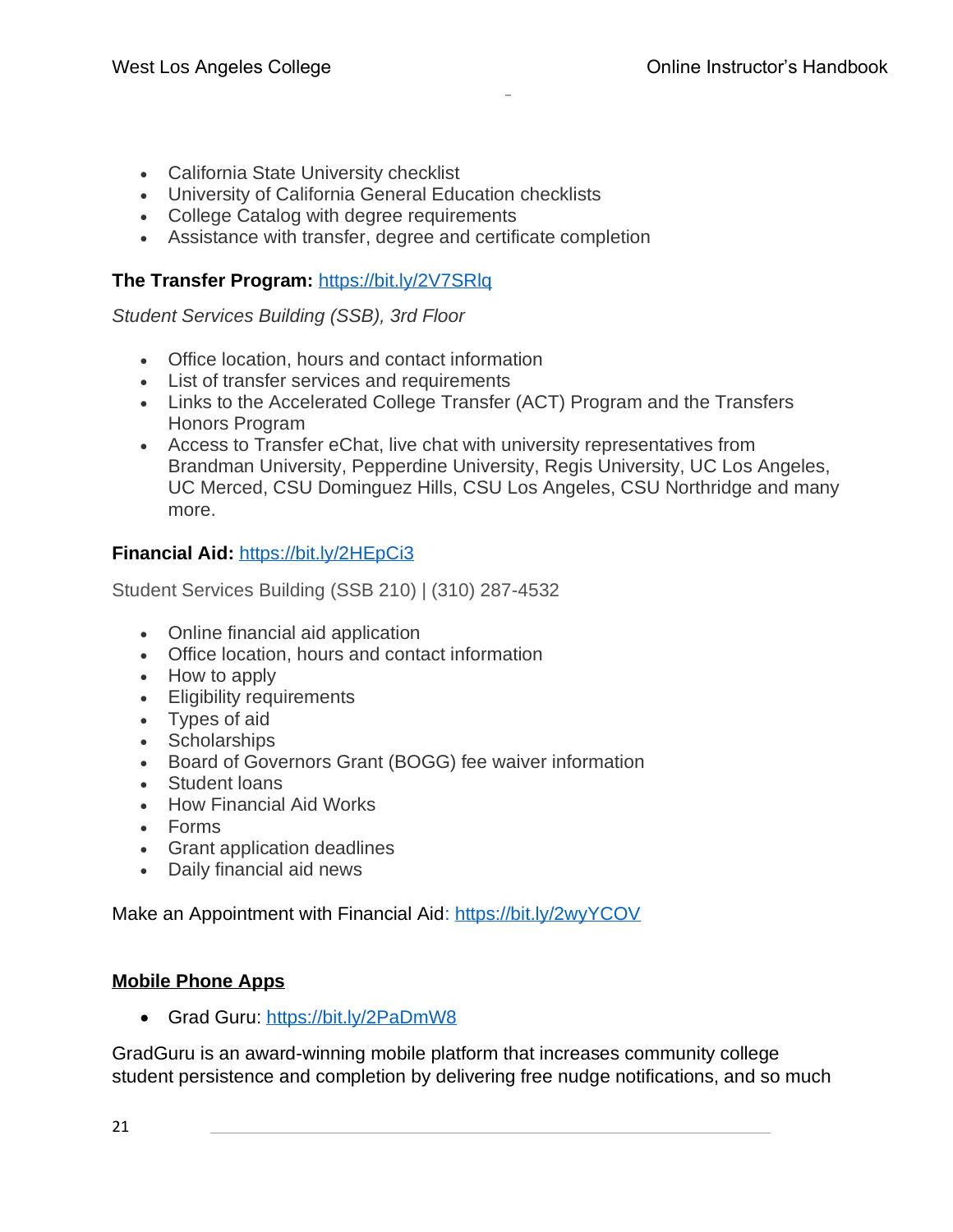more, right to their smartphones. Notifications include academic deadlines, college transfer required steps, success tips and financial aid deadlines.

• West App: https://apple.co/38KYyJI (iPhone),<http://bit.ly/2V5DXw5> (Android)

The West phone app provides easy one-touch access to the most visited places on the WLAC website including a link to the Student Portal, a campus directory and map, the class schedule, campus services, news and events, campus social media and more. Be sure to select the only official West app – the one with the yellow background and blue logo "West LA College"

• West TV:<http://bit.ly/2T7PRTI>

West TV provides helpful how-to videos including how to apply, register for classes, navigate the Student Portal, complete forms, request transcripts and apply for graduation.

• Canvas App: Available in the App Store (IOS) and the Play Store (Android)

The Canvas Student mobile app lets students access your courses on the go and in the classroom. From any device, students can now:

- View grades and course content
- Submit assignments
- Keep track of course work with to do list and calendar
- Send and receive messages
- Post to discussions
- Watch videos
- Take quizzes
- Receive push notifications for new grades and course updates, and more!

# **Professional Learning**

<span id="page-21-1"></span><span id="page-21-0"></span>When you have finished Canvas training, be sure to request a [Development site](https://docs.google.com/forms/d/e/1FAIpQLScRRD7rpsU0bYHXQvob_gTmef1mhQj9os7ck1Qh6GxdZhx7qA/viewform) at [http://bit.ly/2PcvCD4.](http://bit.ly/2PcvCD4) This provides you with an empty Canvas site where you can experiment and develop online courses. It's a good practice to have a Development site for each class that you teach. That way you always have a Development site that is a "work in progress" in addition to your live sites that are populated with your current students.

# **WLAC Distance Learning Resources**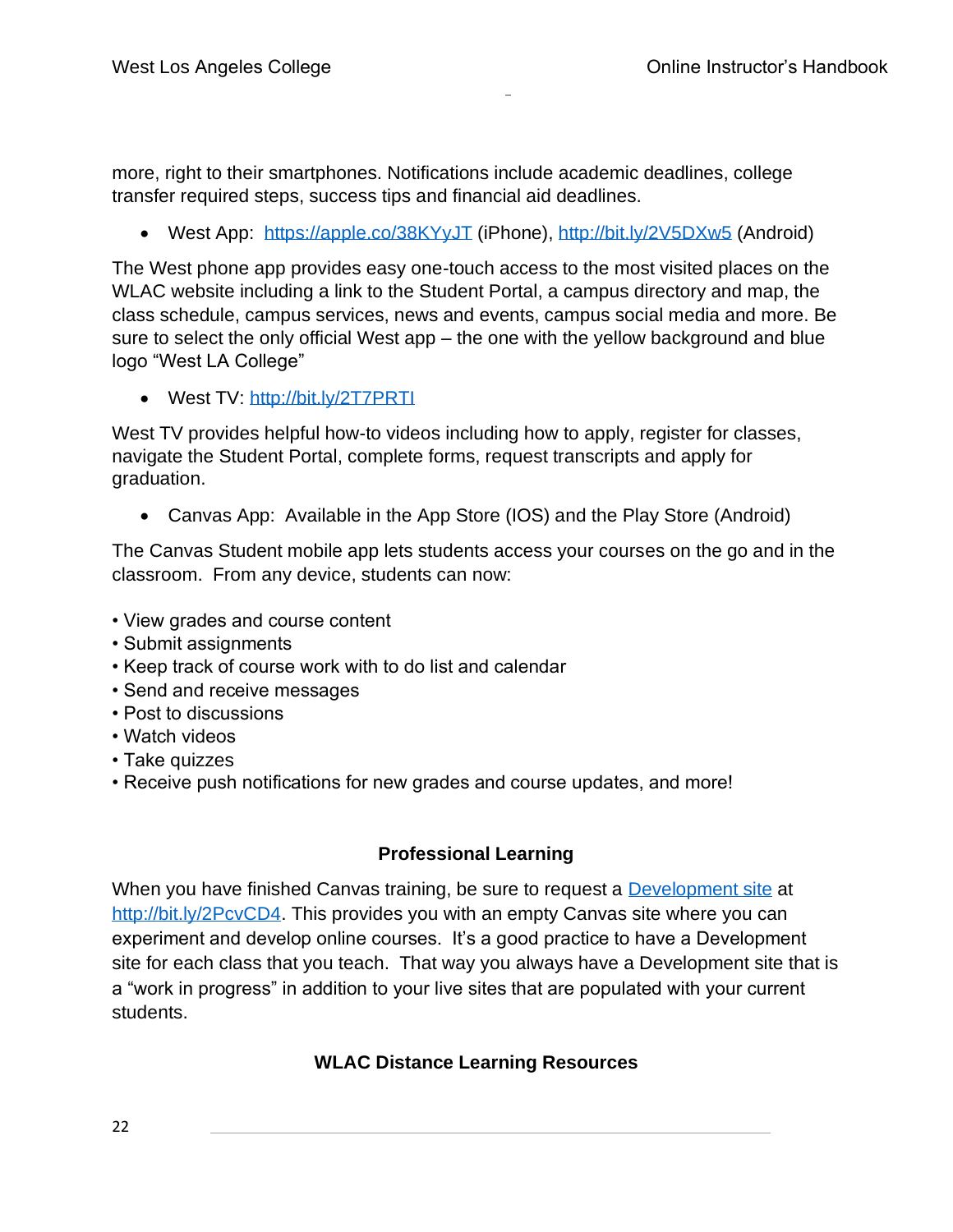WLAC instructors have access to extensive resources and materials for hybrid and online teaching. From information on Canvas certification to Instructional Software to Information on Open Education Resources, instructors are encouraged to explore the ["For Instructors"](http://www.wlac.edu/online/instructors.asp) section of our Online & Hybrid Classes website at<http://bit.ly/38WIQvH>

# **Open Educational Resources**

<span id="page-22-0"></span>West is the leading college in the LACCD in the use of OER which eliminates financial barriers for our students and improves their opportunities for academic success.

Cyrus has developed dozens of Canvas sites with embedded OER as well as an extensive directory of OER resources at<http://bit.ly/32elrmT>

In addition, West is now offering an Introduction to Open Educational Resources (OER)

This course serves as an introduction to OER providing faculty with new options for selecting textbooks and other resources so they can make the best decisions for their students.

Consisting of approximately 25 hours of online research and coursework, participants will create tangible products based on their learning. At the end of this course successful participants will be able to:

- Properly identify the creative commons (CC) license on a resource and describe how this resource can & cannot be used.
- Discuss the advantages and disadvantages of open resources using current research in the field as evidence.
- Research, analyze and review repositories of open resources.
- Effectively search for open resources in an OER repository.
- Create an open resource by remixing multiple existing resources and designate license to this new resource based on the licenses of multiple resources use.

Please check the searchable schedule for more information.<http://bit.ly/3bVq6OU>

# **Lynda.com**

<span id="page-22-1"></span>Lynda is an excellent resource for in-depth training on all kinds of software. The Vision Resource Center, supported by the California Community Colleges Chancellor's Office is now providing unlimited access to Lynda.com for all California Community College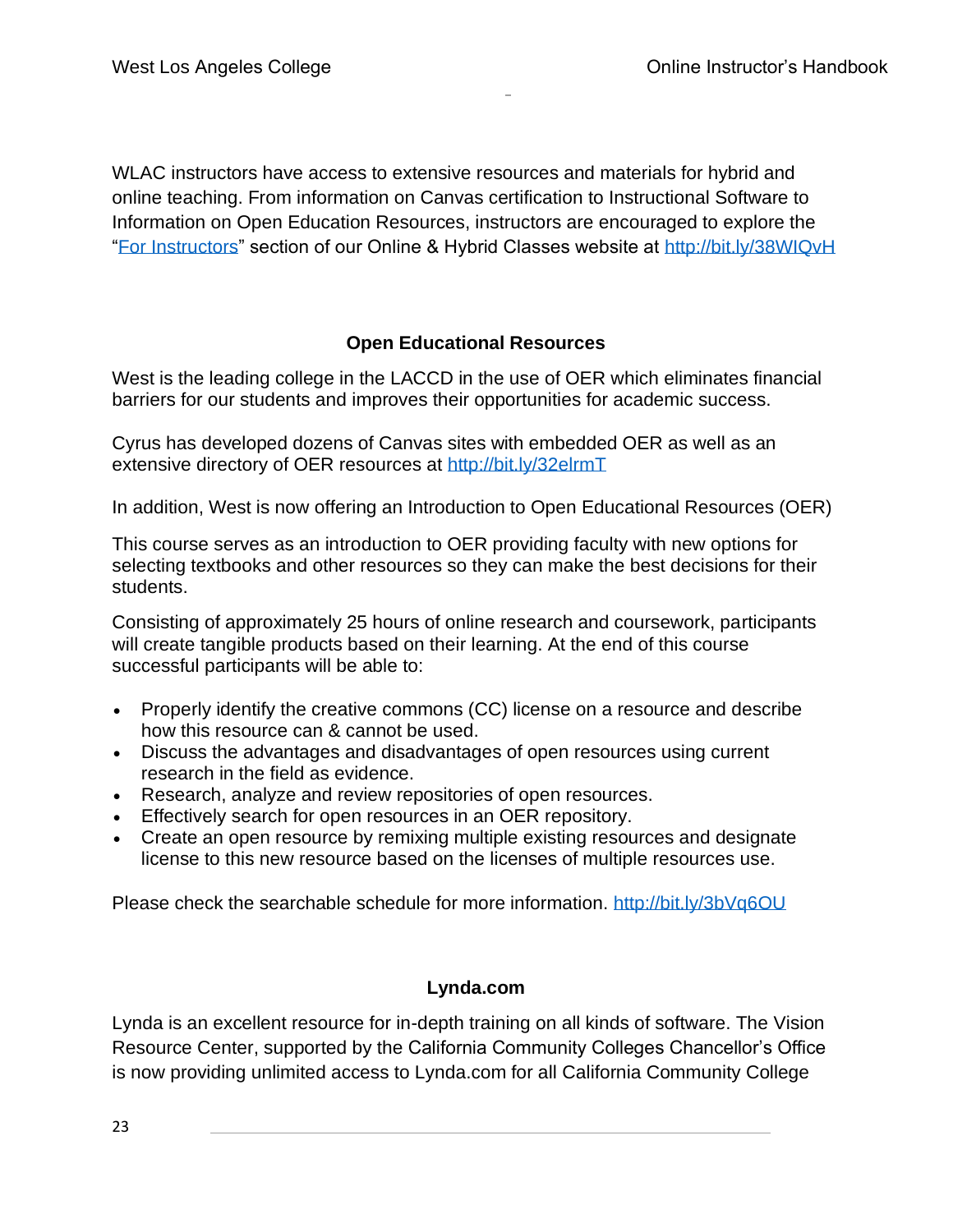employees at no cost. Lynda.com is an online library of courses on software tools and skills.

Here are just a few of the benefits to using Lynda.com

- Courses include a wide variety of technology and disciplines
- Up-to-date content helps to keep your skills current
- New courses are added every week
- Access to instructors' exercise files let you follow along as you watch tutorials
- Closed captioning and searchable, time coded transcripts for increased comprehension
- Beginner to advanced courses to learn at your level
- Watch complete courses or individual tutorials as you need them

For more information on how to register for Lynda.com watch the video at <http://bit.ly/3bZZo7Z>

# **Canvas Learning Community**

<span id="page-23-0"></span>Once you've gotten Canvas certification, you have access to an active Canvas Learning Community. Resources there include accessible documentation for each Canvas feature and a Discussion Board where users address best practices and answer questions virtually around the clock, seven days a week.

You may find you can answer other users' questions, but if you can't, someone on Canvas' staff will be chiming in soon.

You can visit the [Canvas Learning Community](https://community.canvaslms.com/) at<http://bit.ly/2Pc8NQ1>

Canvas also offers 24/7 Technical Support for Faculty at (844) 303-5590. Students use the same number for their issues.

# **"Growing with Canvas" Course**

<span id="page-23-1"></span>Canvas offers a training course ["Growing with Canvas"](https://community.canvaslms.com/groups/k12/blog/2018/07/24/growing-with-canvas-new-training-course) for instructors who wish to be up to date with the Learning Management System's functionality and features. The course is self-paced and FREE.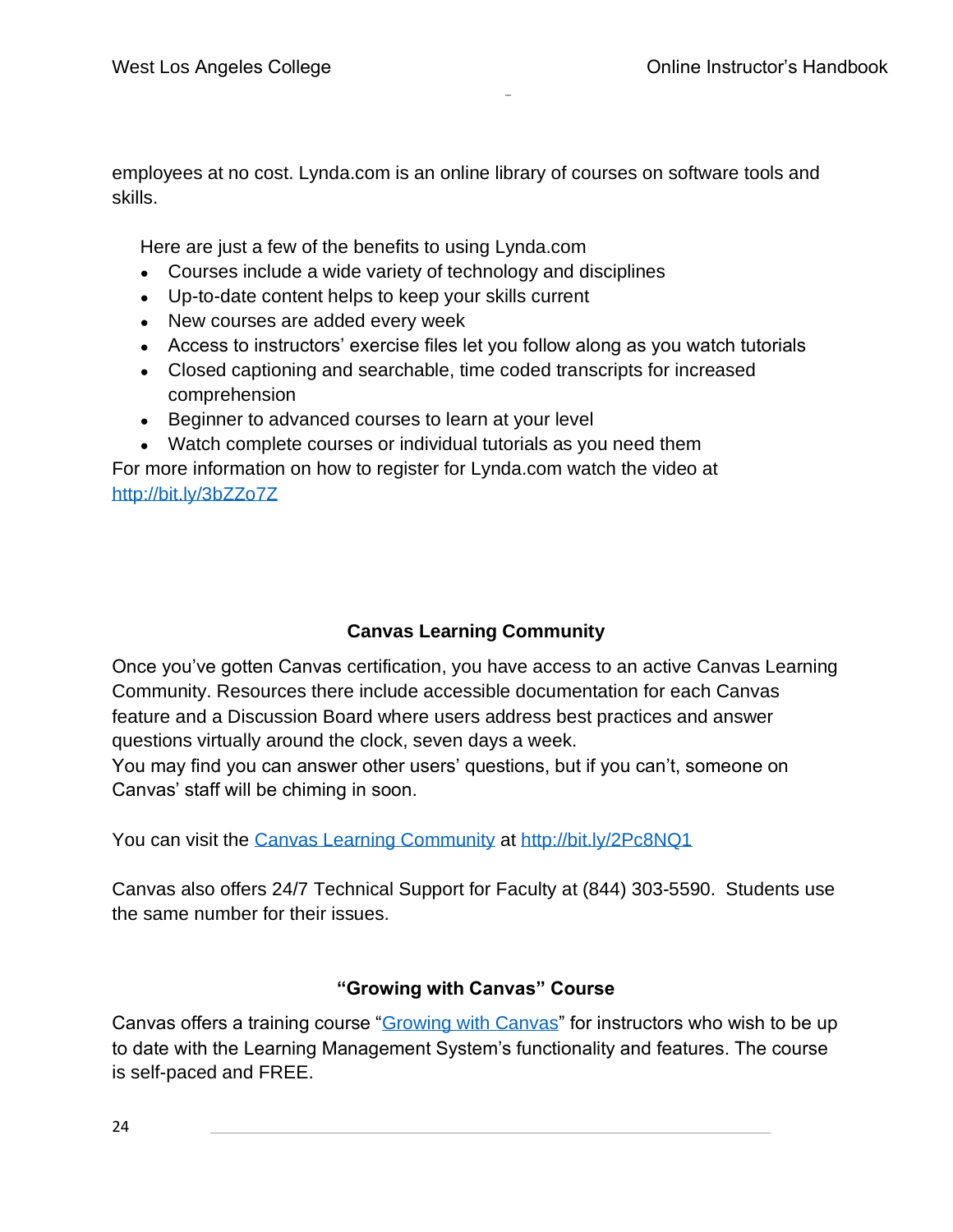["Growing with Canvas"](https://community.canvaslms.com/groups/k12/blog/2018/07/24/growing-with-canvas-new-training-course) has five modules of content that will take users through everything they need to know about using Canvas at their institutions - no matter what grade or level. The course uses a combination of Canvas Video Guides and Canvas Guides to teach the content. Participants in the course will try out a number of concepts through the practice activities.

# **OEI Rubric for Online Instruction**

<span id="page-24-0"></span>The OEI (Online Education Initiative) has created a rubric to establish standards for course design, interaction, and collaboration, assessment, learner support, and accessibility. Courses must meet these standards to be offered in the OEI Course Exchange which West will be participating in starting in Fall 2019.

The OEI has partnered with @ONE (Online Network of Educators) to offer professional development to assist faculty and staff with aligning online courses with the OEI course design standards. For more information on the **OEI** course design rubric and @ONE's [Course Design Academy](https://onlinenetworkofeducators.org/course-design-academy/) (CDA) visit <http://bit.ly/2HDw6Oq>

# **@ONE Courses**

<span id="page-24-1"></span>Faculty have access to @ONE professional development courses. They offer two certificates in online educator training and pedagogy:

- 1) Online Teaching Principles
- 2) Online Course Design Fundamentals

@ONE also offer individual courses for faculty interested in further developing courses and teaching methods. The courses have a variety of costs, for more information on certificate programs, course catalogue, and current offerings<http://bit.ly/2V8aRw1>

Except for instructors who are grandfathered in (because they have taught online for West steadily since the policy was enacted) "*Introduction to Teaching with Canvas"* is required to teach an online class for West.

Recommended courses include:

"*Online Teaching and Learning*"

"*Culturally Responsive Teaching*"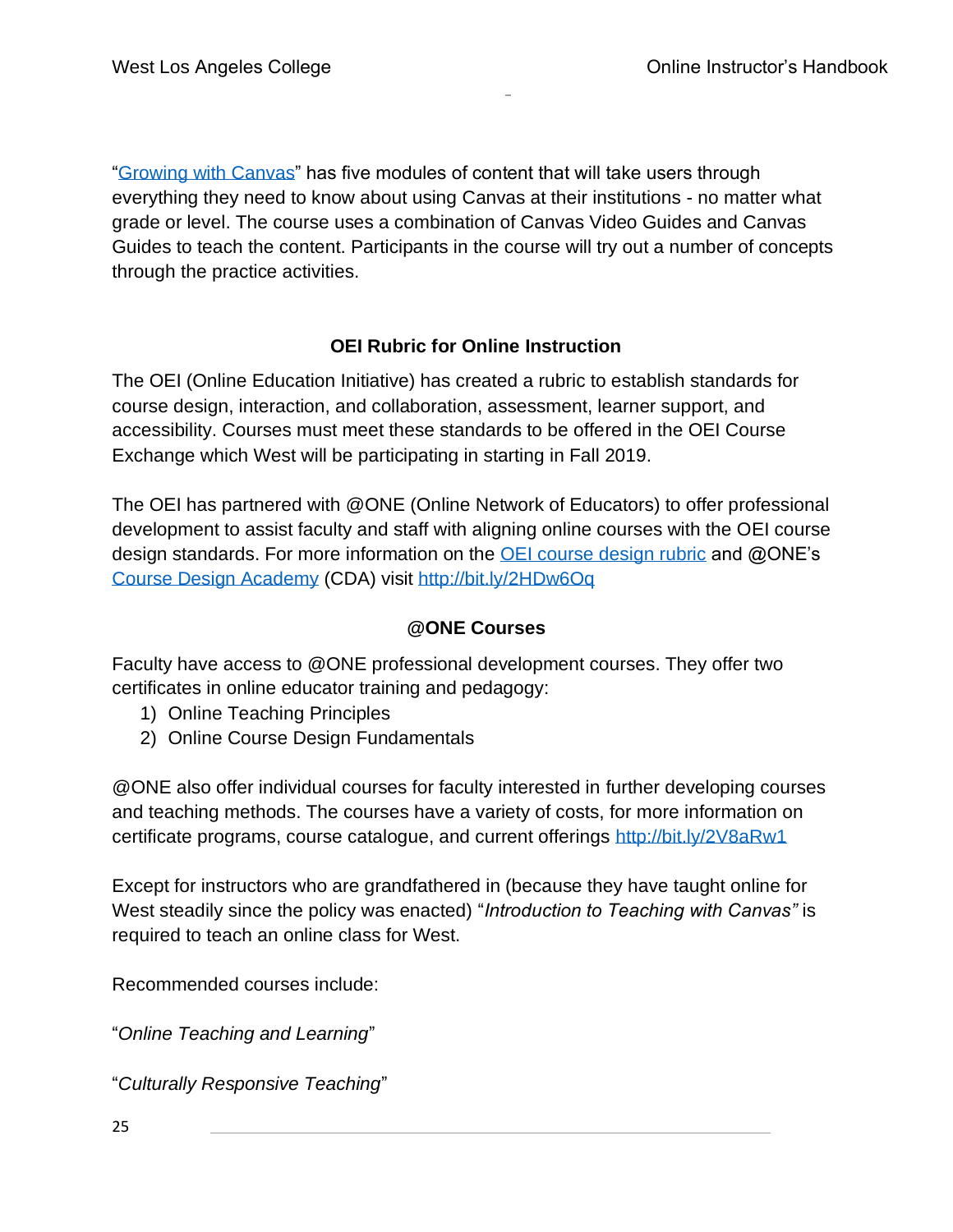## "*Introduction to Course Design*"

@ONE's "Introduction to Teaching with Canvas" is free, but "Introduction to Online Teaching & Learning" costs \$65.

Instructors are eligible for up to \$150 each academic year for professional learning activities (and can receive an additional \$600 in donations from other instructors) through the Academic Senate. For the complete policy, required forms and instructions visit<http://bit.ly/38PVLiM>

# **Online Teaching Conference**

<span id="page-25-0"></span>As part of CCC TechConnect (3C Media Solutions, CCC Confer, and the Online Teaching Conference) this conference is funded by the California Community Colleges (CCC) Chancellor's Office, Digital Infrastructure and Innovation Division, under the Shared Infrastructure Projects (SIP) Grant. CCC TechConnect provides a coordinated platform of technology products, services, trainings, and support to students, faculty, and staff throughout the California community colleges' decentralized infrastructure. Specifically, the Online Teaching Conference is an event for faculty, staff and administrators who are engaged or interested in online education, including delivery of online services, emerging technologies, student success, and library support. As an inter-segmental conference focused on curriculum, pedagogy and technology to better online instruction, learning, and student success, the Online Teaching Conference is an opportunity for educators to network with colleagues, share knowledge, impart and receive best practices, and develop professionally.

For more information about conference dates and registration visit<http://bit.ly/2V9Tw64>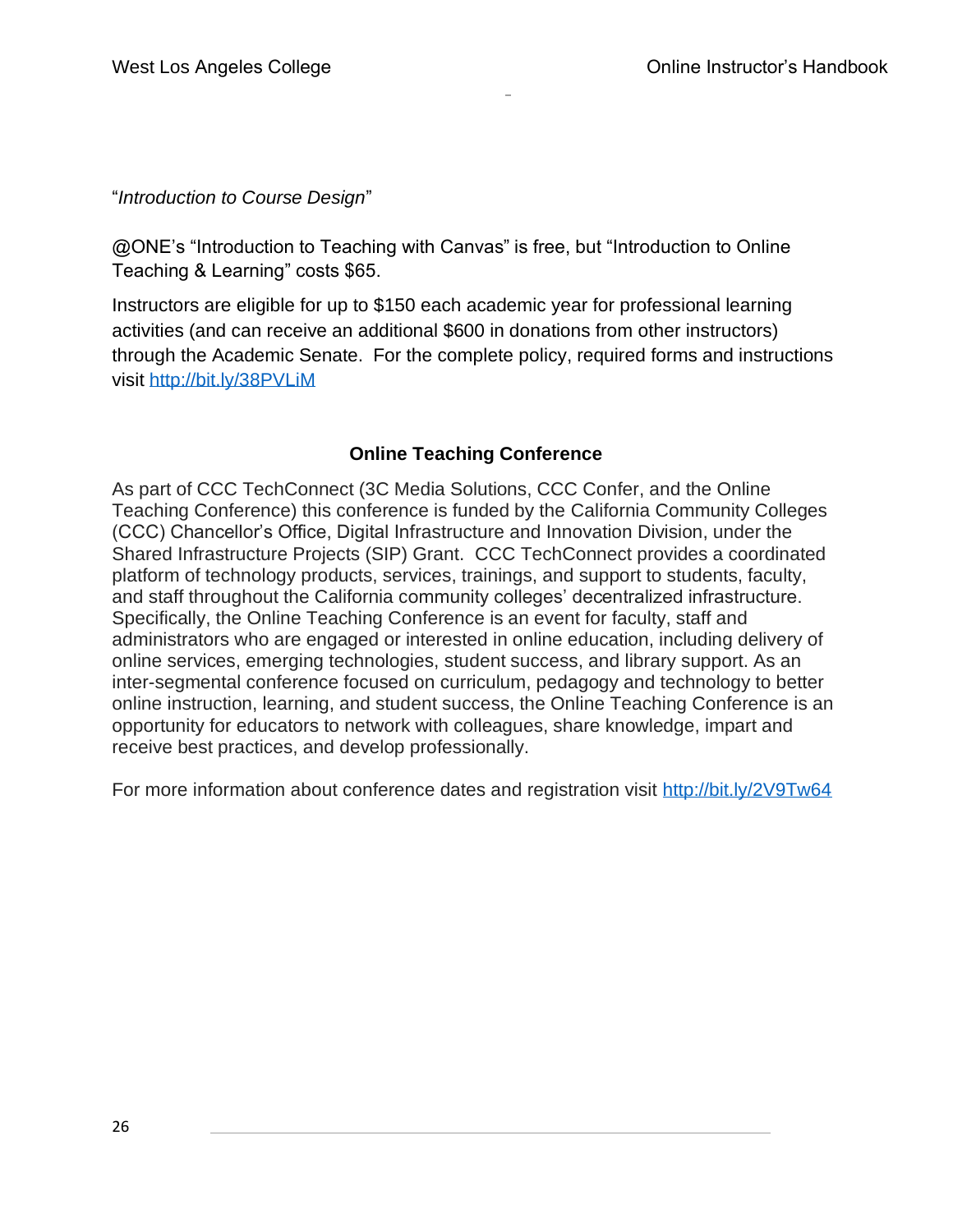# **Appendices**

# <span id="page-26-0"></span>**Appendix A. Course Design Rubric for the Online Education Initiative**

## <span id="page-26-1"></span>[Course Design Rubric for the Online Education Initiative](https://sites.google.com/site/coursedesignrubricoeifinal/home)

# **A. Course Design**

<span id="page-26-2"></span>Course Design addresses elements of instructional design. For the purpose of this program, course design includes such elements as structure of the course, learning objectives, organization of content, and instructional strategies.

|                         | Distinguished to Exemplary (5-                                                                                                                                                                                                                                                                                                                                                                                                      | Satisfactory to Accomplished                                                                                                                                                                                                                                                                                                                                                                                                 |                                                                                                                                                                                                                                                                                                                                                                                                                                                                                  |                                                                                                                                                                                                                                                                                                                                                                                                                                                 |
|-------------------------|-------------------------------------------------------------------------------------------------------------------------------------------------------------------------------------------------------------------------------------------------------------------------------------------------------------------------------------------------------------------------------------------------------------------------------------|------------------------------------------------------------------------------------------------------------------------------------------------------------------------------------------------------------------------------------------------------------------------------------------------------------------------------------------------------------------------------------------------------------------------------|----------------------------------------------------------------------------------------------------------------------------------------------------------------------------------------------------------------------------------------------------------------------------------------------------------------------------------------------------------------------------------------------------------------------------------------------------------------------------------|-------------------------------------------------------------------------------------------------------------------------------------------------------------------------------------------------------------------------------------------------------------------------------------------------------------------------------------------------------------------------------------------------------------------------------------------------|
| Sub-category            | 6)                                                                                                                                                                                                                                                                                                                                                                                                                                  | $(3-4)$                                                                                                                                                                                                                                                                                                                                                                                                                      | Promising (2)                                                                                                                                                                                                                                                                                                                                                                                                                                                                    | Incomplete (1)                                                                                                                                                                                                                                                                                                                                                                                                                                  |
| 1. Objectives           | $\bullet$<br>Objectives are<br>made available in a<br>variety of areas in<br>the course (within<br>the syllabus and<br>each individual<br>learning unit or<br>module)<br>Objectives are<br>clearly written at<br>the appropriate<br>level and reflect<br>desired outcomes<br>Objectives are<br>written in<br>measurable<br>outcomes (students<br>know what they are<br>expected to be able                                          | $\bullet$<br>Objectives are<br>located within the<br>course syllabus or<br>the individual<br>learning units<br>Objectives are<br>written to reflect<br>desired learning<br>outcomes,<br>although not all<br>are written as<br>measurable<br>outcomes<br>Students<br>understand of what<br>is expected of<br>them                                                                                                             | $\bullet$<br>Objectives are not<br>easily located<br>within the course<br>Objectives are not<br>written at the<br>appropriate level to<br>match the desired<br>outcomes<br>Objectives are not<br>clearly written in<br>measurable<br>learning outcomes<br>Students may be<br>unsure of what they<br>are expected to be<br>able to do                                                                                                                                             | $\bullet$<br>Objectives are not<br>easily located<br>within the course<br>$\bullet$<br>Some are missing<br>and others poorly<br>written<br>$\bullet$<br>The level does not<br>match the desired<br>learning outcomes                                                                                                                                                                                                                            |
| 2. Content Presentation | to do)<br>$\bullet$<br>Content is made<br>available or<br>"chunked" in<br>manageable<br>segments (i.e.,<br>presented in<br>distinct learning<br>units or modules)<br>Navigation is<br>intuitive and<br>content flows in a<br>logical progression<br>Content is<br>presented using a<br>variety of<br>appropriate<br>mechanisms<br>(content modules,<br>single pages, links<br>to external<br>resources, and/or<br>multimedia, etc.) | $\bullet$<br>Content is made<br>available or<br>"chunked" in<br>manageable<br>segments (i.e.,<br>presented in<br>distinct learning<br>units or modules)<br>Navigation is<br>somewhat intuitive,<br>but some<br>"exploring" is<br>required to<br>determine the flow<br>of content<br>Content is<br>presented using a<br>variety of<br>mechanisms<br>(content modules,<br>single pages, links<br>to external<br>resources, RSS | $\bullet$<br>Some content<br>segments are overly<br>large (or possibly<br>too small) for the<br>specified objectives<br>Navigation is only<br>occasionally<br>intuitive, thus the<br>flow of content is<br>sometimes not<br>easily determined<br>The design does<br>not avail of the<br>content<br>presentation tools<br>(content modules,<br>single pages, links)<br>Only a few tools (of<br>those available<br>within the CMS) are<br>used in a way that<br>streamlines access | $\bullet$<br>Content is not<br>"chunked" into<br>manageable<br>segments;<br>٠<br>Navigation is not<br>intuitive and the<br>flow of content is<br>unclear<br>The design does<br>not avail of the<br>content<br>presentation tools<br>(content modules,<br>single pages, links)<br>Tools that could<br>reduce the labor-<br>intensity of online<br>instruction are not<br>utilized<br>Tutorial materials<br>explaining how to<br>navigate the CMS |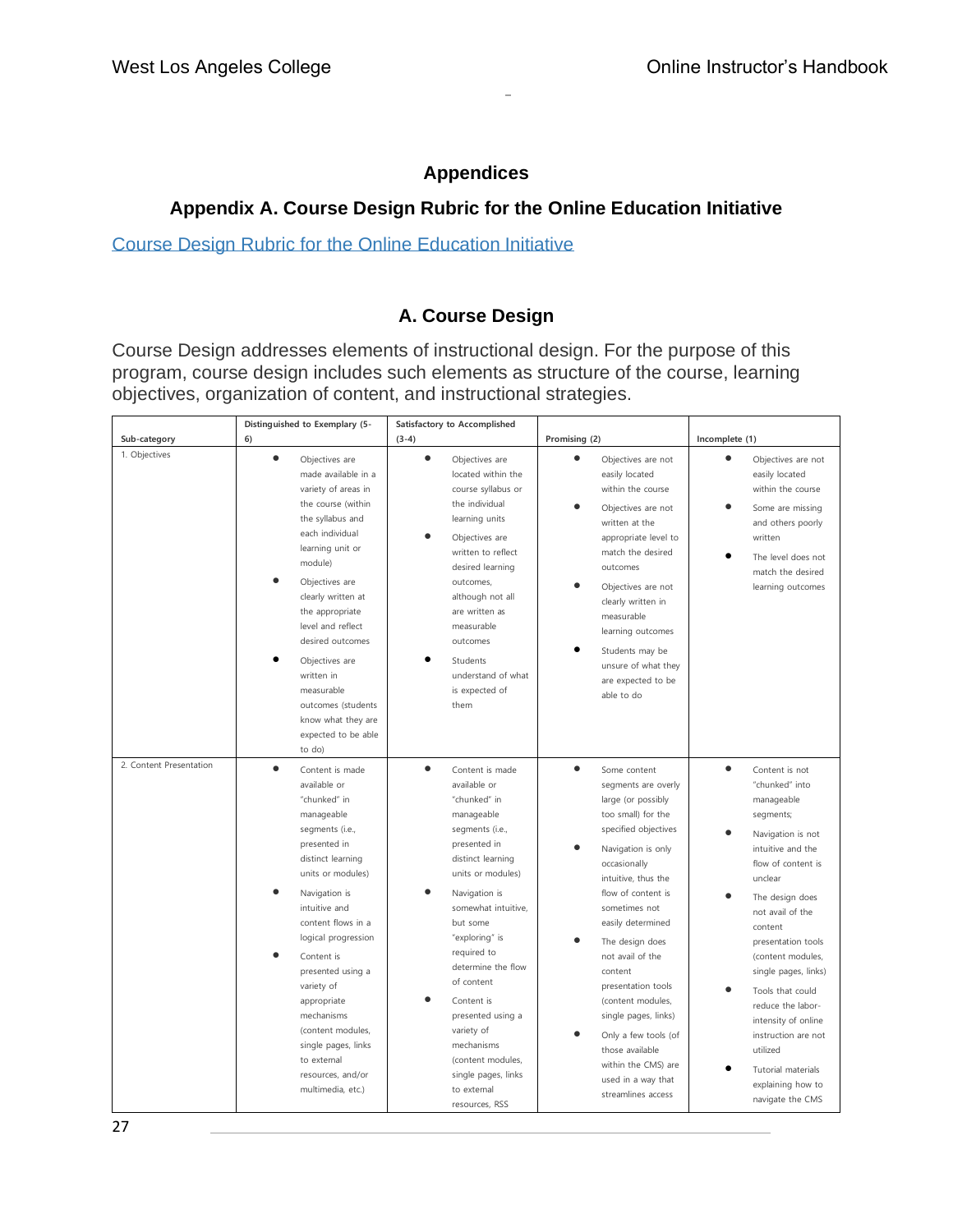# West Los Angeles College **College College College** College College College College College College College College

|                       | CMS tools are used<br>to reduce the<br>labor-intensity of<br>learning (e.g.,<br>providing links to<br>needed resources<br>where they will be<br>used in the course,<br>integrating<br>publisher resources<br>that are tailored to<br>the course<br>materials, and<br>providing<br>streamlined access<br>to supplementary<br>materials)<br>Clearly labeled<br>tutorial materials<br>that explain how to<br>navigate the<br>CMS and the<br>specific course are<br>included                                                                                                                                                                                                                                                                                     | Feeds, print<br>material)<br>CMS tools are<br>made available to<br>assist students, but<br>could be organized<br>or arranged for<br>even greater<br>usefulness<br>Clearly labeled<br>tutorial materials<br>that explain how to<br>navigate the<br>CMS and the<br>specific course are<br>included                                                                                                                                                                                                                                                                                                                                                                                                                      | to materials and<br>activities for<br>students<br><b>Tutorial materials</b><br>٠<br>that explain how to<br>navigate the CMS<br>and/or the specific<br>course may be<br>evident, but not<br>easily found                                                                                                                                                                                                                                                                                                                                                                                                                                                                                                                                                                        | or the specific<br>course may be<br>included but are<br>difficult to find, lack<br>detail, are not well<br>organized, or are<br>incomplete                                                                                                                                                                                                                                                                                                                                                                                                                                                                                                                    |
|-----------------------|--------------------------------------------------------------------------------------------------------------------------------------------------------------------------------------------------------------------------------------------------------------------------------------------------------------------------------------------------------------------------------------------------------------------------------------------------------------------------------------------------------------------------------------------------------------------------------------------------------------------------------------------------------------------------------------------------------------------------------------------------------------|-----------------------------------------------------------------------------------------------------------------------------------------------------------------------------------------------------------------------------------------------------------------------------------------------------------------------------------------------------------------------------------------------------------------------------------------------------------------------------------------------------------------------------------------------------------------------------------------------------------------------------------------------------------------------------------------------------------------------|--------------------------------------------------------------------------------------------------------------------------------------------------------------------------------------------------------------------------------------------------------------------------------------------------------------------------------------------------------------------------------------------------------------------------------------------------------------------------------------------------------------------------------------------------------------------------------------------------------------------------------------------------------------------------------------------------------------------------------------------------------------------------------|---------------------------------------------------------------------------------------------------------------------------------------------------------------------------------------------------------------------------------------------------------------------------------------------------------------------------------------------------------------------------------------------------------------------------------------------------------------------------------------------------------------------------------------------------------------------------------------------------------------------------------------------------------------|
| 3. Learner Engagement | $\bullet$<br>It is clear how the<br>instructional<br>strategies will<br>enable students to<br>reach course<br>objectives<br>Course design<br>includes guidance<br>for learners to work<br>with content in<br>meaningful ways<br>Individualized<br>learning<br>opportunities,<br>remedial activities,<br>or resources for<br>advanced learning<br>activities are<br>provided<br>Tools available<br>within the course<br>management<br>system (CMS) are<br>used to facilitate<br>learning by<br>engaging students<br>with course content<br>Technologies are<br>used creatively in<br>ways that transcend<br>traditional, teacher-<br>centered instruction<br>Learners have the<br>opportunity to give<br>anonymous<br>feedback to the<br>instructor regarding | $\bullet$<br>Instructional<br>strategies are<br>designed to help<br>students to reach<br>course objectives,<br>although this<br>relationship may<br>not be obvious to<br>learners<br>Guidance is<br>provided, but could<br>be improved with<br>greater detail or<br>depth<br>Individualized<br>learning<br>opportunities (such<br>as remediation)<br>may be available<br>on a limited basis<br>Tools available<br>within the CMS<br>could be utilized<br>more (or more<br>creatively) to<br>engage learners<br>with course<br>content<br>Technologies<br>within the course<br>are used in many<br>cases merely to<br>replicate traditional<br>face-to-face<br>instruction<br>Learners have the<br>opportunity to give | $\bullet$<br>It is not clear how<br>the instructional<br>strategies will help<br>learners achieve<br>course objectives<br>٠<br>Guidance in using<br>content materials<br>may only be<br>provided on a<br>limited basis<br>Individualized<br>learning<br>opportunities are<br>not provided,<br>although there may<br>be supplementary<br>content resources<br>available<br>Tools available<br>within the CMS are<br>not used to their<br>full extent or not<br>used when it would<br>be appropriate to<br>do so<br>٠<br>Technologies within<br>the CMS are used<br>primarily by<br>instructors and not<br>students ("students<br>as recipients of<br>content" model)<br>Learners have the<br>opportunity to give<br>feedback to the<br>instructor regarding<br>course design or | $\bullet$<br>Instructional<br>strategies do not<br>provide students<br>with skills needed<br>to achieve course<br>objectives<br>Content is provided<br>but it is not clear<br>what students are<br>expected to do<br>with it<br>No supplementary<br>resources or<br>activities are<br>provided for<br>remediation or<br>advanced study<br>Technologies used<br>within the CMS do<br>not engage<br>students with<br>learning<br>Students are not<br>expected to use<br>technologies<br>available within the<br>CMS<br>٠<br>Learners do not<br>have the<br>opportunity to give<br>feedback to the<br>instructor regarding<br>course design or<br>course content |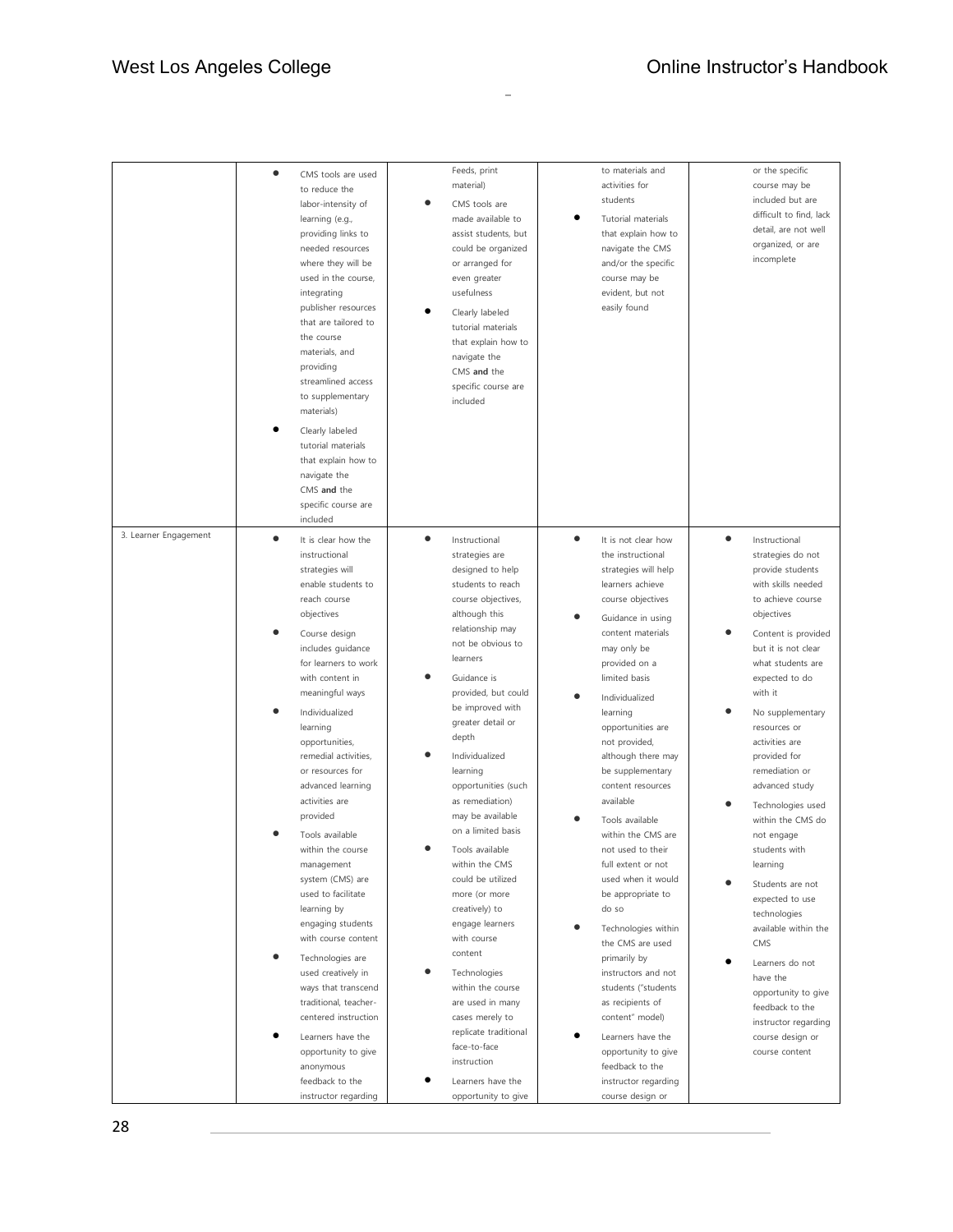| course design and  | anonymous           | course content, but |  |
|--------------------|---------------------|---------------------|--|
| course content     | feedback to the     | only after course   |  |
| both during course | instructor          | completion, or the  |  |
| delivery and after | regarding course    | feedback is not     |  |
| course completion  | design and/or       | anonymous           |  |
|                    | course content, but |                     |  |
|                    | only after course   |                     |  |
|                    | completion          |                     |  |

# **B. Interaction and Collaboration**

<span id="page-28-0"></span>Interaction and Collaboration can take many forms. These criteria place emphasis on the type and amount of interaction and collaboration within an online environment. "Interaction" denotes communication between and among learners and instructors, synchronously or asynchronously. "Collaboration" is a subset of interaction and refers specifically to those activities in which groups are working interdependently toward a shared result. This differs from group activities that can be completed by students working independently of one another and then combining the results, much as one would when assembling a jigsaw puzzle with parts of the puzzle worked out separately then assembled together. A learning community is defined here as the sense of belonging to a group, rather than each student perceiving himself/herself studying independently.

|                                |                                                                                                                                                                                                                                                                                                                                                                                                                                                                                                                                                                  | Satisfactory to Accomplished                                                                                                                                                                                                                                                                                                                                                                                                                                                                              |                                                                                                                                                                                                                                                                                                                                                                                                                                                                                                                      |                                                                                                                                                                                                                                                                                                                                                                                                                                                                                                            |
|--------------------------------|------------------------------------------------------------------------------------------------------------------------------------------------------------------------------------------------------------------------------------------------------------------------------------------------------------------------------------------------------------------------------------------------------------------------------------------------------------------------------------------------------------------------------------------------------------------|-----------------------------------------------------------------------------------------------------------------------------------------------------------------------------------------------------------------------------------------------------------------------------------------------------------------------------------------------------------------------------------------------------------------------------------------------------------------------------------------------------------|----------------------------------------------------------------------------------------------------------------------------------------------------------------------------------------------------------------------------------------------------------------------------------------------------------------------------------------------------------------------------------------------------------------------------------------------------------------------------------------------------------------------|------------------------------------------------------------------------------------------------------------------------------------------------------------------------------------------------------------------------------------------------------------------------------------------------------------------------------------------------------------------------------------------------------------------------------------------------------------------------------------------------------------|
| Sub-category                   | Distinguished to Exemplary (5-6)                                                                                                                                                                                                                                                                                                                                                                                                                                                                                                                                 | $(3-4)$                                                                                                                                                                                                                                                                                                                                                                                                                                                                                                   | Promising (2)                                                                                                                                                                                                                                                                                                                                                                                                                                                                                                        | Incomplete (1)                                                                                                                                                                                                                                                                                                                                                                                                                                                                                             |
| 1. Communication<br>Strategies | ٠<br>Contact information<br>for the instructor is<br>easy to find and<br>includes multiple<br>forms of<br>communication (for<br>example, e-mail,<br>phone, chat, etc.)<br>Expected response<br>time for email<br>replies (or other<br>communication tool)<br>is included<br>The instructor's role<br>within the course is<br>explained (for<br>example, instructor<br>participation in<br>discussions and<br>activities, role-if<br>any-in tech<br>support, etc.)<br>The instructor's<br>methods of<br>collecting and<br>returning work are<br>clearly explained | ٠<br>Contact<br>information for the<br>instructor is<br>included and<br>contact information<br>includes more than<br>one type of<br>communication<br>tool<br>Expected response<br>time for email<br>replies is included<br>Instructor's role<br>within the course is<br>clearly spelled out<br>to students<br>The instructor's<br>methods of<br>collecting and<br>returning work are<br>clearly explained<br>Several<br>communication are<br>included to<br>reinforce the<br>desired learning<br>outcomes | ٠<br>Contact<br>information for the<br>instructor is<br>provided but not<br>easy to find and<br>includes only one<br>way to reach the<br>instructor<br>Information<br>concerning<br>response time for<br>email replies is not<br>included<br>Little or no<br>information is<br>given regarding the<br>instructor's role in<br>the course<br>The instructor's<br>methods of<br>collecting and<br>returning work are<br>evident but not<br>clearly explained.<br>Communication<br>strategies are<br>included, however, | Contact information<br>for the instructor is<br>sketchy, at best<br>Information<br>concerning<br>response time for<br>email replies is not<br>included<br>Information<br>regarding the<br>instructor's role in<br>the course is not<br>included<br>Instructor's<br>methods of<br>collecting and<br>returning work are<br>confusing or non-<br>existent.<br>Little to no<br>attention has been<br>devoted to<br>communication<br>strategies<br>Interaction activities<br>that are included<br>do not invoke |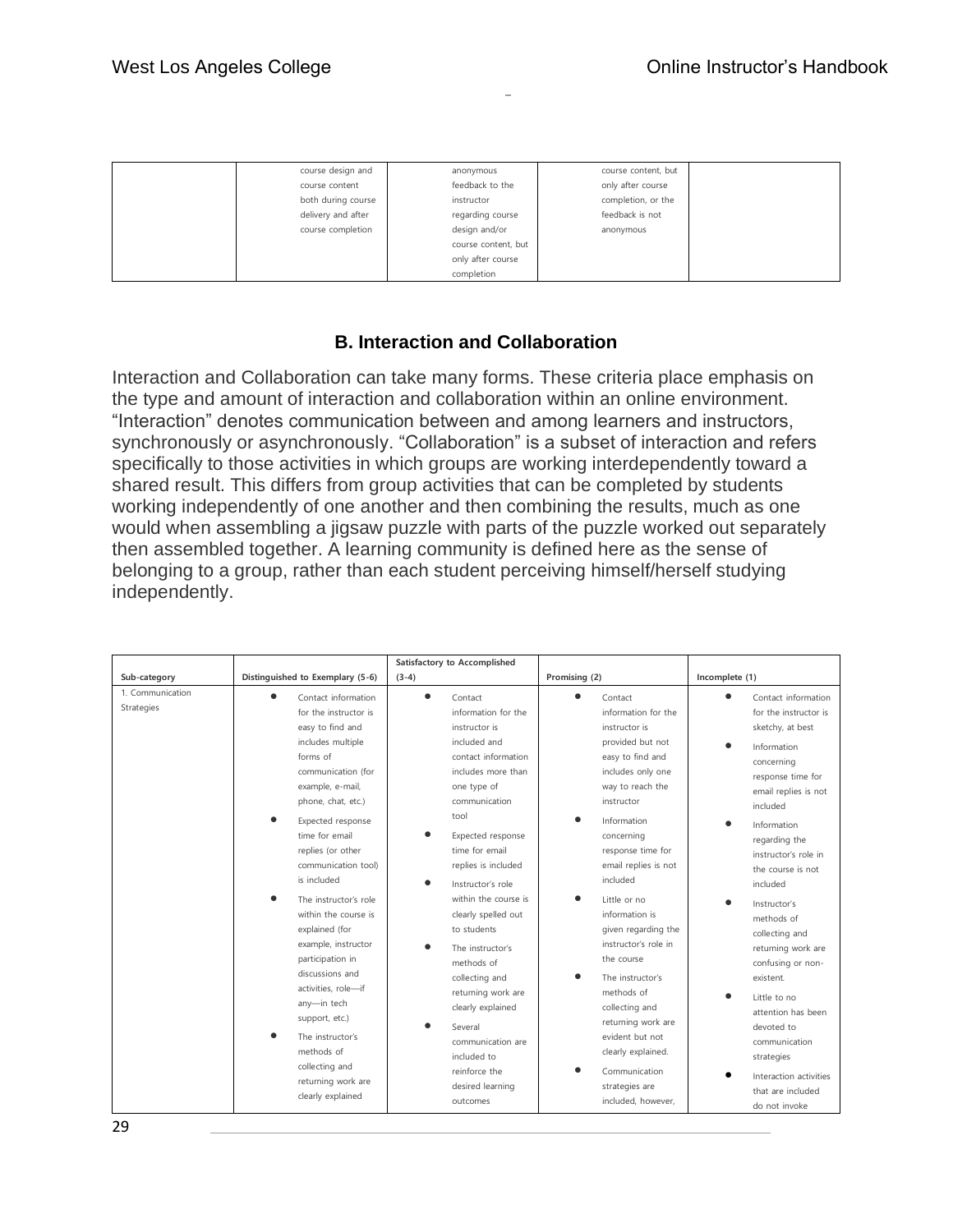|                          | There are plentiful<br>opportunities for<br>interaction, as<br>appropriate<br>Communication<br>strategies promote<br>critical thinking or<br>other higher order<br>thinking aligned<br>with learning<br>objectives<br>Communication<br>activities benefit<br>from timely<br>interactions and<br>facilitate "rapid<br>response"<br>communication (i.e.,<br>students gain<br>practice discussing<br>course content<br>extemporaneously<br>without looking up<br>basic, declarative<br>information)                                                                                                                                                     | Communications<br>sometimes require<br>reflection or other<br>higher order<br>thinking<br>Interactions are<br>meaningful but<br>may not take full<br>advantage of the<br>real-time presence<br>of instructor and/or<br>peers                                                                                                                                                                                                                                                            | they may not<br>consistently<br>reinforce desired<br>learning outcomes<br>$\bullet$<br>Communications<br>are focused<br>primarily on lower<br>levels of thinking<br>(e.g., summarizing,<br>describing,<br>interpreting, etc.)<br>٠<br>Interactions are<br>used mostly for<br>instructor<br>explanation or<br>clarification of<br>content, or other<br>instructor-focused<br>activities | critical thinking,<br>reinforce learning,<br>or take advantage<br>of the specific<br>strengths of the<br>communication<br>tools used |
|--------------------------|------------------------------------------------------------------------------------------------------------------------------------------------------------------------------------------------------------------------------------------------------------------------------------------------------------------------------------------------------------------------------------------------------------------------------------------------------------------------------------------------------------------------------------------------------------------------------------------------------------------------------------------------------|-----------------------------------------------------------------------------------------------------------------------------------------------------------------------------------------------------------------------------------------------------------------------------------------------------------------------------------------------------------------------------------------------------------------------------------------------------------------------------------------|----------------------------------------------------------------------------------------------------------------------------------------------------------------------------------------------------------------------------------------------------------------------------------------------------------------------------------------------------------------------------------------|--------------------------------------------------------------------------------------------------------------------------------------|
| 2. Development of        | ٠<br>Instructors have a                                                                                                                                                                                                                                                                                                                                                                                                                                                                                                                                                                                                                              | Communication                                                                                                                                                                                                                                                                                                                                                                                                                                                                           | ٠<br>Effort has been                                                                                                                                                                                                                                                                                                                                                                   | ٠<br>Little to no                                                                                                                    |
| Learning Community       | plan for initiating<br>contact prior to or<br>at the beginning of<br>class and at regular<br>intervals during the<br>course duration<br>Communication<br>activities are<br>designed to help<br>build a sense of<br>community among<br>learners<br>Student-to-student<br>interactions are<br>required as part of<br>the course Students<br>are encouraged to<br>initiate<br>communication with<br>the instructor<br>Collaboration<br>activities (if<br>included) reinforce<br>course content and<br>learning outcomes,<br>while building<br>workplace-useful<br>skills such as<br>teamwork,<br>cooperation,<br>negotiation, and<br>consensus-building | activities may help<br>learners build a<br>sense of<br>community, but do<br>not appear to be<br>designed with this<br>in mind<br>Some student-to-<br>student interaction<br>is built into the<br>course<br>Students interact<br>with the instructor,<br>although primarily<br>as a result of<br>instructor-initiated<br>contact<br>Collaboration<br>activities (if<br>included) support<br>some team-<br>building skills, but<br>may not<br>purposefully<br>integrate these<br>elements | devoted to<br>fostering a sense of<br>community in the<br>course, but only<br>minimally<br>More focus is<br>needed on<br>designing activities<br>and a course<br>climate that foster<br>student-to-student<br>interactions as well<br>as student-to-<br>instructor<br>interactions                                                                                                     | attention has been<br>devoted to building<br>a sense of<br>community in this<br>course                                               |
| 3. Interaction Logistics | $\bullet$<br>Guidelines<br>explaining required                                                                                                                                                                                                                                                                                                                                                                                                                                                                                                                                                                                                       | $\bullet$<br>Expectations of<br>student                                                                                                                                                                                                                                                                                                                                                                                                                                                 | $\bullet$<br>Instructor<br>expectations of                                                                                                                                                                                                                                                                                                                                             | $\bullet$<br>Few or no<br>guidelines are                                                                                             |
|                          | levels of                                                                                                                                                                                                                                                                                                                                                                                                                                                                                                                                                                                                                                            | participation in                                                                                                                                                                                                                                                                                                                                                                                                                                                                        |                                                                                                                                                                                                                                                                                                                                                                                        | provided to                                                                                                                          |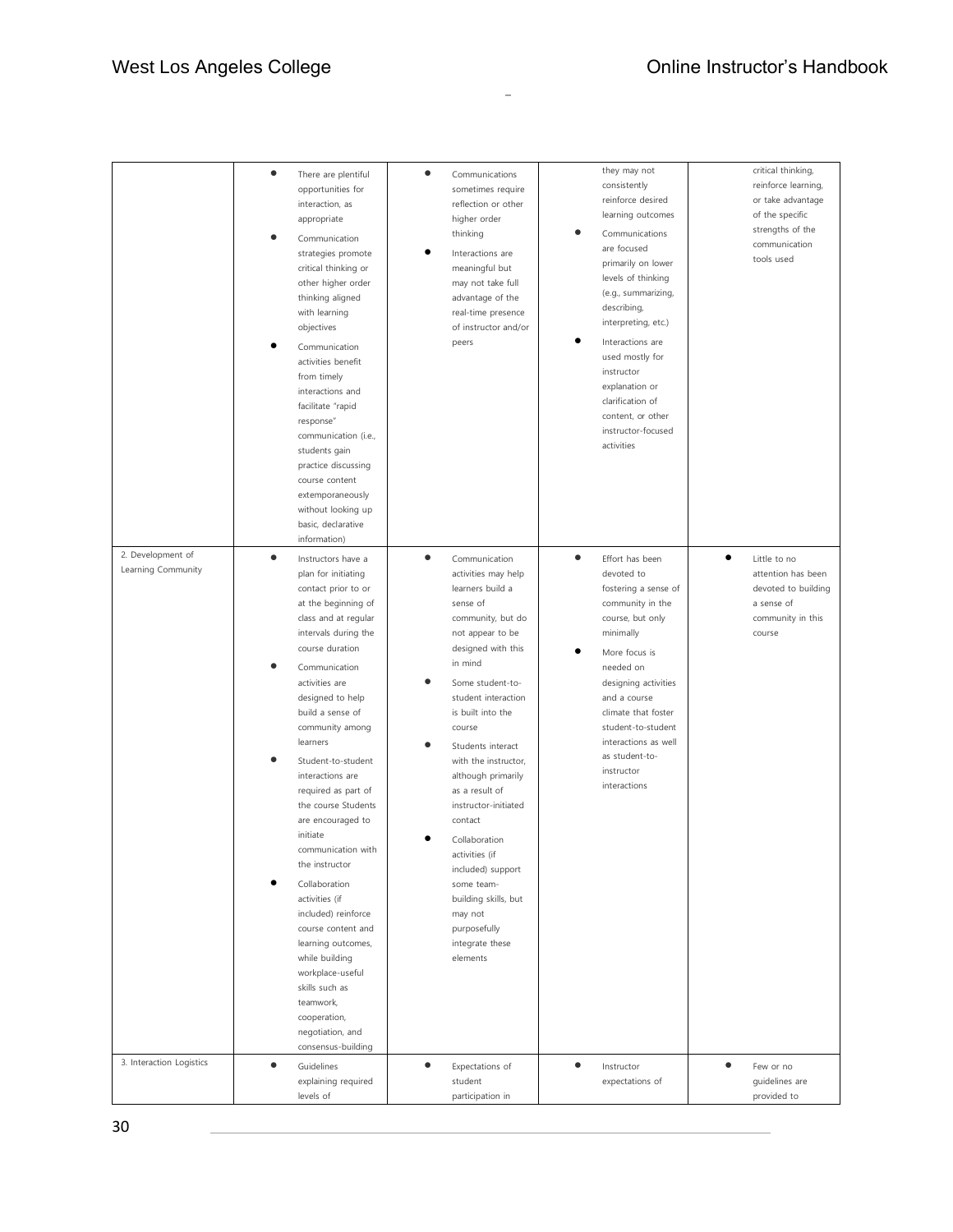| participation (i.e.,<br>quantity of<br>interactions) are<br>provided<br>Expectations<br>regarding the<br>quality of<br>communications<br>(e.g., what<br>constitutes a "good"<br>answer) are clearly<br>defined<br>A rubric or<br>equivalent grading<br>document is<br>included to explain                                            | communication<br>activities are given,<br>but would benefit<br>$\bullet$<br>from more detail<br>Expectations<br>regarding the<br>quality of<br>communications<br>are included, but<br>may be sketchy<br>and lack detail or<br>illustrative<br>examples<br>Minimal<br>information may be<br>provided regarding | student interactions<br>are not made clear<br>Little information is<br>provided regarding<br>what constitutes a<br>"good" response or<br>posting<br>Students are not<br>given a clear set of<br>criteria for how<br>communications<br>activities will be<br>graded<br>The instructor<br>appears to be<br>largely absent from | students regarding<br>the desired quantity<br>or quality of<br>communications/<br>interactions within<br>the course<br>The instructor does<br>not participate in<br>communications<br>activities with<br>students<br>The instructor does<br>not provide<br>announcements,<br>reminders, or other<br>updates |
|--------------------------------------------------------------------------------------------------------------------------------------------------------------------------------------------------------------------------------------------------------------------------------------------------------------------------------------|---------------------------------------------------------------------------------------------------------------------------------------------------------------------------------------------------------------------------------------------------------------------------------------------------------------|------------------------------------------------------------------------------------------------------------------------------------------------------------------------------------------------------------------------------------------------------------------------------------------------------------------------------|-------------------------------------------------------------------------------------------------------------------------------------------------------------------------------------------------------------------------------------------------------------------------------------------------------------|
| how participation<br>will be evaluated<br>The instructor plans<br>to participate<br>actively in<br>communication<br>activities, including<br>providing feedback<br>to students<br>The instructor plans<br>to use<br>communication<br>tools effectively to<br>provide course<br>updates, reminders,<br>special<br>announcements, etc. | grading criteria for<br>communications<br>activities<br>The instructor is<br>occasionally<br>involved in<br>communication<br>activities<br>The instructor<br>sometimes takes<br>advantage of CMS<br>tools to post<br>announcements,<br>reminders, etc.                                                        | communication<br>activities<br>Few<br>announcements,<br>reminders, or other<br>updates are<br>provided                                                                                                                                                                                                                       |                                                                                                                                                                                                                                                                                                             |

# **C. Assessment**

<span id="page-30-0"></span>Assessment focuses on instructional activities designed to measure progress towards learning outcomes, provide feedback to students and instructor, and/or enable grade assignment. This section addresses the quality and type of student assessments within the course.

| Sub-category    | Distinguished to Exemplary (5-<br>6)                                                                                                                               | Satisfactory to Accomplished<br>$(3-4)$                                                                                                                             | Promising (2)                                                                                                                                                             | Incomplete (1)                                                                                                                                              |
|-----------------|--------------------------------------------------------------------------------------------------------------------------------------------------------------------|---------------------------------------------------------------------------------------------------------------------------------------------------------------------|---------------------------------------------------------------------------------------------------------------------------------------------------------------------------|-------------------------------------------------------------------------------------------------------------------------------------------------------------|
| 1. Expectations | Assessments match<br>the objectives<br>Learners are<br>directed to the<br>appropriate<br>objective(s) for<br>each assessment<br>Rubrics or<br>descriptive criteria | ٠<br>Assessments match<br>the objectives<br>٠<br>Rubrics or<br>descriptive criteria<br>for desired<br>outcomes are<br>included for some<br>assessment<br>activities | Students are<br>assessed on the<br>topics described in<br>the objectives<br>There may be some<br>explanation of how<br>assessments will be<br>scored/ graded,<br>however. | Assessments bear<br>little resemblance<br>to objectives<br>Expectations or<br>grading criteria are<br>not provided<br>Instructions are<br>limited or absent |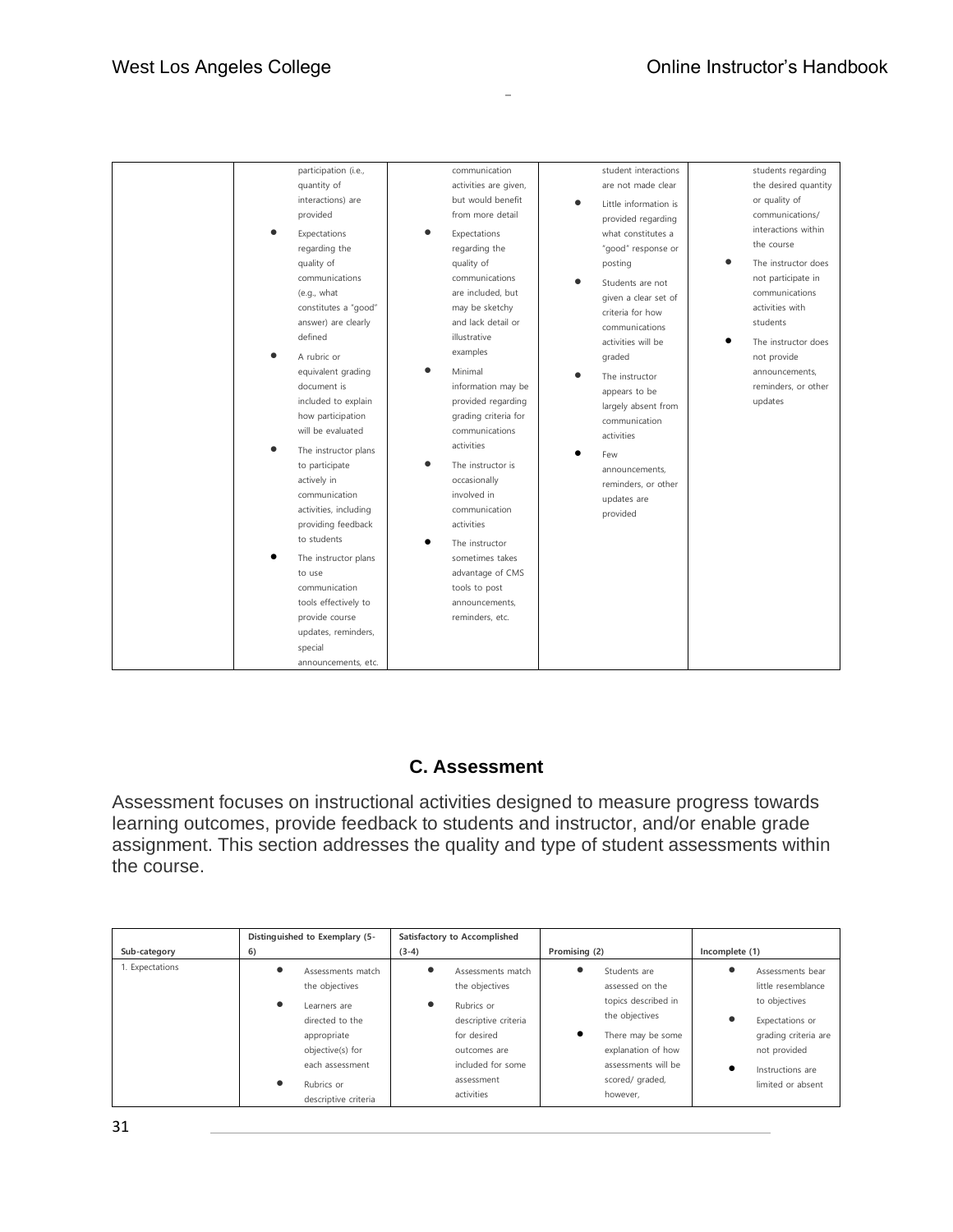|                      | for desired             | $\bullet$<br>Instructions are | instructions lack              |                       |
|----------------------|-------------------------|-------------------------------|--------------------------------|-----------------------|
|                      | outcomes are            | written clearly, with         | detail that would              |                       |
|                      | provided (models        | some detail                   | help students                  |                       |
|                      | of "good work"          | included                      | understand how to              |                       |
|                      | may be shown, for       |                               | complete the                   |                       |
|                      | example)                |                               | assessments                    |                       |
|                      | ٠<br>Instructions are   |                               |                                |                       |
|                      | written clearly and     |                               |                                |                       |
|                      | with sufficient         |                               |                                |                       |
|                      | detail to ensure        |                               |                                |                       |
|                      | understanding           |                               |                                |                       |
| 2. Assessment Design |                         | $\bullet$                     | $\bullet$                      | $\bullet$             |
|                      | $\bullet$<br>Assessment | Assessment                    | It is not clear                | Assessment            |
|                      | activities have "face   | activities have "face         | whether the                    | activities appear to  |
|                      | validity" (i.e., they   | validity" (i.e., they         | assessment                     | lack validity due to  |
|                      | appear to match         | appear to match               | activities actually            | bias, lack of clarity |
|                      | the curriculum and      | the curriculum)               | measure the                    | in questions or       |
|                      | are explained using     | Some activities               | desired skill                  | tasks, or because     |
|                      | appropriate reading     | involve higher                | The vast majority of           | students are          |
|                      | level and               | order thinking                | assessments require            | evaluated on          |
|                      | vocabulary)             | Assessment                    | only low-level                 | performance           |
|                      | Higher order            | activities may focus          | thinking                       | unrelated to the      |
|                      | thinking is required    | on tasks similar to           | (memorization, for             | stated objectives     |
|                      | (e.g., analysis,        | real-world                    | example)                       | No higher-order       |
|                      | problem-solving,        | application of skills         | Assessment                     | thinking skills are   |
|                      | etc.)                   | Multiple                      | activities typically           | required to           |
|                      | Assessments are         | assessments are               | do not include                 | complete              |
|                      | designed to mimic       | included; at least            | tasks that are                 | assessment            |
|                      | authentic               | three different               | relevant beyond the            | activities            |
|                      | environments to         | types of                      | scope of this course           | There is little or no |
|                      | facilitate transfer     | assessments are               | Two types of                   | evidence of           |
|                      | ٠<br>Assessment         | used                          | assessments are                | authenticity built    |
|                      | activities occur        |                               | included, at a                 | into assessments      |
|                      | frequently              | Opportunities for             | minimum                        | Assessments are       |
|                      | throughout the          | student self-                 |                                | too few and far       |
|                      | duration of the         | assessment are                | Opportunities for              | apart for the         |
|                      | course, and the         | present, and                  | student self-                  | course content        |
|                      | instructor provides     | provide feedback              | assessment are                 |                       |
|                      | meaningful              | that allows                   | present, but it may            | Students are not      |
|                      | feedback in a           | students to seek              | not be evident to              | provided activities   |
|                      | timely manner           | additional help               | the student how                | or resources for      |
|                      | Multiple types of       |                               | they should use the<br>results | self-assessment       |
|                      | assessments are         |                               |                                |                       |
|                      | used (research          |                               |                                |                       |
|                      | project, objective      |                               |                                |                       |
|                      | test, discussions,      |                               |                                |                       |
|                      |                         |                               |                                |                       |
|                      | etc.)                   |                               |                                |                       |
|                      | Opportunities for       |                               |                                |                       |
|                      | student self-           |                               |                                |                       |
|                      | assessment are          |                               |                                |                       |
|                      | plentiful, and          |                               |                                |                       |
|                      | provide feedback        |                               |                                |                       |
|                      | that allows             |                               |                                |                       |
|                      | students to seek        |                               |                                |                       |
|                      | additional help         |                               |                                |                       |
|                      | when necessary          |                               |                                |                       |

L,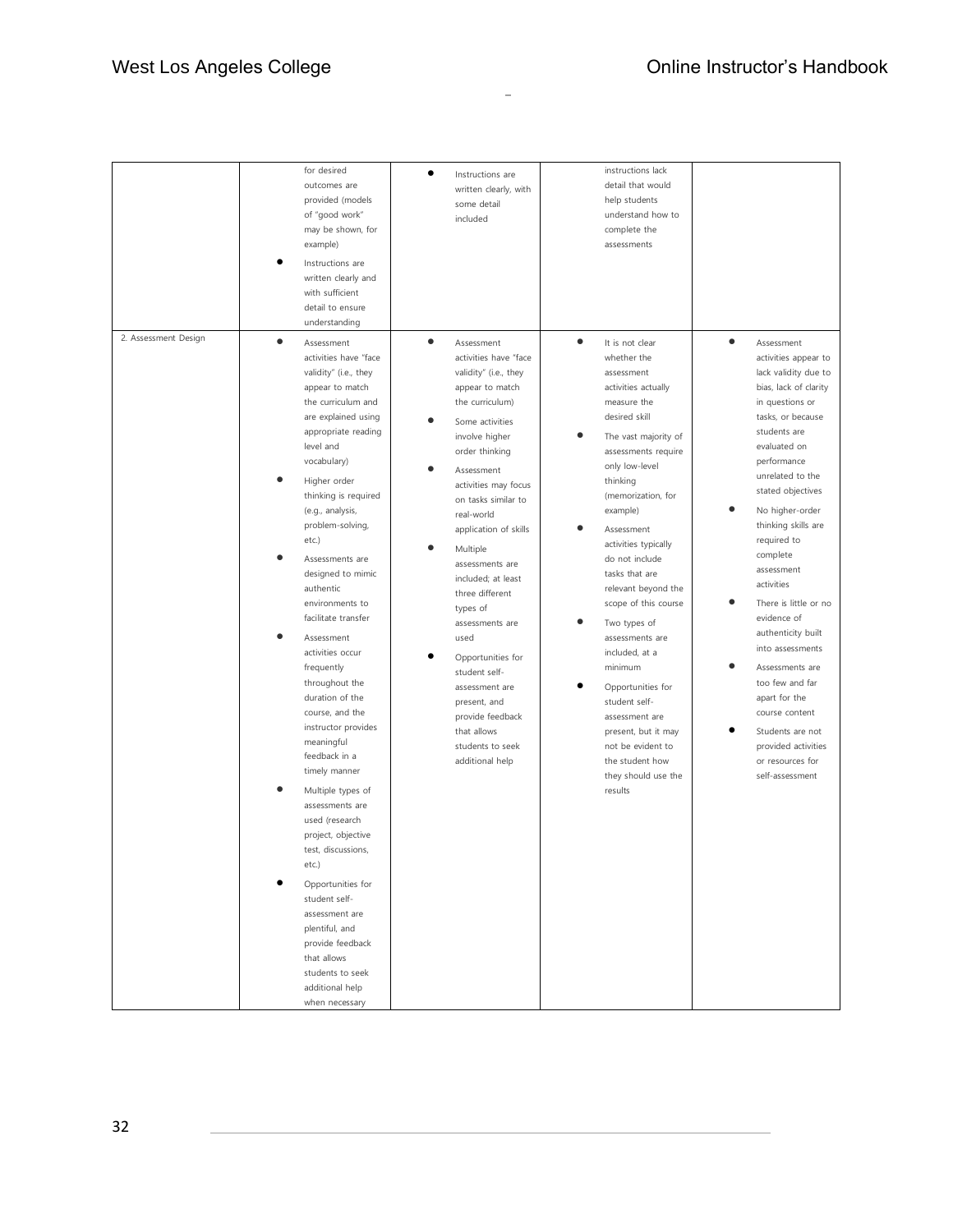# **D. Learner Support**

<span id="page-32-0"></span>Learner Support addresses the support resources made available to students taking the course. Such resources may be accessible within or external to the course environment. Specifically, learner support resources address a variety of student services.

|                              | Distinguished to Exemplary (5-       | Satisfactory to Accomplished (3- |                                           |                           |
|------------------------------|--------------------------------------|----------------------------------|-------------------------------------------|---------------------------|
| Sub-category                 | 6)                                   | 4)                               | Promising (2)                             | Incomplete (1)            |
| 1. Supplemental Software     | Clear explanations                   | Clear explanations               | Software (in                              | $\bullet$<br>The need for |
|                              | of optional and/or                   | of optional and/or               | addition to the                           | additional software       |
| It is permissible to award   | required software                    | required software                | CMS) required to                          | required to use           |
| this sub-category a 6 if the | including any                        | (in addition to the              | use course                                | course materials          |
| course does not require      | additional costs are                 | CMS) are provided                | materials is                              | may be mentioned          |
| software beyond the CMS      | provided within the                  | within the course                | mentioned, but not                        | Links to software         |
| and browser.                 | course                               | Software required                | explained                                 | may be missing or         |
|                              | Software required                    | to use course                    | Links to where it                         | incomplete                |
|                              | to use course                        | materials is listed              | can be captured                           |                           |
|                              | materials is listed                  | but links to where               | and installed are                         |                           |
|                              | with links to where                  | it can be captured               | provided, although                        |                           |
|                              | it can be captured                   | and installed are                | they may not be                           |                           |
|                              | and installed                        | not found near                   | conveniently                              |                           |
|                              | Links are located                    | where it will be                 | located                                   |                           |
|                              | within the course                    | used                             |                                           |                           |
|                              | where learners will                  |                                  |                                           |                           |
|                              | use the software                     |                                  |                                           |                           |
|                              | (i.e., near the                      |                                  |                                           |                           |
|                              | materials requiring                  |                                  |                                           |                           |
|                              | its use)                             |                                  |                                           |                           |
| 2. Course/ Institutional     | $\bullet$                            | $\bullet$                        | $\bullet$                                 | $\bullet$                 |
| Policies & Support           | Software used for                    | Links to                         | Links to some                             | Links to some             |
|                              | the course is                        | institutional                    | institutional                             | institutional             |
|                              | adequately                           | policies, materials,             | policies, materials,                      | policies, materials,      |
|                              | supported by the                     | and forms relevant               | and forms relevant                        | and forms relevant        |
|                              | institution,                         | for learner success              | for learner success                       | for learner success       |
|                              | including                            | (for example,                    | (for example,                             | (for example,             |
|                              | information for                      | plagiarism policies)             | plagiarism policies)                      | plagiarism policies)      |
|                              | students on where<br>they can obtain | are included but<br>may require  | are included but<br>are difficult to find | are not included          |
|                              | help                                 | searching to                     |                                           | Some                      |
|                              |                                      | find; links allow                | Course/instructor                         | course/instructor         |
|                              | All activities that                  | easy navigation                  | policies regarding                        | policies regarding        |
|                              | might create                         | from the course to               | decorum, behavior,                        | decorum, behavior,        |
|                              | educational records                  | the information and              | and netiquette are                        | and netiquette may        |
|                              | (as defined by the                   | back                             | included but are                          | be included but are       |
|                              | Family Educational                   |                                  | not clearly written                       | not clearly written       |
|                              | Records Privacy                      | Course/instructor                | or would benefit                          | or would benefit          |
|                              | Act) or that involve                 | policies regarding               | from more detail                          | from more detail          |
|                              | regular effective                    | decorum, behavior,               | A few links to                            | Links to                  |
|                              | contact are                          | and netiquette are               | institutional                             | institutional             |
|                              | conducted within                     | included and are                 | services such as the                      | services such as the      |
|                              | district- or college-                | written clearly to               | library, writing                          | library, writing          |
|                              | supported systems                    | avoid confusion                  | center, or financial                      | center, or financial      |
|                              | Institutional                        | Links to                         | aid office may be                         | aid office are not        |
|                              | policies, materials,                 | institutional                    | included but                              | included                  |
|                              | and forms relevant                   | services such as the             | require searching                         |                           |
|                              | for learner success                  | library, writing                 | to find                                   |                           |
|                              | (for example,                        | center, or financial             |                                           |                           |
|                              | plagiarism policies)                 | aid office may be                |                                           |                           |
|                              | are clearly labeled                  | included but                     |                                           |                           |
|                              | and easy to find;                    |                                  |                                           |                           |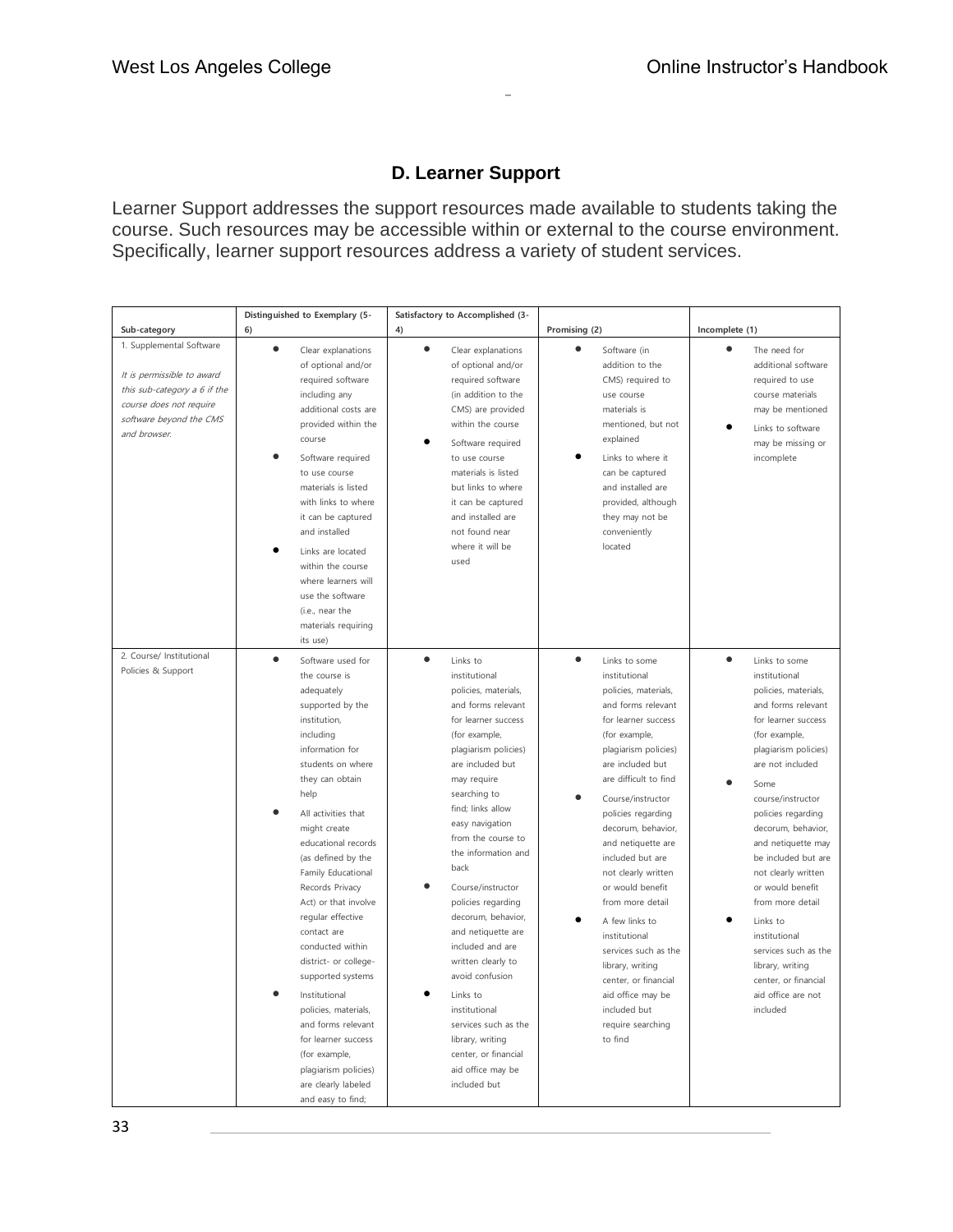|                              | links (if present)     | require searching                        |                               |                                         |
|------------------------------|------------------------|------------------------------------------|-------------------------------|-----------------------------------------|
|                              | allow easy             | to find                                  |                               |                                         |
|                              | navigation from the    |                                          |                               |                                         |
|                              | course to the          |                                          |                               |                                         |
|                              | information and        |                                          |                               |                                         |
|                              |                        |                                          |                               |                                         |
|                              | back                   |                                          |                               |                                         |
|                              | Course/instructor      |                                          |                               |                                         |
|                              | policies regarding     |                                          |                               |                                         |
|                              | decorum, behavior,     |                                          |                               |                                         |
|                              | and netiquette are     |                                          |                               |                                         |
|                              | easy to find and       |                                          |                               |                                         |
|                              | written clearly to     |                                          |                               |                                         |
|                              | avoid confusion        |                                          |                               |                                         |
|                              |                        |                                          |                               |                                         |
|                              | Links to               |                                          |                               |                                         |
|                              | institutional          |                                          |                               |                                         |
|                              | services such as the   |                                          |                               |                                         |
|                              | library, or writing    |                                          |                               |                                         |
|                              | center, are clearly    |                                          |                               |                                         |
|                              | labeled and easy to    |                                          |                               |                                         |
|                              | find                   |                                          |                               |                                         |
| 3. Technical Accessibility   | Course materials       | Course materials                         | $\bullet$<br>Course materials | $\bullet$<br>Course materials           |
|                              | are compliant with     | are compliant with                       | fail to meet all              | are significantly                       |
| This sub-category will not   | Section 508 and        | Section 508 and                          | Section 508 and               | non-compliant with                      |
| be reviewed by the peer      | WCAG 2.0 (AA) and      | WCAG 2.0 (AA).                           | <b>WCAG 2.0 (AA)</b>          | Section 508 and                         |
| online course reviewers; it  | can be effectively     | All non-text                             | criteria completely           | WCAG or add                             |
| will instead be reviewed by  | used with equal        | communications                           | Some non-text                 | cognitive load via                      |
| accessibility specialists as | ease by all students   |                                          | communications                | inadequate                              |
| part of the initial review   |                        | technologies                             |                               | accessibility                           |
| process.                     | All non-text           | support multiple<br>digital channels for | technologies                  | supports                                |
|                              | communications         |                                          | support limited               | ٠                                       |
|                              | technologies           | the provision of                         | means for the                 | Non-text                                |
|                              | support multiple       | alternate media                          | provision of                  | communications                          |
|                              | digital channels       | accommodations in                        | alternate media               | technologies do                         |
|                              | with automatic         | real time                                | accommodations                | not support                             |
|                              | provision of           | Course materials                         | Course materials              | multiple digital                        |
|                              | alternate media        | employ formatting                        | employ some                   | channels for the                        |
|                              | accommodations in      | styles to create                         | formatting styles to          | provision of                            |
|                              | real time              | semantic structure                       | create semantic               | alternate media                         |
|                              | Course materials       | that allows for                          | structure but fail to         | accommodations                          |
|                              | are HTML-based         | consistent meaning                       | provide reliable and          | $\bullet$<br>Course materials           |
|                              | and employ             | and sequencing                           | consistent meaning            | do not employ                           |
|                              | formatting styles to   | across all digital                       | and sequencing                | formatting styles to                    |
|                              | create semantic        | media types                              | across all digital            | create semantic                         |
|                              | structure that         |                                          | media types                   | structure, nor                          |
|                              | facilitates consistent | All instructional                        |                               | consistent meaning                      |
|                              | meaning and            | materials can be                         | Most instructional            | and sequencing                          |
|                              |                        | opened via free                          | materials can be              | across digital                          |
|                              | sequencing across      | and accessible                           | opened via free               | media types                             |
|                              | all digital media      | programs or                              | and accessible                |                                         |
|                              | types                  | applications                             | programs or                   | $\bullet$<br>Instructional              |
|                              | All instructional      | Quiz and                                 | applications                  | materials use                           |
|                              | materials can be       | assessment                               | Most quiz and                 | proprietary and                         |
|                              | opened via free        | activities can be                        | assessment                    | inaccessible media                      |
|                              | and accessible         | completed with                           | activities can be             | formats                                 |
|                              | programs or            | equal ease via the                       | completed with                | Quiz and                                |
|                              | applications, and      | keyboard and                             | equal ease via the            | assessment                              |
|                              | links are provided     | assistive                                | keyboard and                  | activities cannot be                    |
|                              | for students to        | technologies                             | assistive                     | completed with the                      |
|                              | download the           | without adding                           | technologies                  | keyboard or                             |
|                              | application with       | cognitive load                           | without adding                | assistive                               |
|                              | supporting             |                                          | cognitive load                | technologies,                           |
|                              | information on how     |                                          |                               |                                         |
|                              | to use the program     |                                          |                               | and/or extra                            |
|                              | or application         |                                          |                               | cognitive load is<br>introduced through |
|                              |                        |                                          |                               |                                         |
| 34                           |                        |                                          |                               |                                         |

 $\equiv$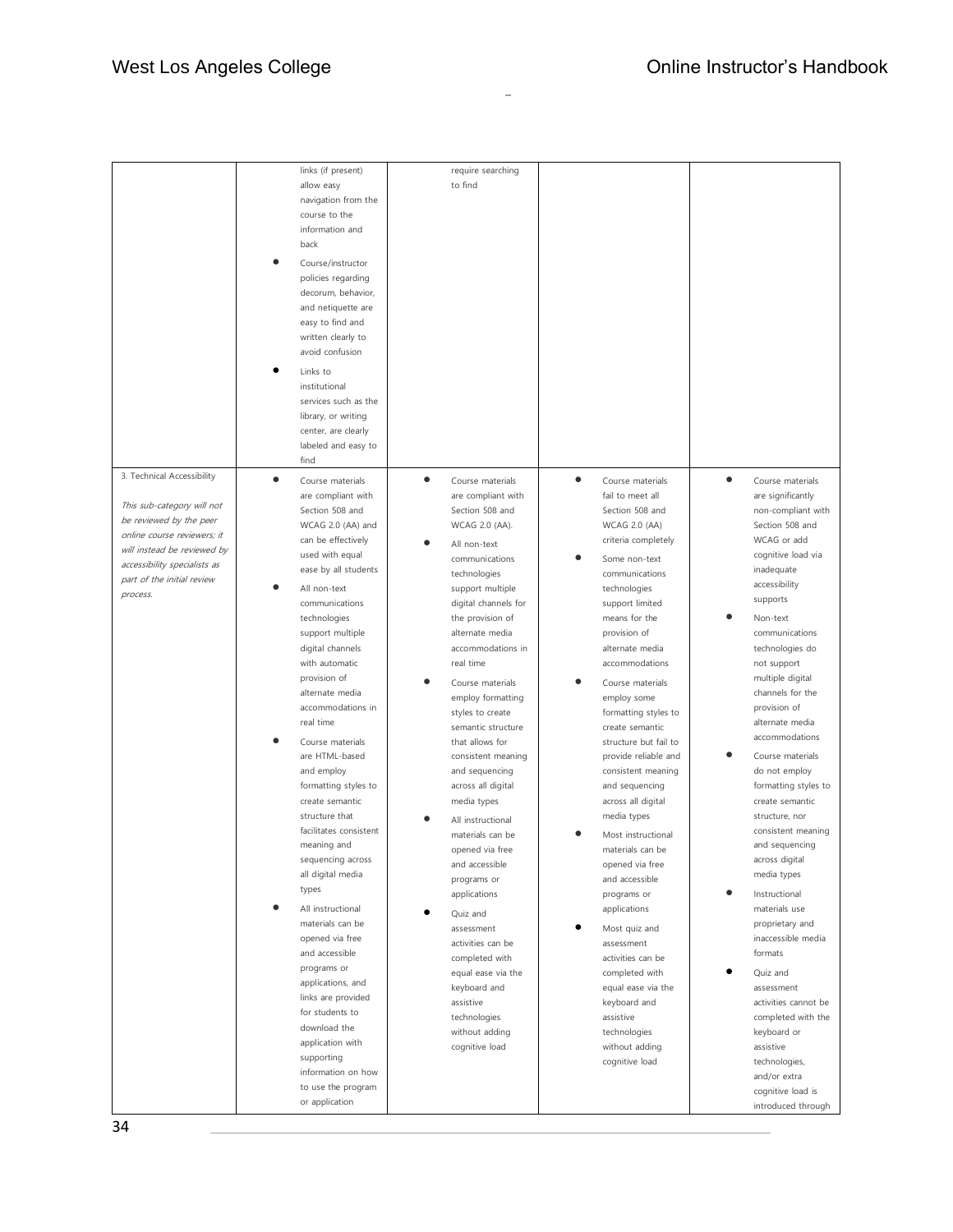|                                                                                                                                                                                               | ٠         | Quiz and<br>assessment<br>activities can be<br>completed with<br>equal ease via the<br>keyboard and                                                                                                                                                                 |           |                                                                                                                                                                                                                                                                      |           |                                                                                                                                                                                                                       |           | inadequate<br>accessibility<br>supports                                                                                                                                                        |
|-----------------------------------------------------------------------------------------------------------------------------------------------------------------------------------------------|-----------|---------------------------------------------------------------------------------------------------------------------------------------------------------------------------------------------------------------------------------------------------------------------|-----------|----------------------------------------------------------------------------------------------------------------------------------------------------------------------------------------------------------------------------------------------------------------------|-----------|-----------------------------------------------------------------------------------------------------------------------------------------------------------------------------------------------------------------------|-----------|------------------------------------------------------------------------------------------------------------------------------------------------------------------------------------------------|
|                                                                                                                                                                                               |           | assistive<br>technologies<br>without adding<br>cognitive load, and                                                                                                                                                                                                  |           |                                                                                                                                                                                                                                                                      |           |                                                                                                                                                                                                                       |           |                                                                                                                                                                                                |
|                                                                                                                                                                                               |           | provide individual<br>student-based<br>parameters for                                                                                                                                                                                                               |           |                                                                                                                                                                                                                                                                      |           |                                                                                                                                                                                                                       |           |                                                                                                                                                                                                |
| 4. Accommodations for                                                                                                                                                                         | $\bullet$ | time, number of<br>attempts, feedback,<br>and completion<br>There are no                                                                                                                                                                                            | $\bullet$ | There are no                                                                                                                                                                                                                                                         | $\bullet$ | There are                                                                                                                                                                                                             | $\bullet$ | There may be                                                                                                                                                                                   |
| This sub-category will not<br>be reviewed by the peer<br>online course reviewers; it<br>will instead be reviewed by<br>accessibility specialists as<br>part of the initial review<br>process. |           | essential learning<br>activities or<br>instructional media<br>that are inherently<br>inaccessible, or in<br>the presence of<br>such inaccessible<br>materials, a DSPS<br>approved plan for<br>accommodation is<br>in place and ready                                |           | essential learning<br>activities or<br>instructional media<br>that are inherently<br>inaccessible, or in<br>the presence of<br>such inaccessible<br>materials, faculty<br>and DSPS have<br>agreed to work<br>with OEI to                                             |           | essential learning<br>activities or<br>instructional media<br>that might be<br>inherently<br>inaccessible, but a<br>deeper assessment<br>of the course and<br>institutional<br>resources is<br>required to            |           | or instructional<br>media that are<br>inherently<br>inaccessible, or<br>there is no DSPS<br>approved plan for<br>accommodation.<br>CMS settings<br>cannot be<br>configured to allow<br>student |
|                                                                                                                                                                                               |           | to be provided as<br>necessary for each<br>inaccessible<br>learning activity or<br>instructional media                                                                                                                                                              |           | formulate an<br>acceptable plan of<br>accommodation for<br>each inaccessible<br>learning activity or<br>instructional media                                                                                                                                          |           | determine the<br>ability to support<br>accommodations<br>Some of the CMS<br>settings can be                                                                                                                           |           | accommodations to<br>be provided within<br>the CMS.<br>CMS settings are<br>not configurable to                                                                                                 |
|                                                                                                                                                                                               |           | Course CMS<br>settings are<br>configurable by<br>faculty to allow<br>individual student-<br>based<br>accommodations to<br>be provided within<br>the CMS                                                                                                             |           | Course CMS<br>settings can be<br>configured in a<br>timely manner (24<br>hours) by faculty<br>and/or the CMS<br>System<br>Administrator to                                                                                                                           |           | configured by<br>faculty or CMS<br>System<br>Administrator to<br>allow student<br>accommodations to<br>be provided within<br>the CMS<br>CMS technical                                                                 |           | allow for student<br>accommodations<br>No link to technical<br>support or DSPS<br>department is<br>provided<br>Inherently<br>inaccessible                                                      |
|                                                                                                                                                                                               |           | Links to CMS<br>technical support<br>as well as contact<br>information for<br>DSPS support are<br>consistently<br>provided and easy<br>to find, and<br>accompanied by a<br>module within the<br>CMS explaining<br>how to request<br>services or report a<br>problem | ٠         | allow student<br>accommodations to<br>be provided within<br>the CMS, or<br>alternate plans for<br>accommodation<br>have been created<br>and approved by<br><b>DSPS</b><br>Links to CMS<br>technical support<br>and DSPS support<br>are provided, and<br>easy to find |           | support is provided,<br>or a link to DSPS<br>department web<br>page, but not<br>always easy to find<br>An instructional<br>material inventory<br>of any inherently<br>inaccessible<br>learning objects is<br>provided |           | learning objects<br>have not been<br>identified, and no<br>accommodations<br>have been<br>conceived or<br>approved                                                                             |
|                                                                                                                                                                                               |           | An instructional<br>material inventory<br>of any inherently<br>inaccessible<br>learning objects is                                                                                                                                                                  |           | An instructional<br>material inventory<br>of any inherently<br>inaccessible<br>learning objects is                                                                                                                                                                   |           |                                                                                                                                                                                                                       |           |                                                                                                                                                                                                |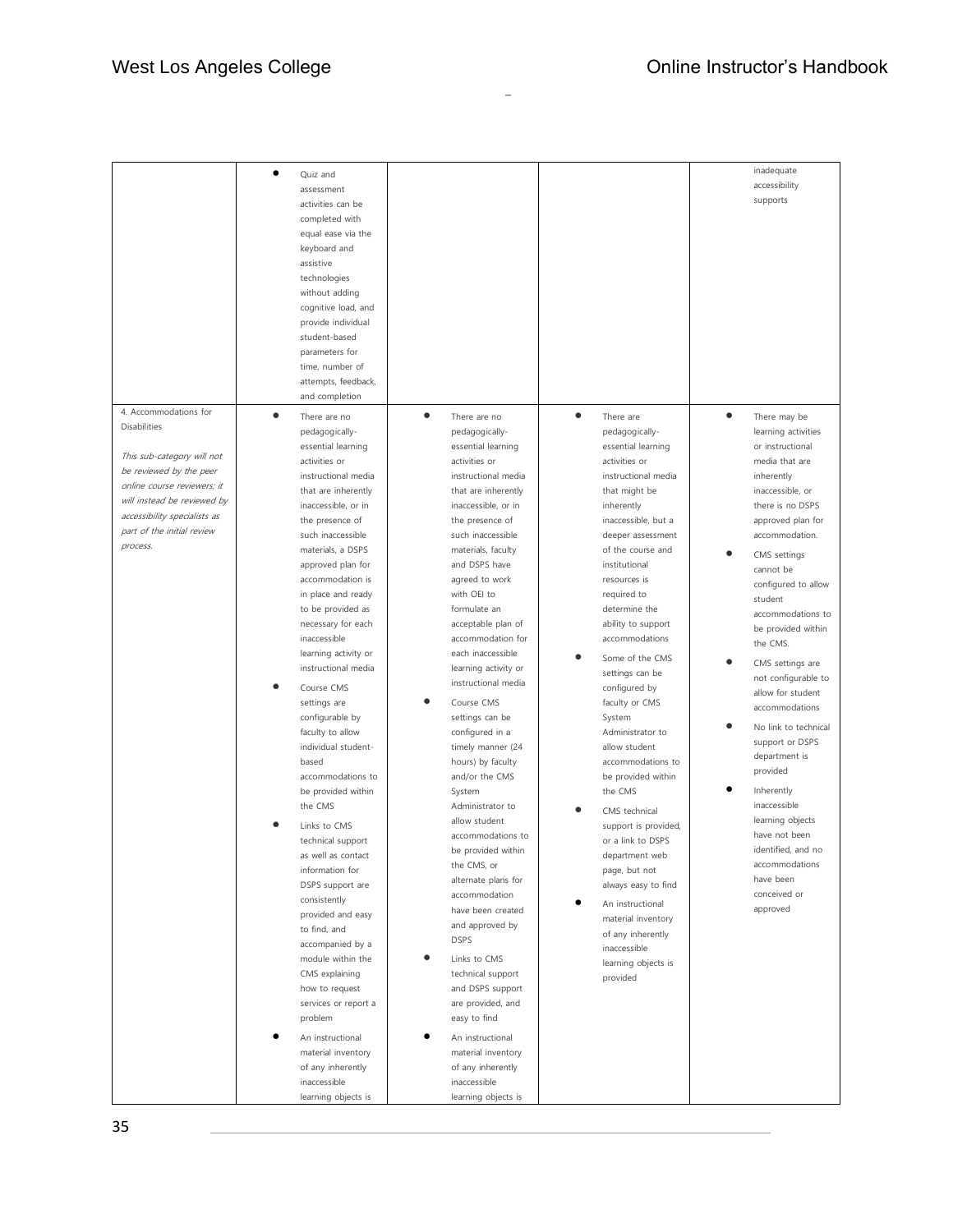| provided, and         | provided, along     |  |
|-----------------------|---------------------|--|
| referenced to the     | with some potential |  |
| accompanying          | accommodations      |  |
| course outline with   | for each learning   |  |
| plans for             | object or activity  |  |
| accommodating         |                     |  |
| students with         |                     |  |
| disabilities for each |                     |  |
| inaccessible          |                     |  |
| learning object or    |                     |  |
| activity              |                     |  |

# **Appendix B. Online Education Initiative FAQs**

<span id="page-35-0"></span>

CVC-Online<br>Education Initiative

## **Frequently Asked Questions**

The Online Education Initiative (OEI) is a collaborative effort among California Community Colleges to **increase student success** and retention by working together to **expand online learning** with access to **quality online courses and student services.**

#### [About the OEI](https://cvc.edu/about-the-oei/)

This document is intended for a broad audience and provides answers to questions that are commonly asked by the general public during OEI presentations throughout the state. To follow our progress, please visit our website at https://cvc.edu/

# **Appendix C. LACCD Online Absentee Policy**

- <span id="page-35-1"></span>1. Title V - 55376. Instructor Contact.
	- . . . district governing boards shall ensure that:

(a) All approved courses offered as distance education shall include regular effective contact between instructor and students, through group or individual meetings, orientation and review sessions, supplemental seminar or study sessions, field trips, library workshops, telephone contact, correspondence, voice mail, e-mail, or other activities.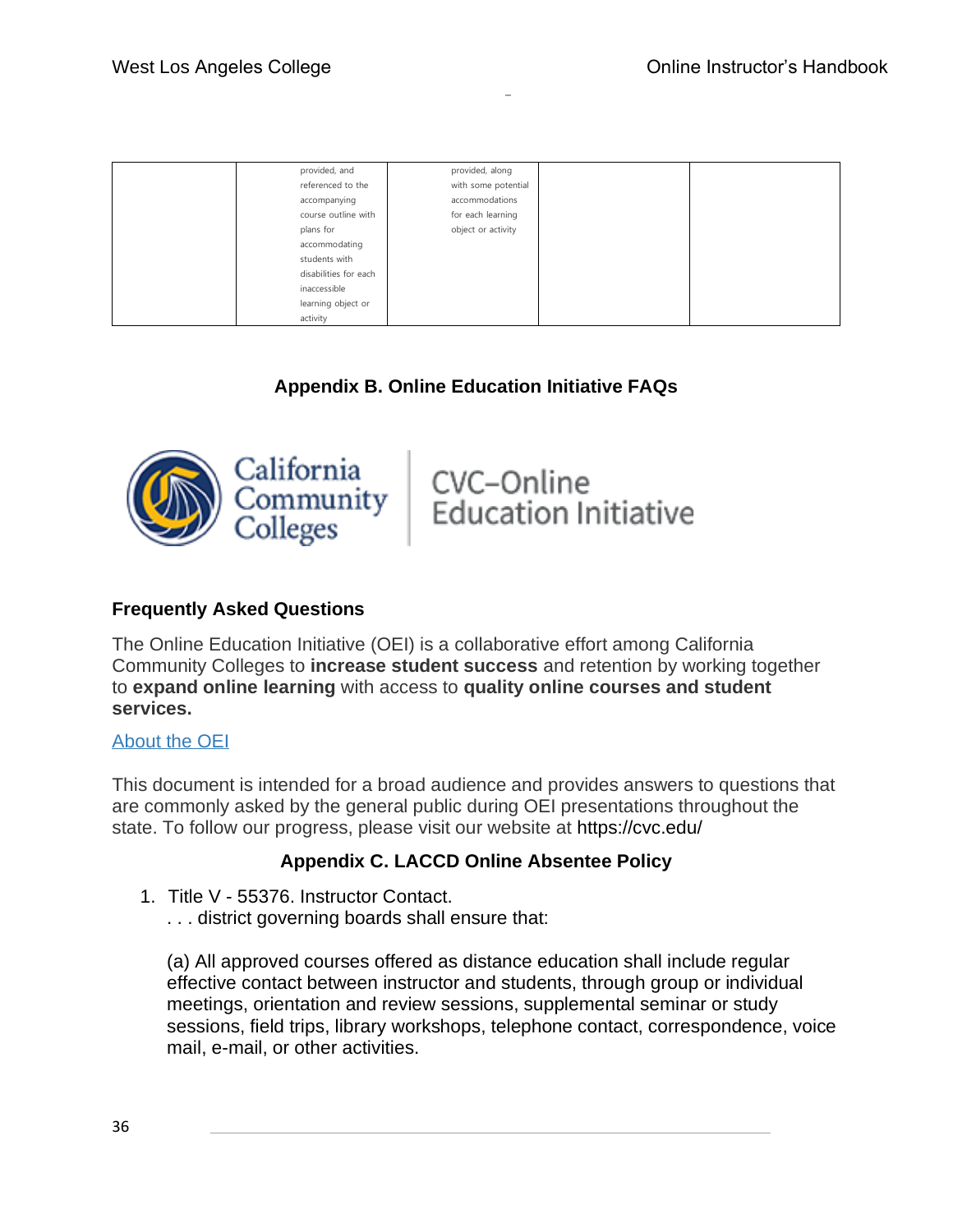(b) All distance education courses shall be delivered consistent with guidelines issued by the Chancellor pursuant to Section 409 of the Procedures and Standing Orders of the Board of Governors. Regular effective contact is an academic and professional matter pursuant to Title 5 '53200.

- 2. Absence of regular meaningful contact can be considered an "absence." Definition is valid for both students and faculty.
- 3. Meaningful regular contact may include, but is not limited to the following examples done at least once a week for a full semester class or within 48 hours for a short-term class:
	- submitting/grading assignments (students/faculty)
	- participating in discussions (students/faculty)
	- responding to emails / phone calls (students/faculty)
	- attendance at scheduled chats (students/faculty)
	- adherence to scheduled events in the syllabus (students/faculty)
	- logging into the virtual classroom, reviewing messages and responding to messages (students/faculty)
	- Web conferences or other live events scheduled for the class (students/faculty)
	- On-campus events or other locations where instructor and students meet for class; i.e. museum, observatory, etc. (students/faculty)
- 4. When students complain of lack of contact / response from instructor, the Division Chair or Department Head needs to be notified and he/she needs to investigate the situation. The instructor can be asked to provide documentation of instructor/student interaction to determine the amount, the regularity, and the type of meaningful contact that took place.
- 5. It is recommended that the Distance Education (DE) instructor define in his/her syllabus what constitutes an "absence" in the class and the policy for being dropped due to absences. When a student has multiple absences, the instructor can drop the student from the class in the same way the student would be dropped from a class that meets on campus due to excessive absences.
- 6. Multiple complaints regarding lack of regular meaningful contact should be forwarded to the appropriate Division Chair or Department Head. If there is substantial evidence of multiple "absences" and lack of meaningful contact, the instructor can be removed from the list of approved distance education instructors.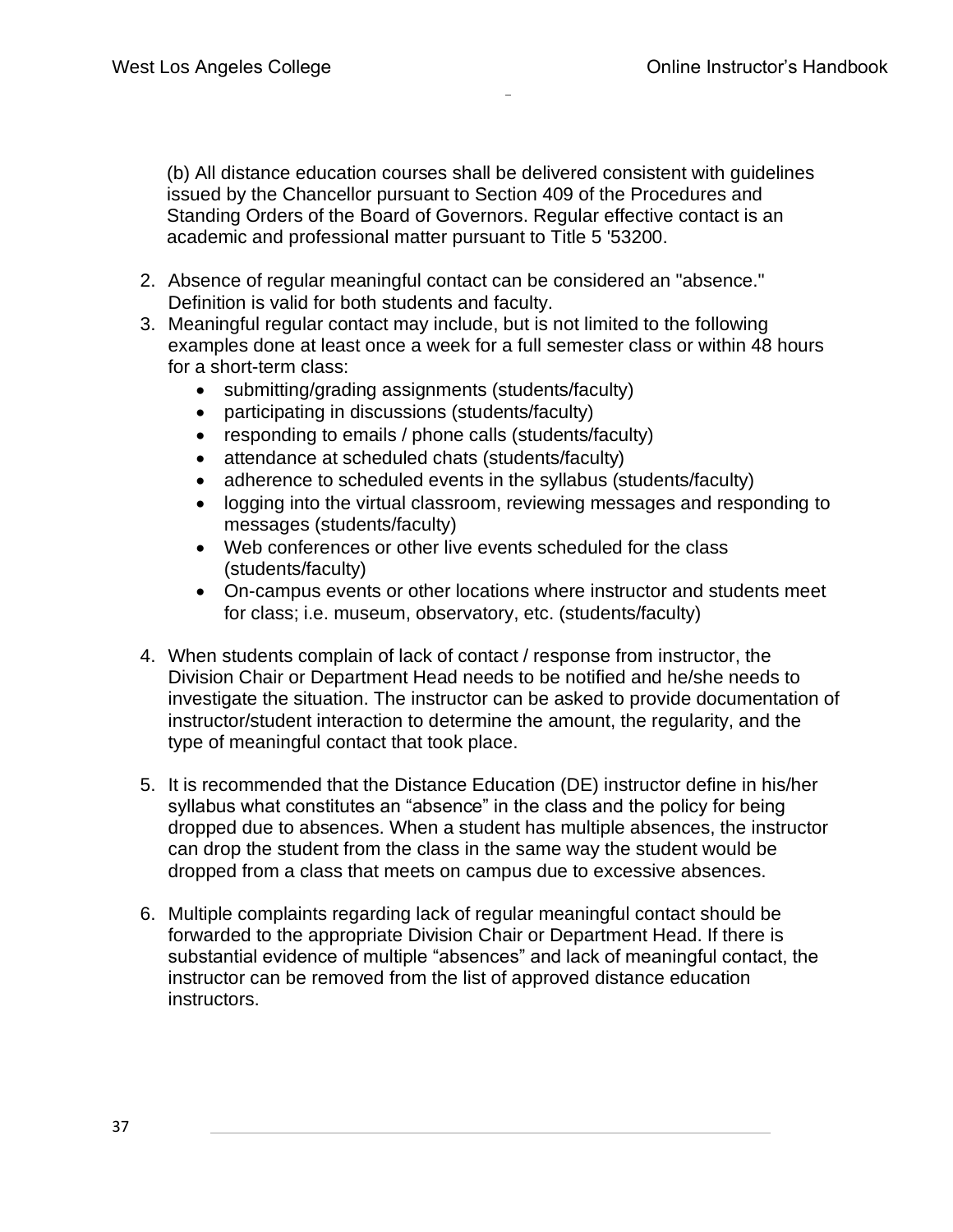# **Appendix D. WLAC Model Syllabus**

<span id="page-37-0"></span>Download the model syllabus via the link below: <http://bit.ly/2vWWyjb>

This is a suggested outline of content for your syllabus. Including this information will clarify the requirements of your course for improved student success. We suggest you use the Syllabus tool in Canvas to break up your syllabus into topics, the way this one is configured.

#### **Resources**

<span id="page-37-1"></span>ACCJC Standards <http://bit.ly/2HN5lH7>

AFT, Local 1521 <http://www.aft1521.org/>

California Community College Chancellor's Office, Distance Education <http://bit.ly/2SIPrEe>

California Virtual Campus (CVC) – Online Education Initiative (OEI) <http://cvc.edu/>

@One (Technology Training) <http://bit.ly/2P9Kz8O>

California Community Colleges Accessibility <http://bit.ly/2VfzqY9>

# **LACCD Sites**

LACCD/AFT 1521 Collective Bargaining Agreement <http://bit.ly/1Rou2VD>

LACCD Absence Certification Form <http://bit.ly/1L6a2dL>

LACCD Conference Attendance Forms <http://bit.ly/1QmC7fS>

LACCD Electronic Curriculum Development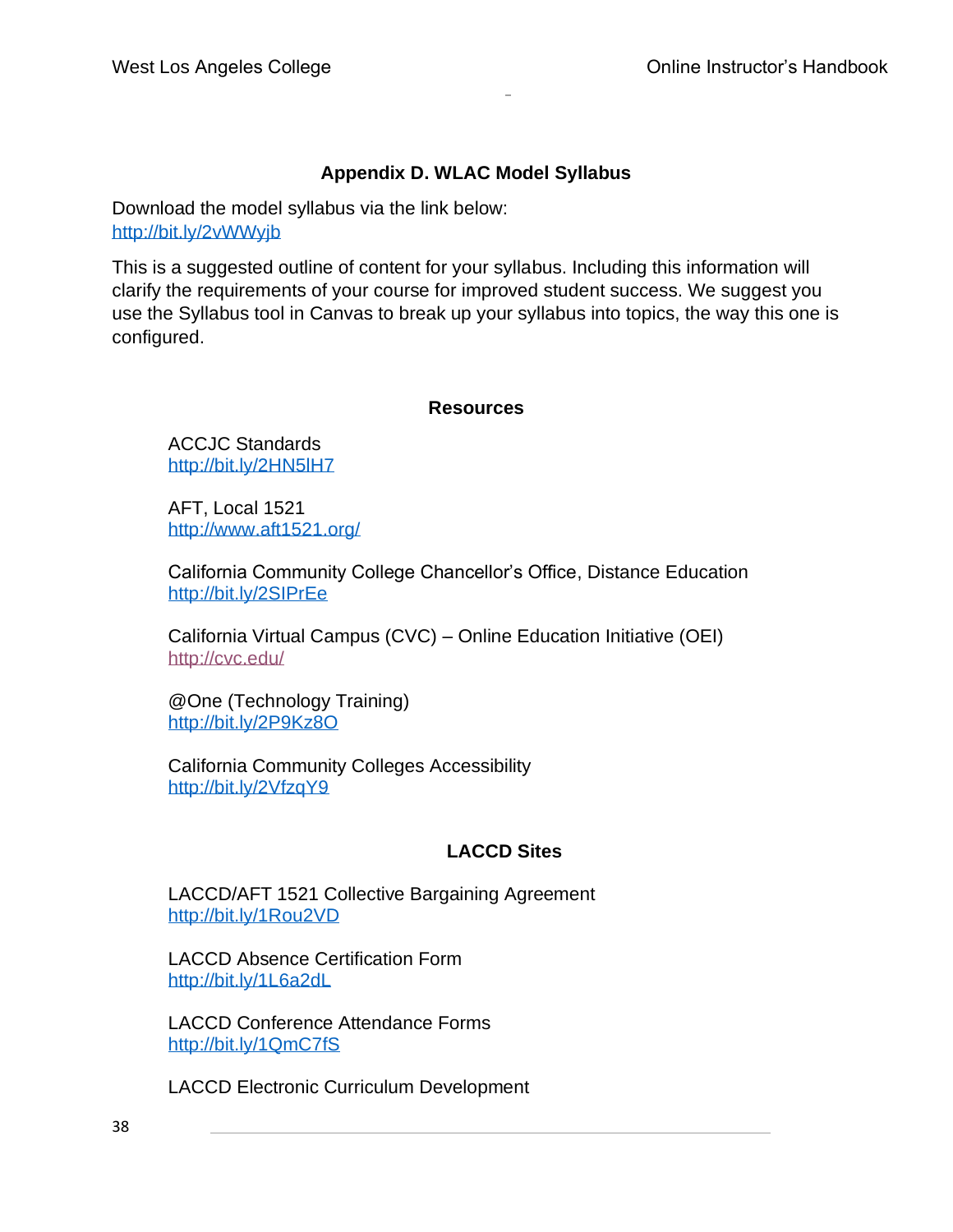<http://bit.ly/2SV06dC>

LACCD Faculty Log In for Rosters <http://bit.ly/1pnUeZY>

Work Requests (using Internet Explorer, log in and select "work requests" <http://bit.ly/2T1rozb>

#### **West Sites**

Academic Calendar <http://bit.ly/2V6XXye>

Committee Schedules <http://bit.ly/37JUecE>

Digital Design Studio <http://bit.ly/1LxVBiF>

Distance Education Committee <http://bit.ly/37JUecE>

Faculty Handbook <http://bit.ly/1ni7eih>

Online Student Resources <http://bit.ly/2T2Shmj>

Online Student Helpdesk <http://bit.ly/2Pbpafn>

Online Tutoring <http://bit.ly/2vQI18O>

Online Writing Lab <http://bit.ly/2V8fwy1>

Resources for Online Instructors <http://bit.ly/38WIQvH>

Sample Completed LACCD Curriculum Forms <http://bit.ly/39L9Fmi>